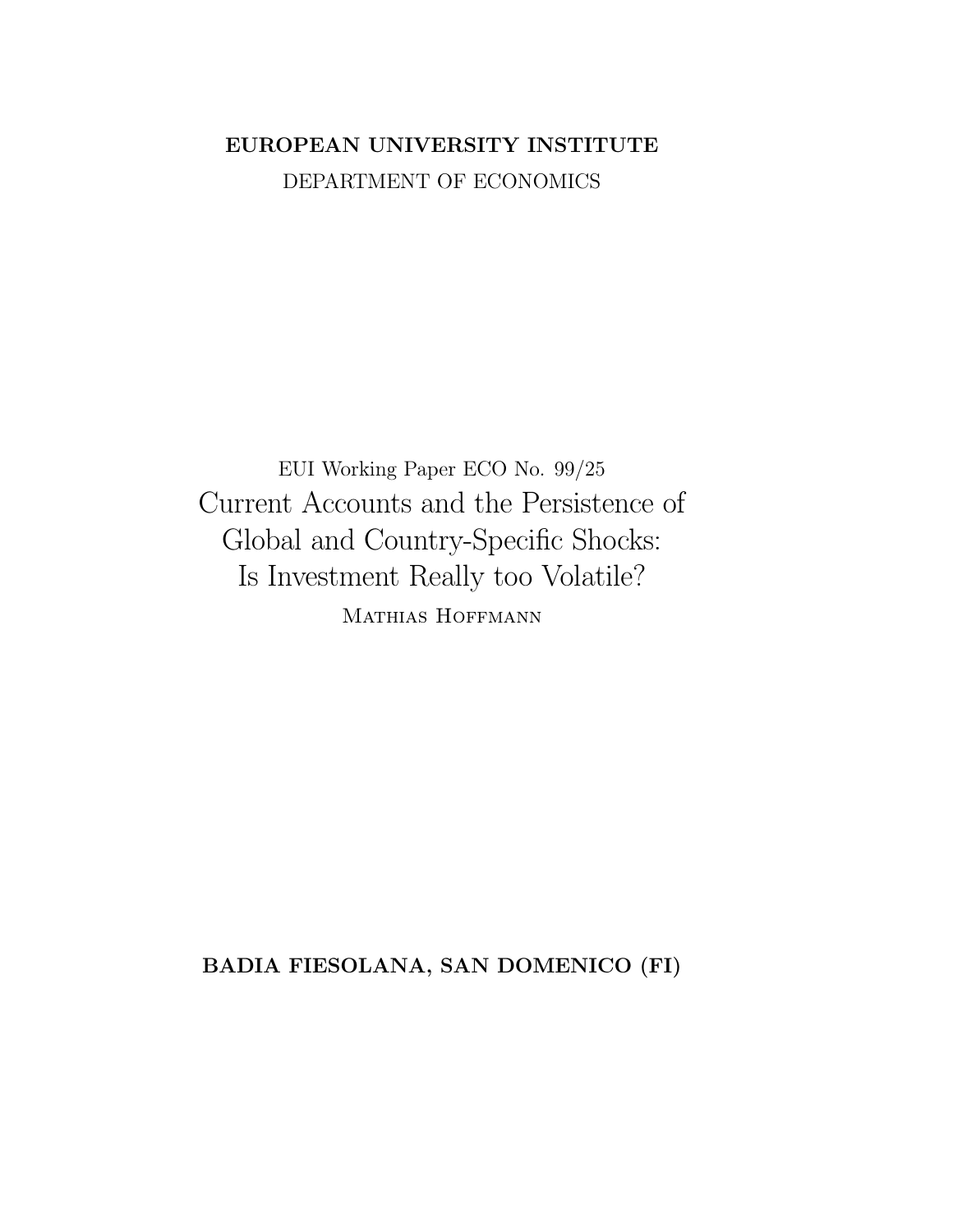All rights reserved.

No part of this paper may be reproduced in any form without permission of the author.

> ©1999 Mathias Hoffmann Printed in Italy in July 1999  $\,$ European University Institute Badia Fiesolana I-50016 San Domenico $(\mathrm{FI})$ Italy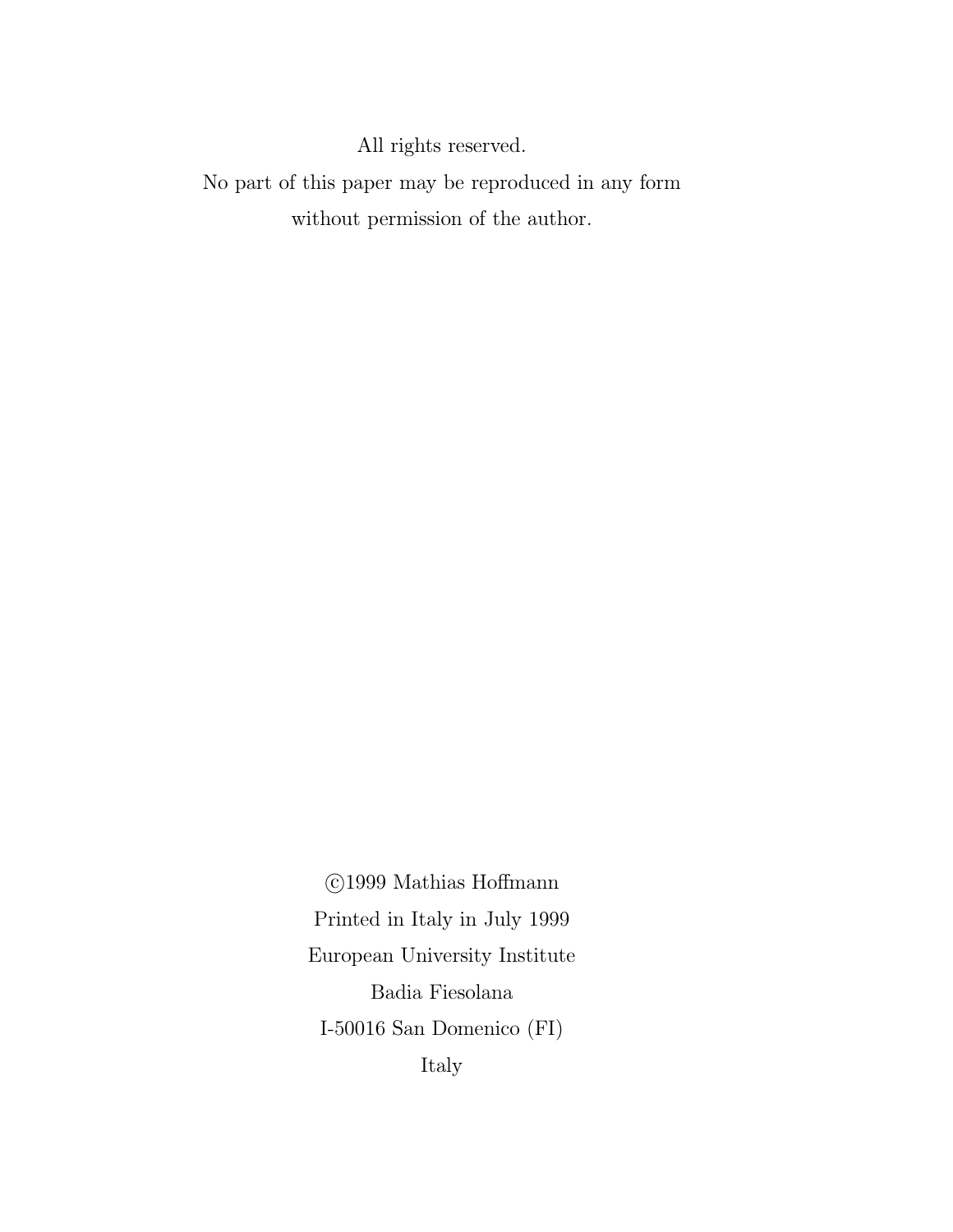# Current Accounts and the Persistence of Global and Country-Specific Shocks: is Investment really too volatile?

Mathias Hoffmann<sup>1</sup> Department of Economics European University Institute 50016 San Domenico di Fiesole (ITALY) E-Mail: hoffmann@iue.it

June 15, 1999

<sup>1</sup>I am very grateful to my Ph.D. thesis advisors, Michael Artis and Søren Johansen for discussions, encouragement and comments. I would also like to thank Paolo Paruolo and Katarina Juselius for discussions. Any errors are mine.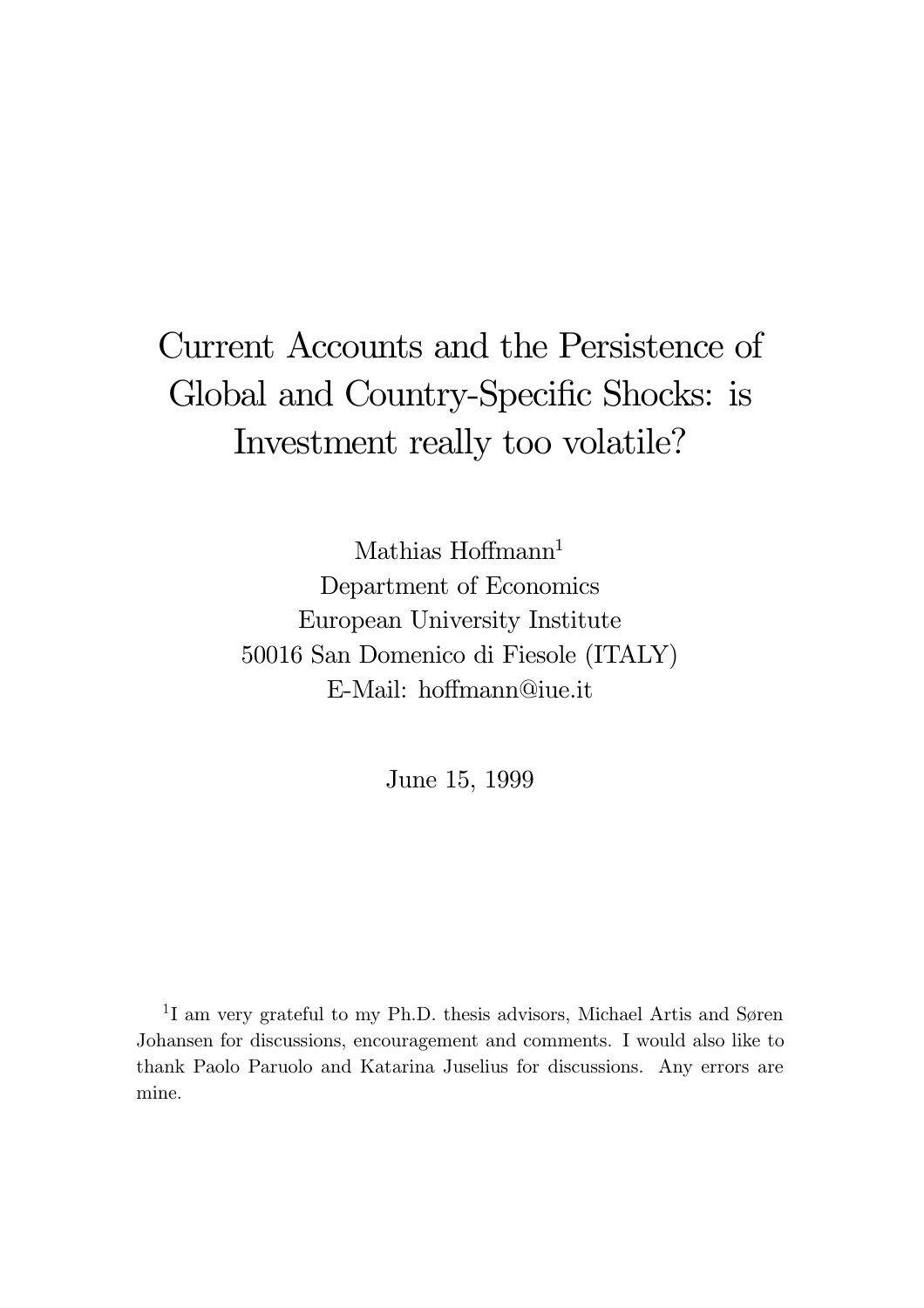### Abstract

Using a small VAR of the current account and investment, we identify two categories of shocks: permanent vs. transitory and country-specific ys. global. Our approach involves only the most minimal identifying assumptions. Using data from the G7 countries, we find that the predictions of the intertemporal approach to the current account are confirmed by the data. We are also able to solve the puzzle encountered by Glick and Rogoff  $(1995)$  that the investment response to country-specific shocks is excessive vis-a-vis the current account response: the estimated response is an amalgam of responses to permanent and transitory shocks. In our specification the current account reacts as predicted to the permanent component of country-specific shocks and we find investment not to be excessively volatile.

Keywords: GLOBAL AND COUNTRY-SPECIFIC SHOCKS, CURRENT ACCOUNT, INVESTMENT, COINTEGRATION, VECTORAUTOREGRESSIONS, PRESENT-VALUE MODELS.

JEL classification: C32, F41, F47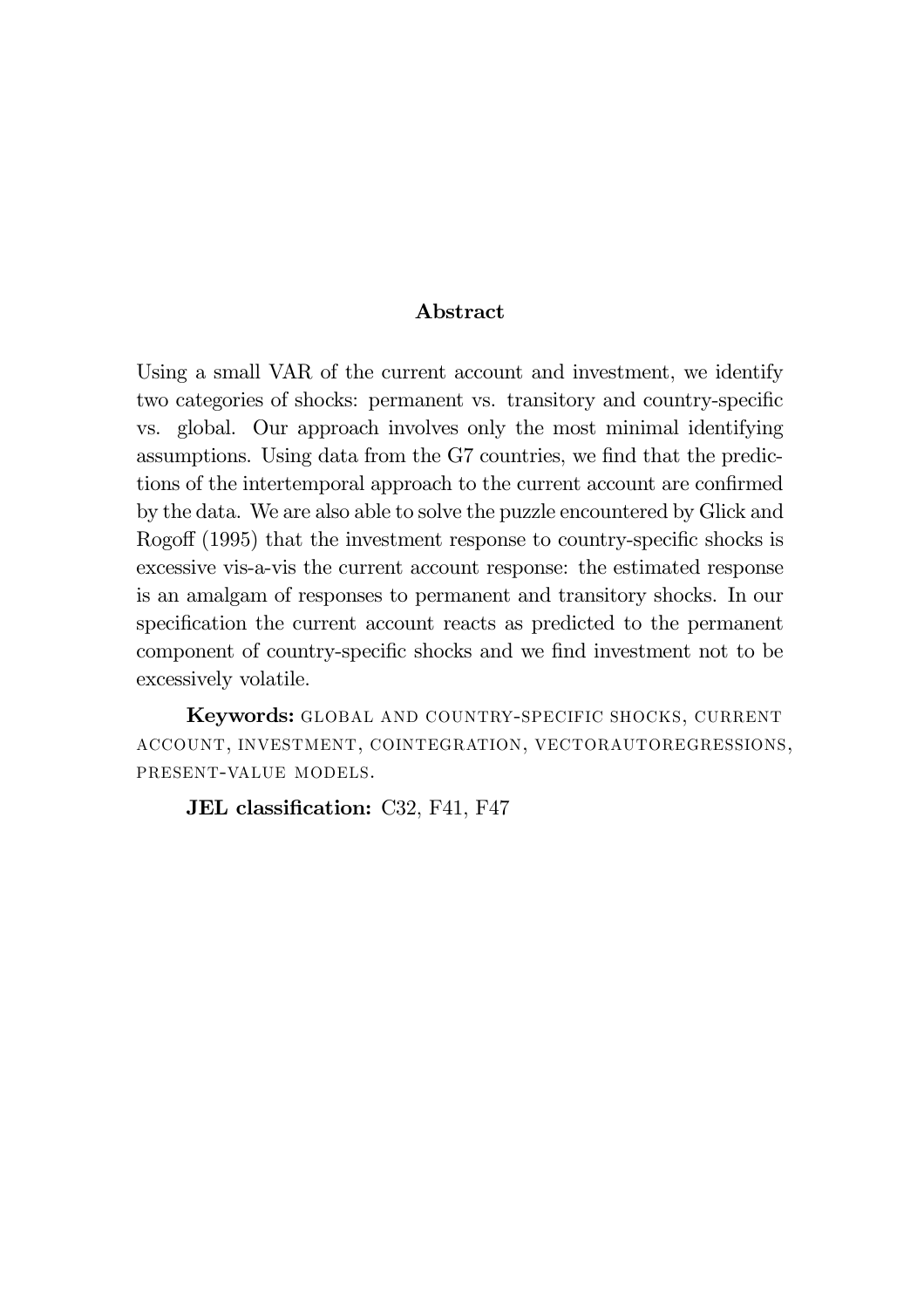## 1 Introduction

A better understanding of the empirical dynamics of the current account and investment in response to global and country-specific shocks is important as it puts to a test the modern 'intertemporal theory of the current account' (Obstfeld (1986, 1995), Sachs (1981), Obstfeld and Rogoff  $(1995)$ . Even though this theory is nowed ay a theoretical workhorse in international macroeconomic analyses, empirical work in this area has so far been very sparse.

One exception is the important paper by Glick and Rogoff  $(1995)$ . These authors empirically examined the role of global and country-specific productivity shocks for current account dynamics using a structural econometric model derived from the theory. Intertemporal optimization models predict that the current account reacts primarily to country-specific shocks, not to global shocks: global shocks hit all economies equally and change consumption possibilities world-wide. Hence, there is no role for international borrowing and lending with a view to smoothing consumption. In response to a, say, negative country-specific shock, however, a country can borrow from the rest of the world in order to smooth consumption.

Overall, Glick and Rogoff could confirm these predictions of the theory. They found, however, that the reaction of investment to countryspecific shocks was excessive vis-a-vis the implied current account response.

The puzzle encountered by Glick and Rogoff illustrates an important property of rational expectations models: their predictions crucially depend on whether structural shocks have permanent or transitory effects and also on the speed of adjustment to the new steady state (persistence). This sensitivity constitutes a dilemma for the empirical researcher: using univariate methods, it is almost impossible to distinguish between very persistent but stationary processes on one hand and unit-root processes on the other.

In this paper we suggest measuring the permanent component of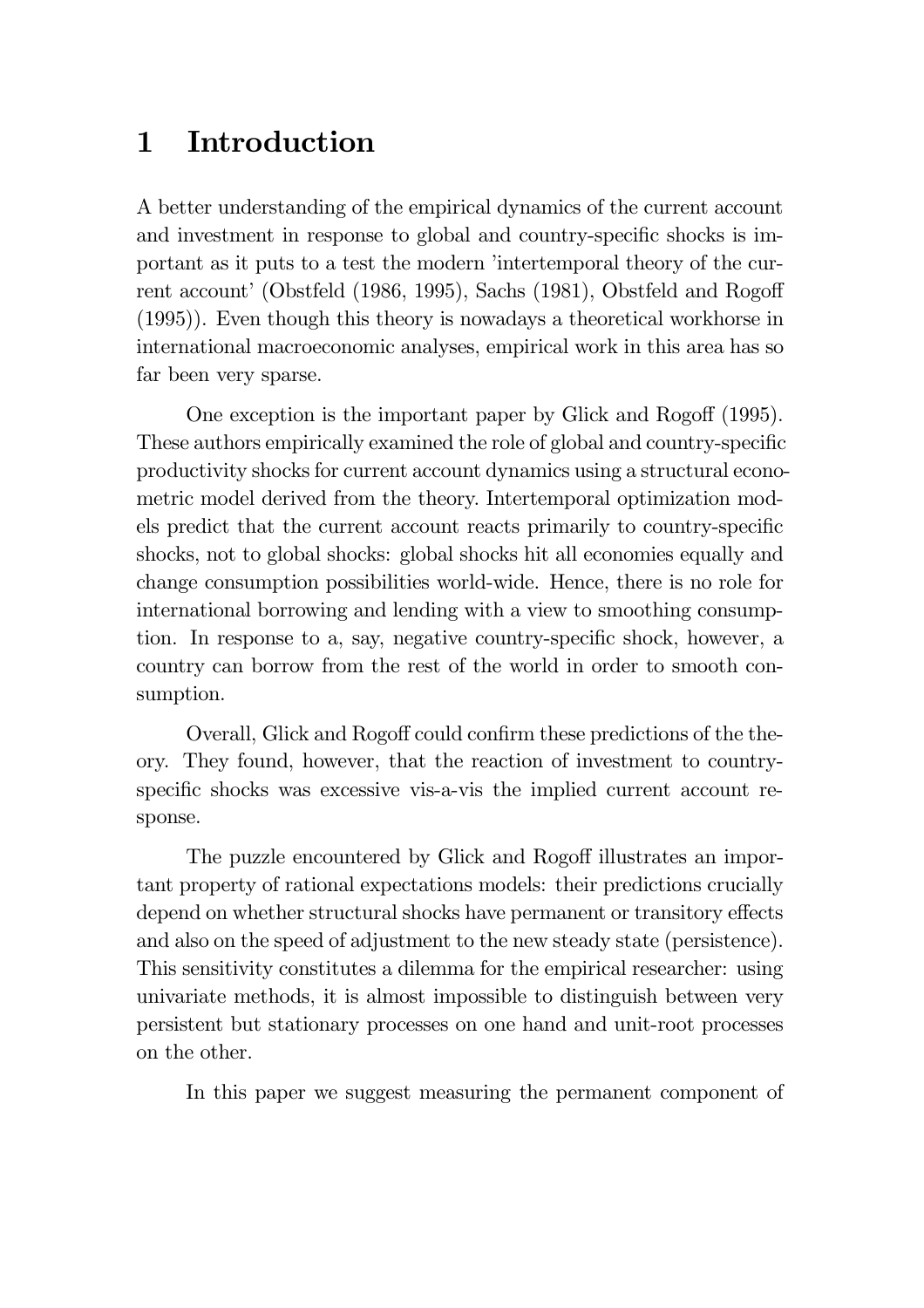shocks by choosing an appropriate VAR specification of the model and by exploiting cointegration in the data. In so doing, we can give a coherent description of the permanent and transitory components of global and fractured country specific shocks with respect to the information set implied by the theory. Using this approach, we offer an alternative solution to the Glick and Rogoff puzzle: the current account seems to react stronger than investment to the permanent component of country-specific shocks but country-specific shocks have important transitory components. To the degree that these transitory components are not taken care of in the estimation of the impact response of savings and investment, estimates will be an amalgam of the response to transitory and permanent shocks. The kind of excess sensitivity of the current account response to varying degrees of persistence suggested by Glick and Rogoff as a solution to the puzzle is generally not empirically warranted. Our findings rather suggest an open-economy analogue of the solution proposed by Quah  $(1990)$  for the excess-smoothness of consumption: if economic agents distinguish between transitory and permanent movements in their future income stream, low current-account investment correlations can be rationalized even if the current account is more sensitive to (the persistent component of) permanent shocks than is investment.

Our approach forces us to sacrifice some structure vis-a-vis the simultaneous equation model suggested by Glick and Rogoff. It is certainly a big advance of their study that the estimating equations are derived explicitly from an intertemporal model. The authors claim:

The ability to derive closed-form solutions helps clarify some interesting issues that may easily be obscured in simulation analysis or vectorautoregression estimation' (Glick and Rogoff, pp.  $185-6$ )

In this study, we will argue that our understanding of current acfraquent and investment dynamics can be enhanced if both the economic theory as well as its reduced form are taken seriously. Employing a structural VAR, we use insights from the intertemporal model that are also confirmed by the results of Glick and Rogoff to identify country-specific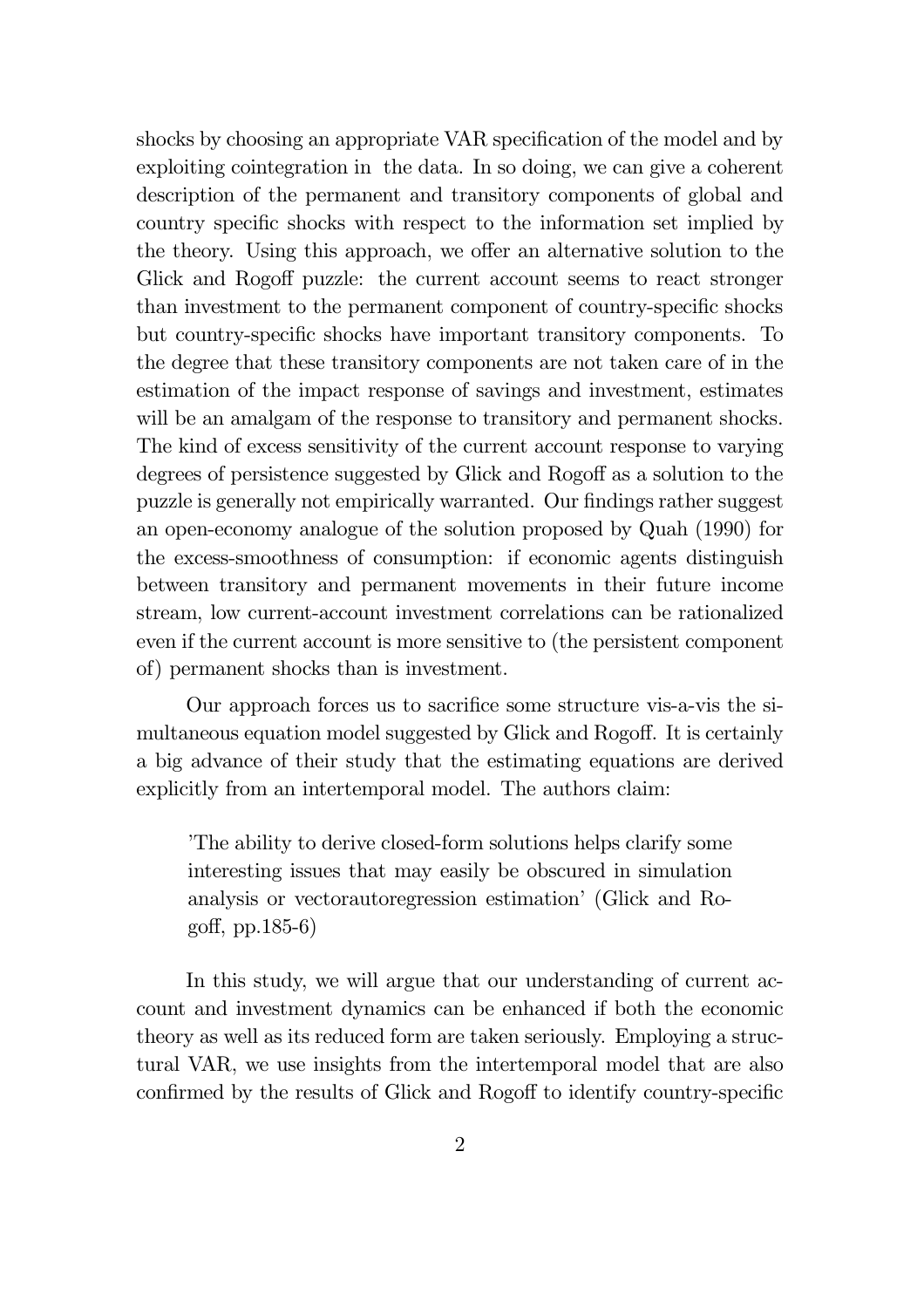and global shocks from the data directly. Using the same model framework, we also identify permanent and transitory shocks to investment and the current account. We are then able to describe the mapping between permanent and transitory shocks on the one hand and global and country-specific shocks on the other. Our reasoning will be based on geometric insights and will give rise to a measure of persistence of country-specific shocks. The quality of our identification of both countryspecific shocks and their persistence is then assessed in two ways: first, cross-country-correlations of shocks are calculated for the panel of the seven largest economies in the world. Secondly, we use our models and the knowledge about country-specificity to forecast the current account based on a present value formula. Indeed, our models perform very well in forecasting current account behaviour.

The remainder of this paper is structured as follows: in section two we present the model of Glick and Rogoff  $(1995)$  and discuss how they derive the structural estimation equations. In section 3 we will introduce our own approach. We suggest how to estimate permanent and transitory shocks as well as global and country-specific shocks from the data and we present a measure of persistence of country-specific shocks that is based on a geometric reasoning. Section 4 presents data and estimation results and section 5 concludes.

### 2 Structural estimation equations

Glick and Rogoff (1995) use a simple intertemporal model with adjustment costs and quadratic utility. The representative agent maximizes

$$
E_t \sum_{i=0}^{\infty} \left(\frac{1}{r}\right)^i U(C_{t+i}) \text{ where } U(C) = C - \frac{h}{2}C^2 \tag{1}
$$

subject to the intertemporal budget constraint

$$
B_{t+1} = RB_t + NO_t - C_t \tag{2}
$$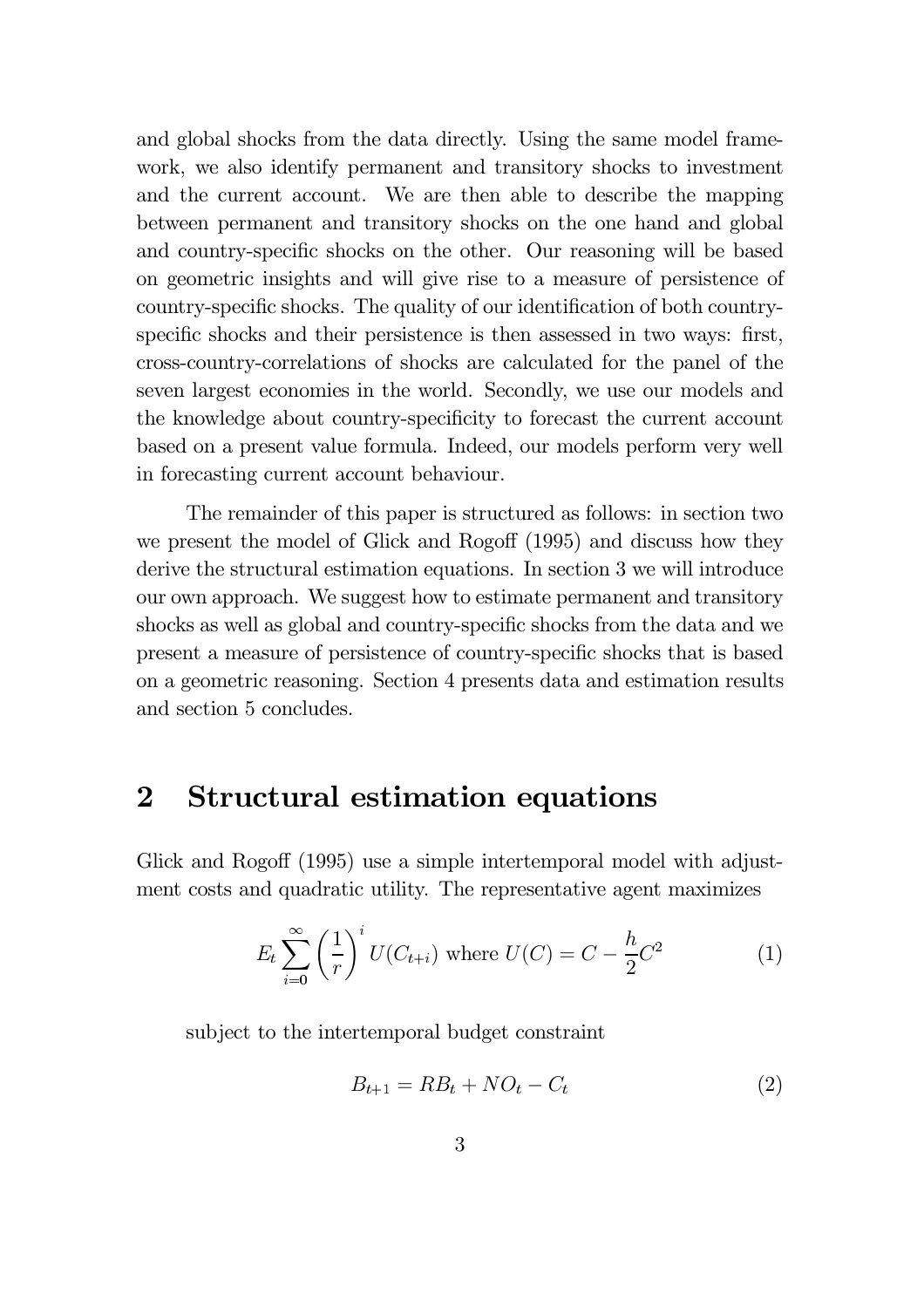where  $[B, NO, C]$  denote the net foreign asset position, net output defined as the difference between GDP and Investment,  $NO_t = Y_t - I_t$ , and consumption respectively and  $R = 1 + r$  where r is the world interest rate which here is assumed to equal the representative individual's rate of time preference. The current account is then given by the change in the net foreign asset position,  $CA_t = \Delta B_t$ . Equivalently, defining saving as  $S = Y - C + rB$  we get the conventional definition of the current account,  $CA = S - I$ .

The production side of the economy is described by a Cobb-Douglas type production function given by

$$
Y_t = A_t^c A_t^w K_t^{\gamma} \left[ 1 - \frac{g}{2} \left( \frac{I_t^2}{K_t} \right) \right]
$$

Here,  $K_t$  denotes the time t capital stock,  $I_t = \Delta K_{t+1}$  is gross investment ,  $\gamma$  is the capital share of the economy,  $g$  is a positive constant and  $\mathbf{A} = \begin{bmatrix} A_t^c & A_t^w \end{bmatrix}'$  is a vector of country-specific and global total factor productivities which is supposed to follow an  $AR(1)$ -process:

$$
\mathbf{A}_{t} = \begin{bmatrix} A_{t}^{c} \\ A_{t}^{w} \end{bmatrix} = \begin{bmatrix} \rho_{GR} & 0 \\ 0 & 1 \end{bmatrix} \mathbf{A}_{t-1} + \begin{bmatrix} \varepsilon_{t}^{c} \\ \varepsilon_{t}^{w} \end{bmatrix}
$$
(3)

where  $\varepsilon_t^c$  and  $\varepsilon_t^w$  are supposed to be mutually uncorrelated at all leads and lags.

Glick and Rogoff (1995) linearize the first order conditions which yields a system of equations of the following form:

$$
Y_t = a_I I_t + a_K K_t + \mathbf{a}'_A \mathbf{A}_t + \mu_{Yt} \tag{4}
$$

$$
I_{t} = b_{1}I_{t-1} + \sum_{s=1}^{\infty} \lambda'_{s} \left\{ E_{t}A_{t+s} - E_{t-1}A_{t+s-1} \right\} + \mu_{It}
$$
(5)

$$
C_t = \frac{R - 1}{R} \left( B_t + E_t \sum_{s=0}^{\infty} R^{-s} N O_{t+s} \right) + \mu_{Ct}
$$
 (6)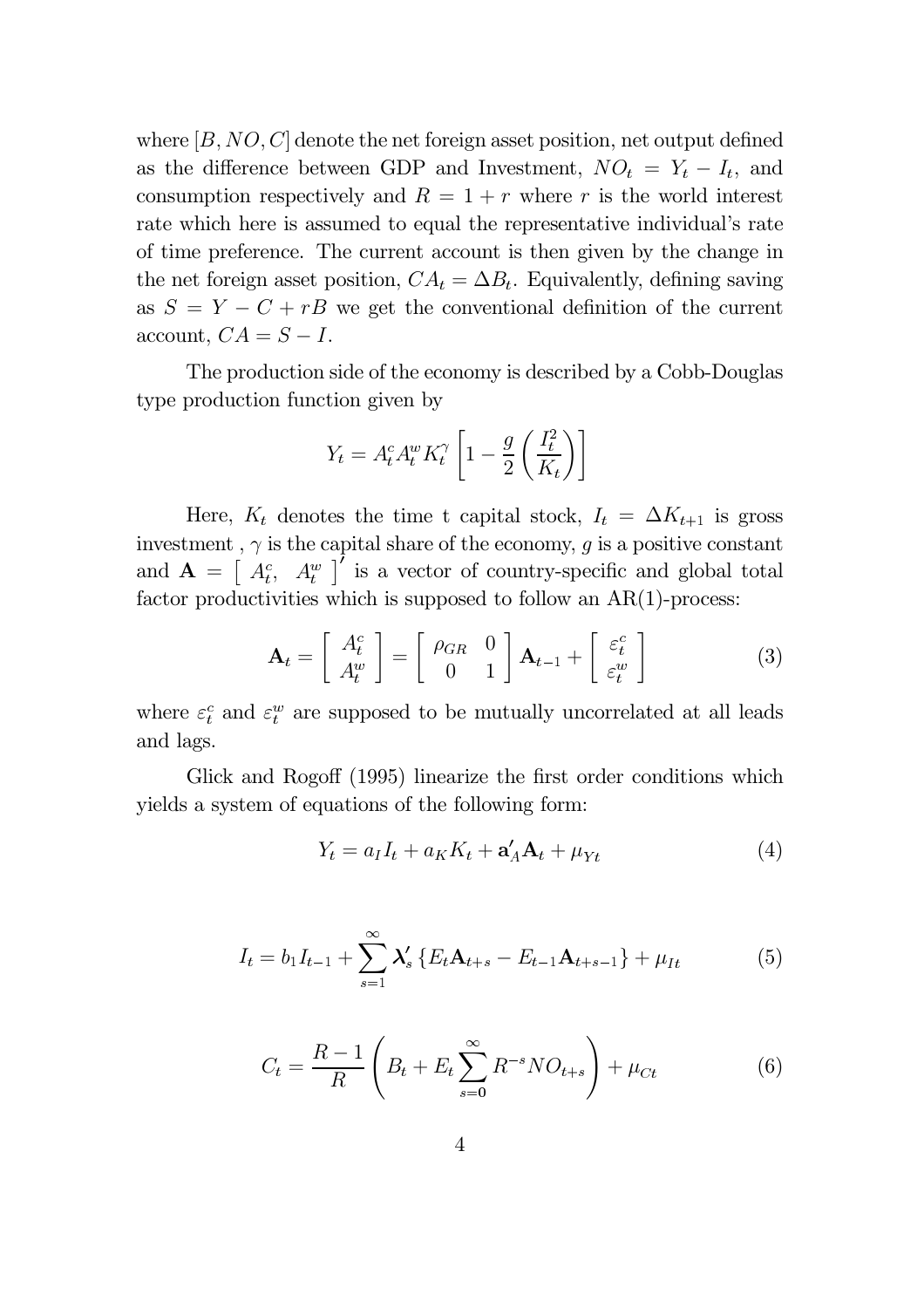where  $\lambda'_s = \begin{bmatrix} d_c \lambda_c^s, d_w \lambda_w^s \end{bmatrix}$  and  $\lambda_c$  and  $\lambda_w$  are positive and smaller than unity.

In the above,  $\mu' = \begin{bmatrix} \mu_{Yt} & \mu_{It} & \mu_{Ct} \end{bmatrix}$  is a vector of mutually uncorrelated i.i.d. disturbances that is added *ad hoc* to provide the error structure for the estimation equations. From this linearization, it is then possible to derive the estimable equations

$$
\Delta I_t = (b_1 - 1)I_{t-1} + b_2 \Delta A_t^c + b_3 \Delta A_t^w + v_{It}
$$
\n(7)

and in the case of  $\rho_{GR} = 1$ :

$$
\Delta CA_t = c_1 I_{t-1} + c_2 \Delta A_t^c + c_3 \Delta A_t^w + rCA_{t-1} + v_{CAt} \tag{8}
$$

Again,  $\mathbf{v}'_t = \begin{bmatrix} v_{It} & v_{CAt} \end{bmatrix}$  are error terms that are functions of  $\mu_t$ . Glick and Rogoff also show that  $v_{CAt}$  is correlated with  $CA_{t-1}$  whereas  $I_{t-1}$  is predetermined in the equation for  $\Delta CA_t$ . They solve this problem by imposing a value for  $r$ . Then the system of equations (7) and (8) can be estimated by two stage least squares as a seemingly unrelated regression model.

It is an important result of Glick and Rogoff that the coefficient on  $\Delta A_t^w$  in the CA-equation is found to be insignificant for all seven countries, in accordance with the theory. However, their empirical implementation reveals a puzzle:

Under the assumption that country-specific shocks do have a permanent effect on net output, the theory also predicts that  $|c_2|/b_2 > 1$ , i.e. the reaction of the current account to country-specific shocks should be stronger than the response of investment. A positive, permanent country-specific TFP-shock increases today's gross output,  $Y_t$ . Future gross output will however even be higher than today's gross output because the productivity shock makes it profitable to invest. Hence the future capital stock and consequently also future output will be higher. Because consumption instantaneously adjusts to the permanently higher future output stream, this implies that savings will have to fall and hence the current account should change by more than investment (in the opposite direction, though).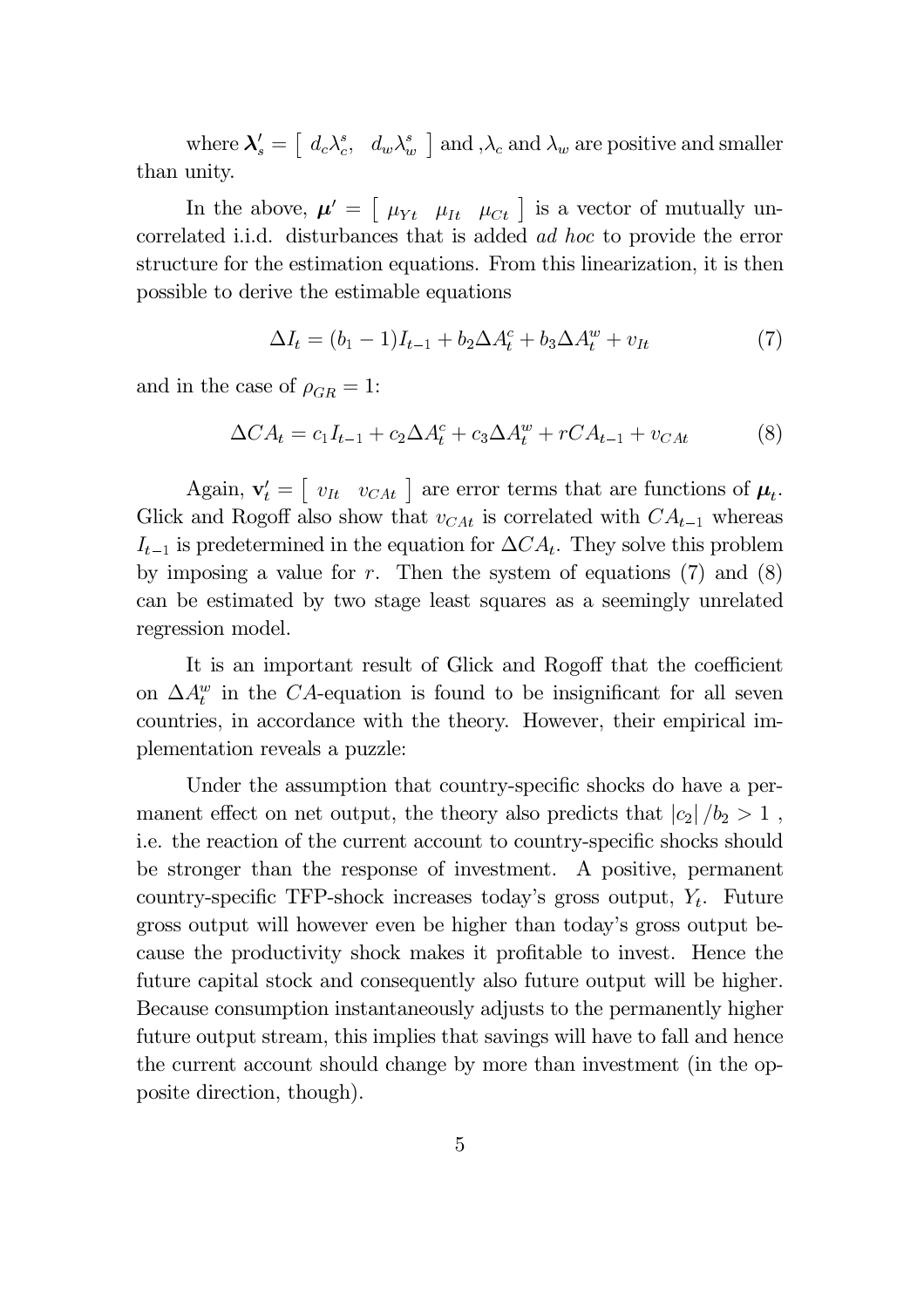From the data, Glick and Rogoff consistently find estimates of  $c_2$ that are smaller in absolute value than those for  $b_2$ . This is puzzling but this result strongly depends on the persistence of country-specific shocks. Glick and Rogoff show that even for small deviations of  $\rho_{GB}$ from unity, the relative current-account / investment response can be substantially muted: as the shock is no longer permanent, people will save more instead of less. At the same time, the incentive to invest is weakened as productivity will only be temporarily high. Glick and Rogoff show that for reasonably chosen parameter values of the structural model the  $CA/I$  response will fall into the range of their estimates.

In the following section, we outline an alternative approach that relies on measuring the relative importance of transitory and permanent components in country-specific shocks rather than specifying it a priori, as in equation  $(3)$  which requires shocks to be fully permanent or fully transitory. As we will show, our more data-driven approach leads to an alternative solution of the Glick-Rogoff puzzle: if shocks have both permanent and transitory components, the estimated response in the Glick-Rogoff model may be an amalgam of responses to permanent and transitory shocks.

Our method is based on a cointegrated VAR-model of investment and the current account: we first identify global and country-specific shocks from the data. Then we rerun the model with an alternative identification scheme that exploits the cointegrating information in the data to identify permanent and transitory shocks. We are then able to compare global and country-specific shocks with permanent and transitory disturbances and we can investigate how one class of shocks maps into the other. We can then suggest a measure of the persistence of global and country-specific shocks that is based on a geometric reasoning.

## 3 Identifying the shock matrix

In this section, we will present the structural VAR techniques that we will use to measure the persistence of country -specific and global shocks.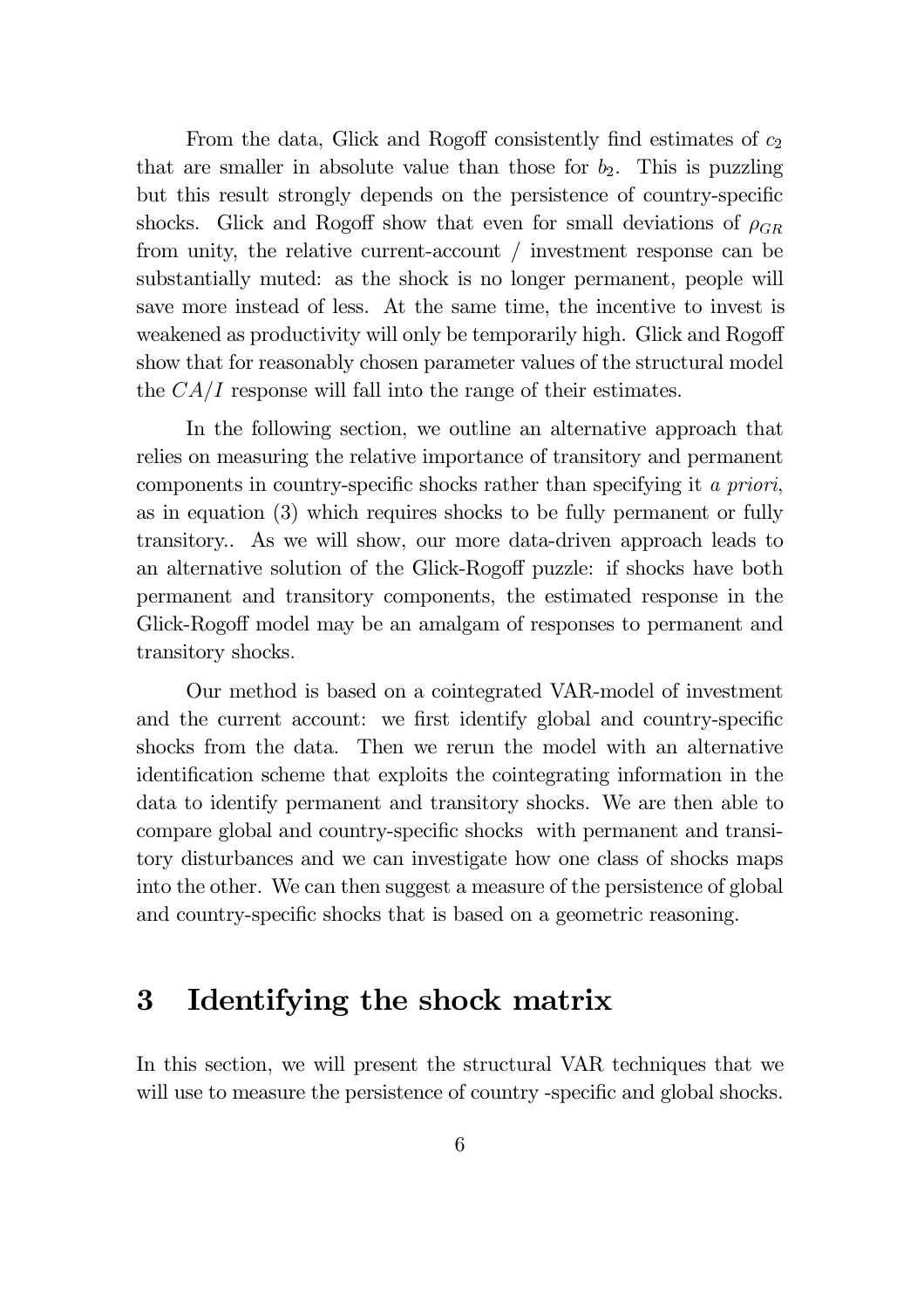We will consider a simple bivariate VAR in investment and the current account:

$$
\Pi(\mathbf{L})\mathbf{X}_t = \varepsilon_t \tag{9}
$$

where  $\mathbf{X}'_t = \begin{bmatrix} CA_t, I_t \end{bmatrix}$ .

Our aim is to identify two classes of shocks from this model: permanent vs. transitory shocks and global vs. country-specific shocks. Furthermore, we want to find out how one class of shocks maps into the other, i.e. we want to know how persistent country-specific shocks are or we want to know how much of the typical variation in permanent shocks is explained by global influences.

### **3.1** Permanent vs transitory

If investment and savings in the model-economy laid out in section 2 can be characterized by  $I(1)$ -processes, then the intertemporal approach imposes a cointegrating relationship on the data: the current account will have to be stationary as it can be represented as the discounted sum of changes in net output. As net output is itself assumed to be an  $I(1)$ process, its differences will be  $I(0)$  and so will be the current account. As investment and savings are  $I(1)$ , there is a cointegrating relationship between them.

Cointegration is a general property of present value models and the implications of this property for econometric modelling have first been explored by Campbell and Shiller  $(1987)$ . In our model, the cointegrating restriction amounts to saying that  $CA_t$  is stationary while  $I_t$  is not. Let us rewrite the VAR in error correction form (VECM), neglecting constant terms:

$$
\Gamma(\mathbf{L})\Delta\mathbf{X}_t = \alpha\beta'\mathbf{X}_{t-1} + \varepsilon_t
$$
\n(10)

Then the theory would predict that  $\beta' = \begin{bmatrix} 1 & 0 \end{bmatrix}$ .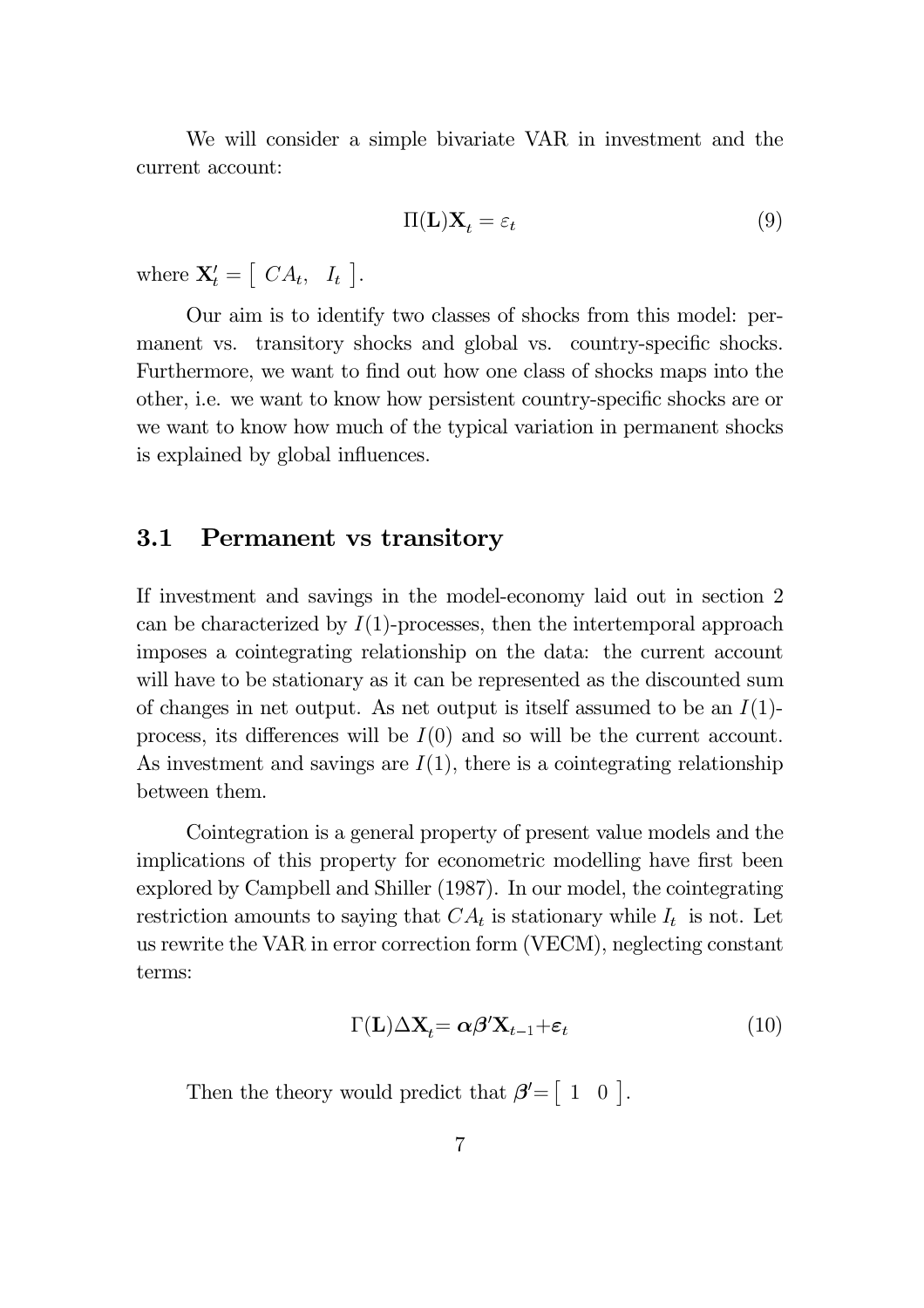The VECM can be inverted to yield a Beveridge-Nelson-Stock-Watson (BNSW) representation in terms of reduced-form disturbances:

$$
\mathbf{X}_{t} = \mathbf{C}(\mathbf{1}) \sum_{l=0}^{t} \varepsilon_{l} + \mathbf{C}^{*}(\mathbf{L}) \varepsilon_{t} \tag{11}
$$

where  $C^*(L)\varepsilon_t$  is a stationary moving average and the first term is the random walk component of the  $I(1)$ -process  $X_t$ . As Johansen  $(1995)$  has shown,  $C(1)$  has a closed-form representation in terms of the parameters of the VECM:

$$
\mathbf{C(1)} = \boldsymbol{\beta}_{\perp} (\boldsymbol{\alpha}'_{\perp} \Gamma(1) \boldsymbol{\beta}_{\perp})^{-1} \boldsymbol{\alpha}'_{\perp} \tag{12}
$$

where  $\alpha_{\perp}, \beta_{\perp}$  are the orthogonal complements of  $\alpha$  and  $\beta$  respectively. As this representation shows,  $C(1)$  is of reduced rank: if there are h cointegrating relationships, then  $C(1)$  has rank  $n-h$  where n is the dimension of the system. This reflects the fact that in a cointegrated system, there is a reduced number of common trends that drive the system in the long-run. This is what underlies the Stock-Watson representation of a cointegrated stochastic process. We can write the random walk component as

$$
\mathbf{C(1)} \sum_{l=0}^{t} \varepsilon_{l} = \mathbf{A}_{0} \alpha'_{\perp} \sum_{l=0}^{t} \varepsilon_{l} = \mathbf{A}_{0} \boldsymbol{\tau}_{t}
$$
(13)

where the common trends are given by  $\tau_t = \alpha'_\perp \sum_{l=0}^t \varepsilon_l$ . Accordingly, the permanent shocks to the system are just given by  $\eta_t = \alpha'_\perp \varepsilon_t$ . If we require that permanent and transitory shocks should be orthogonal to each other, the transitory shocks are given by

$$
\xi_t = \alpha' \Omega^{-1} \varepsilon_t \tag{14}
$$

where  $\Omega$  is the variance-covariance matrix of the reduced form residuals  $\varepsilon_t$ .

Hence, the matrix  $\mathbf P$  that maps  $\boldsymbol \varepsilon_t$  on the vector of permanent and transitory disturbances,  $\theta'_t = \begin{bmatrix} \eta_t, & \xi_t \end{bmatrix}$  is given by

$$
\mathbf{P} = \left[ \begin{array}{c} \left( \alpha'_{\perp} \Omega \alpha_{\perp} \right)^{-1/2} \boldsymbol{\alpha}'_{\perp} \\ \left( \alpha' \Omega^{-1} \alpha \right)^{-1/2} \boldsymbol{\alpha}' \Omega^{-1} \end{array} \right] \tag{15}
$$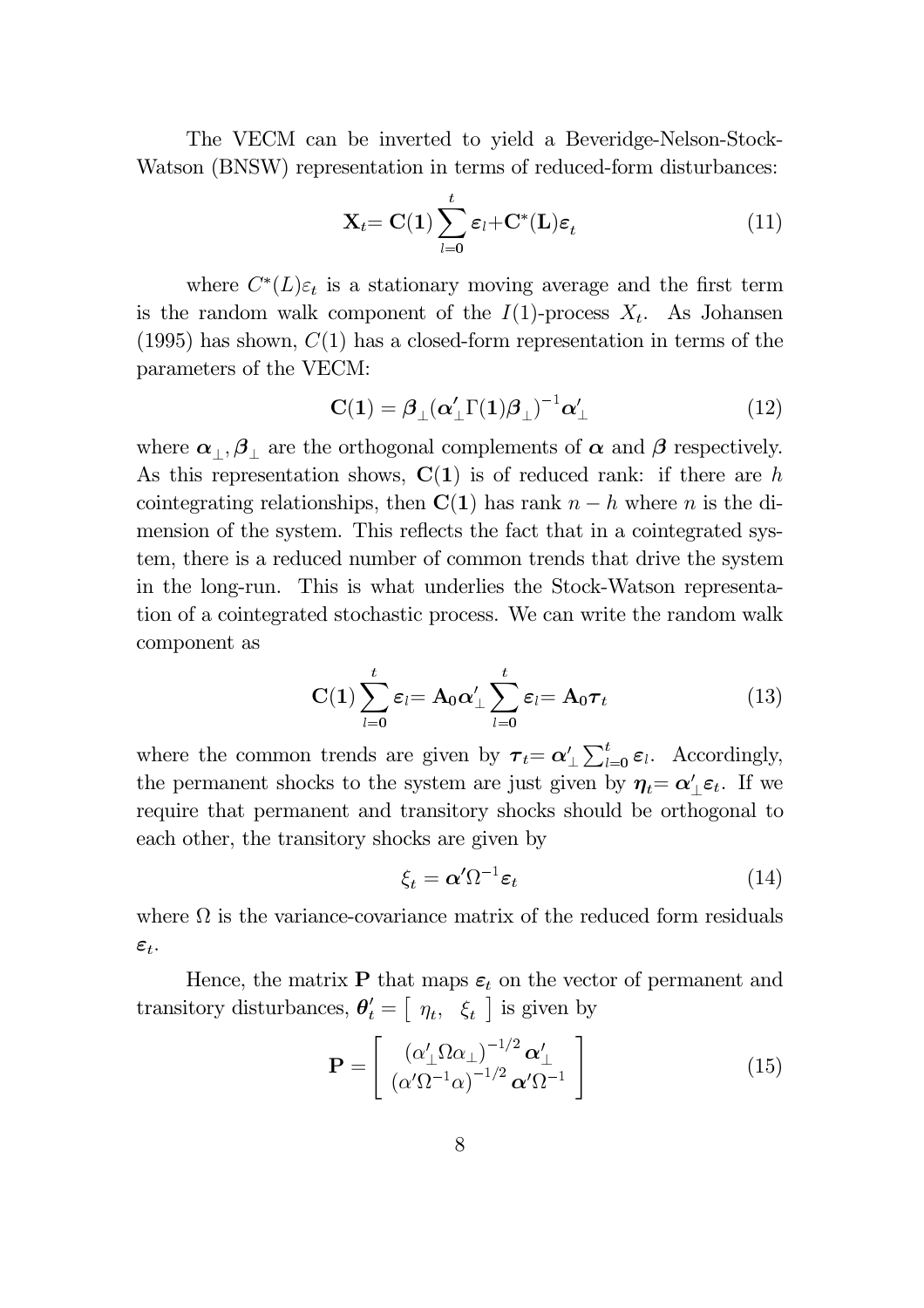where the factors  $(\alpha'_\perp \Omega \alpha_\perp)^{-1/2}$  and  $(\alpha' \Omega^{-1} \alpha)^{-1/2}$  normalize  $\eta_t$  and  $\xi_t$  to have unit variance.

#### $3.2$ Global vs. country-specific

We are now in a position to identify permanent and transitory disturbances. In a next step, we need to identify global and country-specific shocks from the data. The solution in this case will not come from a correct interpretation of the parameters of the econometric model but rather from outside, i.e. from economic theory. Theory predicts that the current account should not react to global shocks. Our tests will be flawed if we wrongly build our analysis on this presumption. But this is exactly the main finding by Glick and Rogoff: in their estimates, the global shock almost never has a significant effect on the current account in the same period. We can therefore base our analysis on theirs, assuming that we can validly identify global from country-specific shocks by imposing that the former do not have a contemporaneous effect on the current account.

In the framework of our VAR, this amounts to a very simple and convenient identifying restriction: identification is achieved by means of a Choleski decomposition of the variance-covariance matrix of the reduced form residuals,  $\Omega$ . To see this, consider the BNSW-representation

$$
\mathbf{X}_{t} = \mathbf{C}(\mathbf{1}) \sum_{l=1}^{t} \varepsilon_{l} + \mathbf{C}^{*}(\mathbf{L}) \varepsilon_{t}
$$
 (16)

we have referred to this as the 'reduced' form. We can rewrite in difference form:

$$
\Delta \mathbf{X}_t = \mathbf{C}(\mathbf{L}) \boldsymbol{\varepsilon}_t \tag{17}
$$

where the coefficients of the matrix polynomial  $C(L)$  are given by  $C_i = C_i^* - C_{i-1}^*$ .

Then, we hypothesize the existence of a structural form

$$
\Delta \mathbf{X}_t\mathbf{=D(L)e}_{t}
$$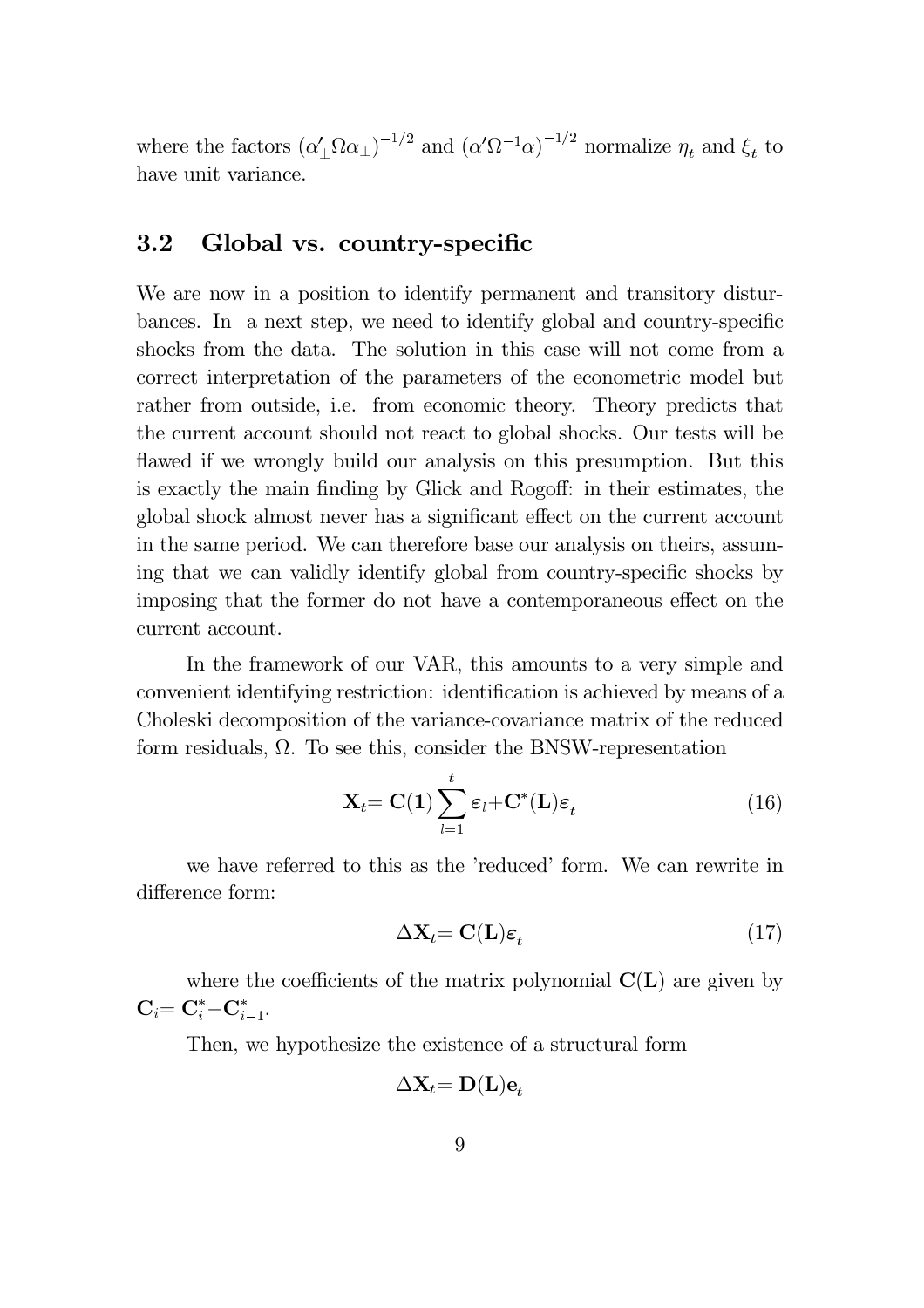where  $\mathbf{e}'_t = \begin{bmatrix} e^c_t, & e^w_t \end{bmatrix}$  is the vector of country-specific and global shocks. It is assumed that the reduced form residuals are a linear function of the structural disturbances  $e_t$ :

$$
\varepsilon_t = \mathbf{S} \mathbf{e}_t \tag{18}
$$

Furthermore, the structural disturbances are orthonormal, i.e.<br>  $\textbf{var}(\mathbf{e}_t) = \mathbf{I}_n.$ It is then clear that

$$
\Omega = \mathbf{S}\mathbf{S}'\tag{19}
$$

and

$$
D(L) = C(L)S \tag{20}
$$

In a bivariate system, the first of these conditions gives three restrictions for the four elements of S. To achieve identification, one additional restriction is needed and we get it from the theory: global shocks do not have a contemporaneous impact on the current account. Recalling that  $\mathbf{X}'_t = [CA_t \mid I_t]$  and

$$
\mathbf{C}(\mathbf{0})\mathbf{S} = \mathbf{S} = \mathbf{D}(\mathbf{0})\tag{21}
$$

this amounts to assuming that  $S$  is lower triangular:

$$
\mathbf{S} = \left[ \begin{array}{cc} s_{11} & 0 \\ s_{12} & s_{22} \end{array} \right]
$$

We now have classified disturbances to our bivariate system according to two categories: their persistence and their country-specificity. The question that we set out to answer is: how persistent are countryspecific and global shocks? We are now in the position to answer this question. The matrix that maps global and country-specific shocks into the permanent and transitory domain is given by

$$
\boldsymbol{\theta}_t = \mathbf{P} \mathbf{S} \mathbf{e}_t = \mathbf{Q} \mathbf{e}_t \tag{22}
$$

Note that  $\mathbf{Q} = \mathbf{PS}$  is a orthonormal matrix, i.e.  $\mathbf{QQ}' = \mathbf{I}_n$ .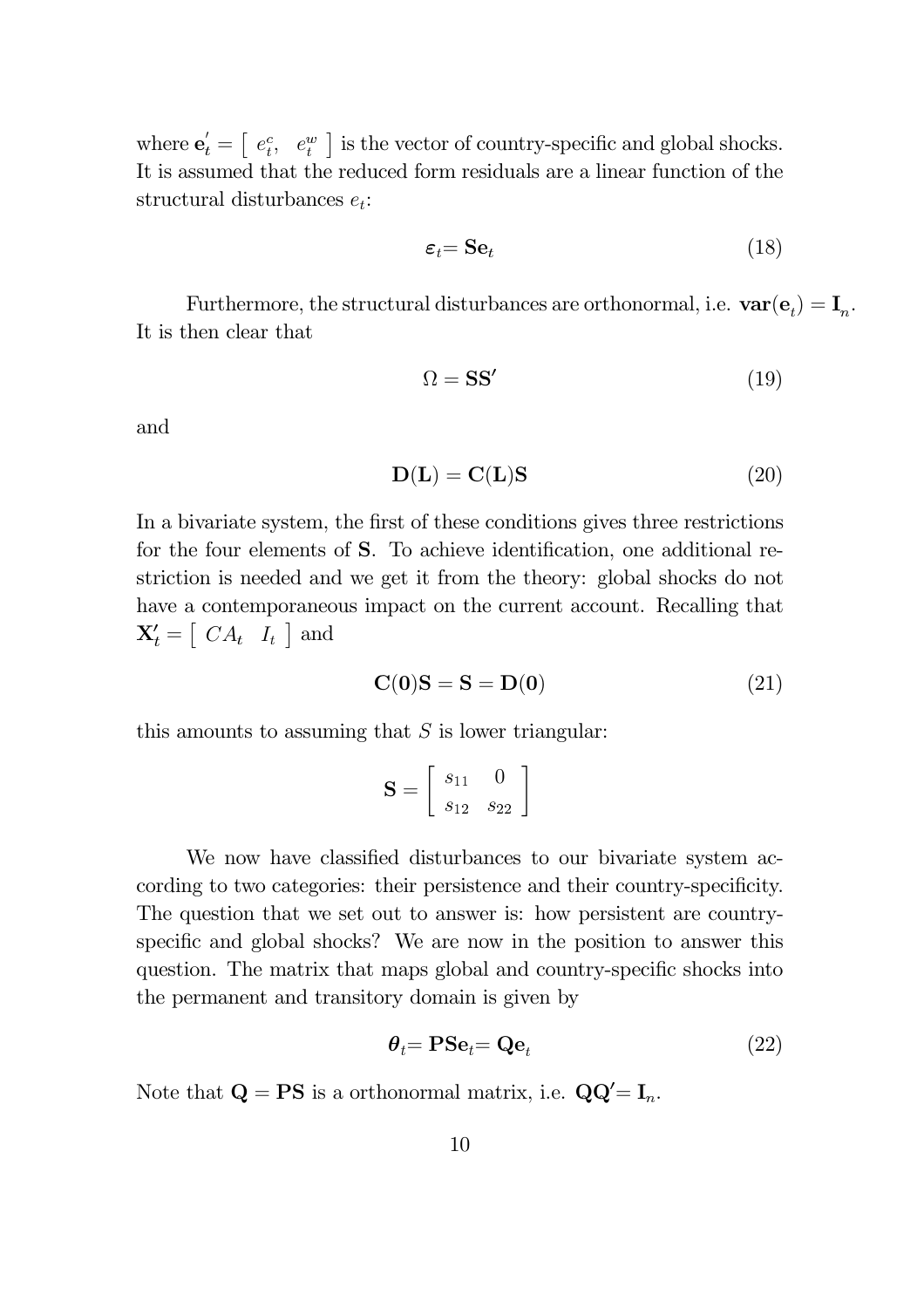The matrix  $\mathbf Q$  contains all the information we are interested in. In fact, **Q** is nothing else than the covariance of  $\theta_t$  and  $\mathbf{e}_t$ :

$$
E(\theta_t \mathbf{e}'_t) = \mathbf{Q}E(\mathbf{e}_t \mathbf{e}'_t) = \mathbf{Q}
$$
 (23)

Note that due to the unit variance of the components of  $e_t$  and  $\theta_t$ , Q also defines the cross-correlation of  $e_t$  and  $\theta_t$  But beyond being covariance and correlation matrix at the same time, the orthonormality of  $Q$  provides a particular structure. It tells us, that if we choose the orthogonal basis of permanent and transitory shocks as our coordinate system, global and country-specific shocks are just a pair of orthogonal vectors in this coordinate system and the coordinates are given by the rows of  $Q$ . Also, the squares of this coordinates are just the share of the variance of  $e_t$  that is given by permanent and transitory shocks. Figure  $(1)$  in the appendix, illustrates this geometric intuition: the upper left entry of  $Q$  which we will henceforth denote by  $\rho$ , is nothing else than the cosine of the angle  $\lambda$ between the typical country-specific shock and the permanent axis, the span of  $[0, \eta]'$ .

In fact,  $Q$  is nothing else than a rotation of the orthogonal basis of the country-specific and global shocks onto the basis of permanent and transitory shocks. Hence, the parameter  $\rho$  or, alternatively, the angle  $\lambda$ uniquely determine Q. In other words: the space of orthonormal  $(2 \times 2)$ matrices is one-dimensional. This becomes immediately apparent from recalling that  $\mathbf{Q}\mathbf{Q}' = \mathbf{I}$ , which imposes 3 non-redundant restrictions on  $\mathbf{Q}$ . We can then parametrize  $Q$  as a function of the permanent component of country-specific shocks as follows:

$$
\mathbf{Q}(\rho) = \begin{bmatrix} \rho & -\sqrt{1-\rho^2} \\ \sqrt{1-\rho^2} & \rho \end{bmatrix} = \begin{bmatrix} \cos \lambda & -\sin \lambda \\ \sin \lambda & \cos \lambda \end{bmatrix}
$$
 (24)

We deliberately choose  $\rho$  to denote the permanent components of country-specific shocks, in analogy to  $\rho_{GR}$  in section 2. Certainly, these are not the same parameters but in the context of different models they formalize the same notion:  $\rho$  measures the correlation between the country-specific and the permanent shock in the VAR, whereas  $\rho_{GR}$ roughly measures the conditional correlation between  $A_t^c$  and  $A_{t-1}^c$ . In this sense, both  $\rho$  and  $\rho_{GR}$  are persistence measures.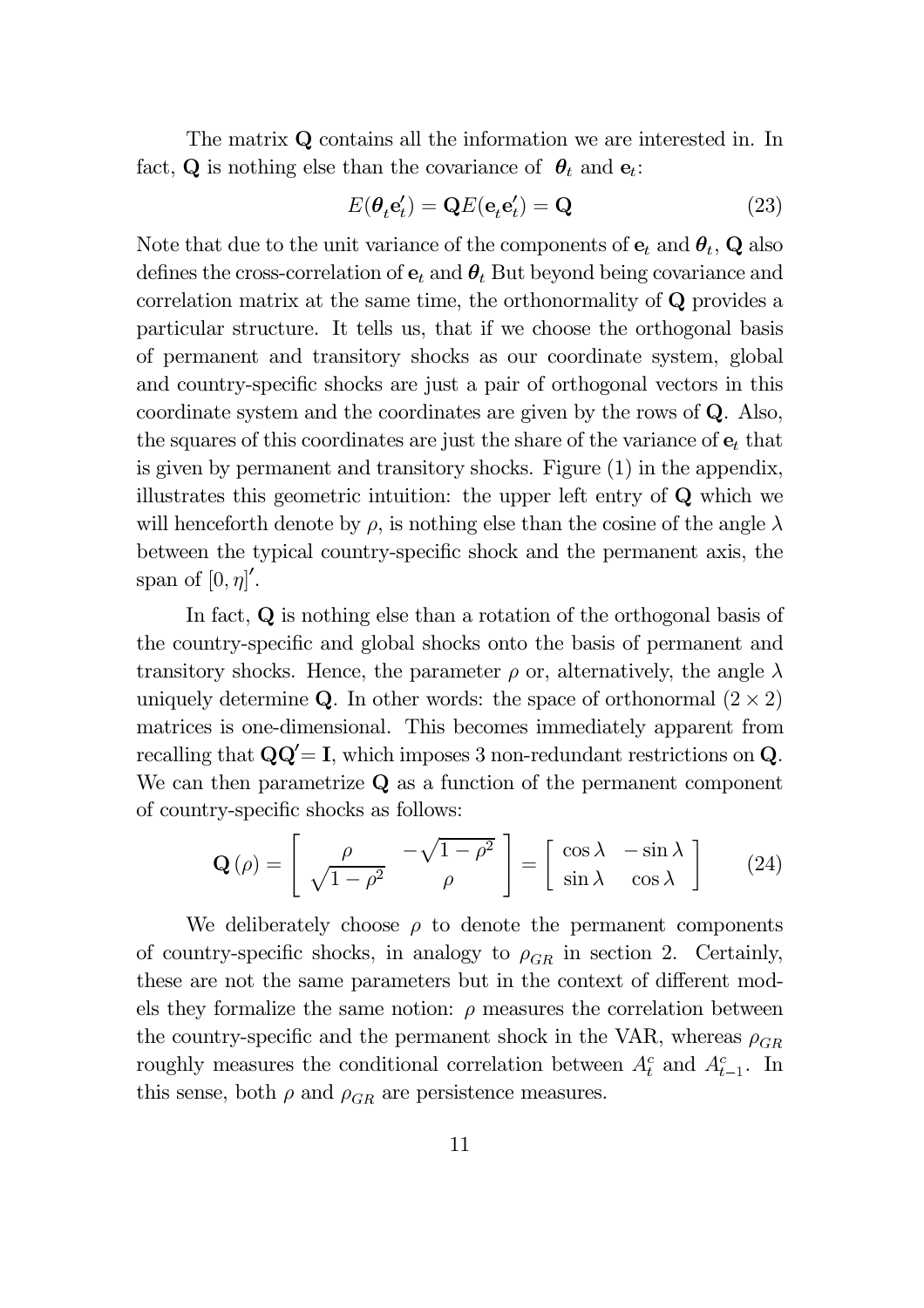#### Current account response and persistence  $3.3$

Glick and Rogoff (1995) show theoretically, how the period zero current account and investment responses depend on the persistence of countryspecific shocks. In this subsection, we will discuss how our framework can be used to assess whether excess sensitivity can account for their results. Recall that Glick and Rogoff found that, empirically, investment reacts much stronger than the current account in response to a countryspecific shock. In terms of our model, that corresponds to estimates of the matrix  $S = \{s_{ij}\}\$  such that  $|s_{11}| < s_{12}$ . However, as long as countryspecific shocks have some permanent impact, the prediction of the theory is just the inverse: the current account should react much stronger than investment.

Note that our measure of persistence,  $\rho$  and hence the matrix Q is a function of the period zero impulse response of current account and investment. Taking an 'inverse engineering' approach, we can therefore ask a question that is the reduced-form analogue to Glick and Rogoff: how does persistence depend on changes in the relative impulse responses and vice versa?

For this purpose, recall that

$$
\mathbf{Q} = \mathbf{PS} \tag{25}
$$

Now let  $\boldsymbol{\alpha}' = \begin{bmatrix} \alpha_1 & \alpha_2 \end{bmatrix}$ . Then  $\boldsymbol{\alpha}'_{\perp} = \begin{bmatrix} -\alpha_2 & \alpha_1 \end{bmatrix}$ . Furthermore, let  $\Omega = {\omega_{ij}}$ . Note also that **S** is just the lower Choleski-factor of  $\Omega$ which is given by

$$
\mathbf{S} = \begin{bmatrix} \sqrt{\omega_{11}} & 0\\ \omega_{21}/\sqrt{\omega_{11}} & \sqrt{\omega_{22} - \omega_{21}^2/\omega_{11}} \end{bmatrix}
$$
 (26)

Then plugging in for  $Q$  we can write the upper left entry,  $\rho$ , as follows:

$$
\rho = \frac{-\alpha_2 \sqrt{\omega_{11}} + \alpha_1 \omega_{21} / \sqrt{\omega_{11}}}{\sqrt{\alpha_2^2 \omega_{11} + \alpha_1^2 \omega_{22} - 2\alpha_1 \alpha_2 \omega_{21}}} \tag{27}
$$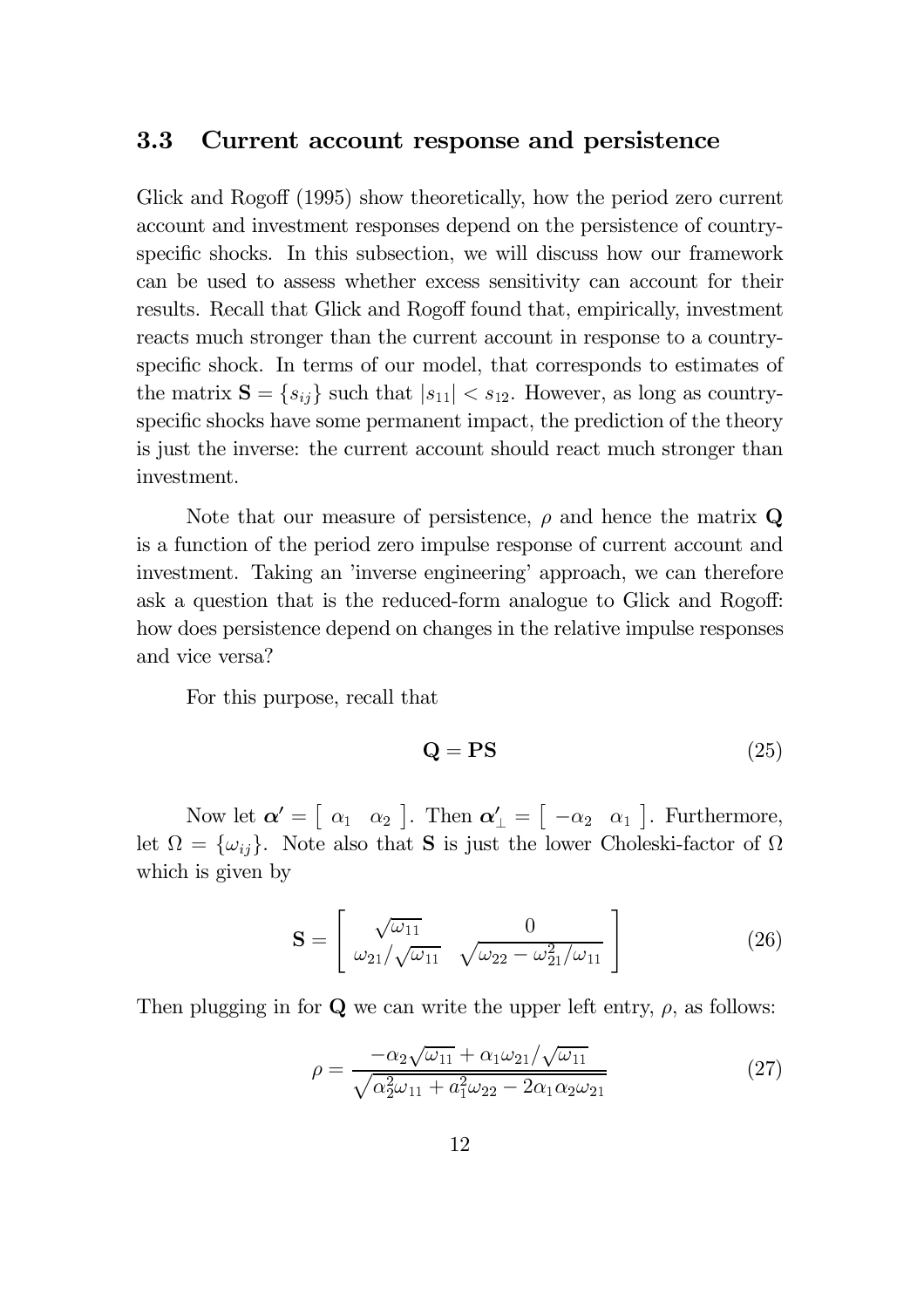Let us also consider the relative impulse response of current account and investment which from the above is just given by the ratio of the current account variance to the covariance with investment:

$$
\chi = \frac{s_{11}}{s_{21}} = \frac{\omega_{11}}{\omega_{21}}
$$

We now have expressed the persistence of country-specific shocks as an involved function of the adjustment coefficients  $\alpha$ , the variancecovariance-structure of investment and the current account. However, we should rather think of  $\rho$  as the natural parameter and the impulse response and hence the covariance structure as an outcome of the economic structure. What we are particularly interested in is the change of the impulse response with respect to a change in persistence around  $\rho=1.$ 

The strategy we are going to pursue is as follows: we are going to reparameterize  $\rho$  and  $\chi$  as functions of the correlation of current account and investment which is defined by

$$
\phi=\frac{\omega_{21}}{\sqrt{\omega_{11}\omega_{22}}}
$$

I.e., we are going to treat the adjustment parameters,  $\alpha$ , and the conditional variances of investment and the current account,  $\omega_{22}$  and  $\omega_{11}$ respectively, as fixed. The correlation  $\phi$  therefore contains the same information as  $\omega_{21}$ . Using the implicit function theorem, we can then express  $\partial \phi / \partial \rho$  at  $\rho = 1$  and therefore also get a notion of the sensitivity of  $\chi$  in a neighbourhood of  $\rho = 1$ . This is done in the mathematical appendix. Before we provide the results, however, let us briefly sharpen our intuition by considering what happens if  $\rho = 1$ . We can then solve  $(27)$  to find that

$$
\phi = \pm 1\tag{28}
$$

This is an important first result: if and only if country-specific shocks are completely persistent, we should expect changes in the current account and investment to be perfectly correlated. This explains why Glick and Rogoff - like many other authors - find a robust negative correlation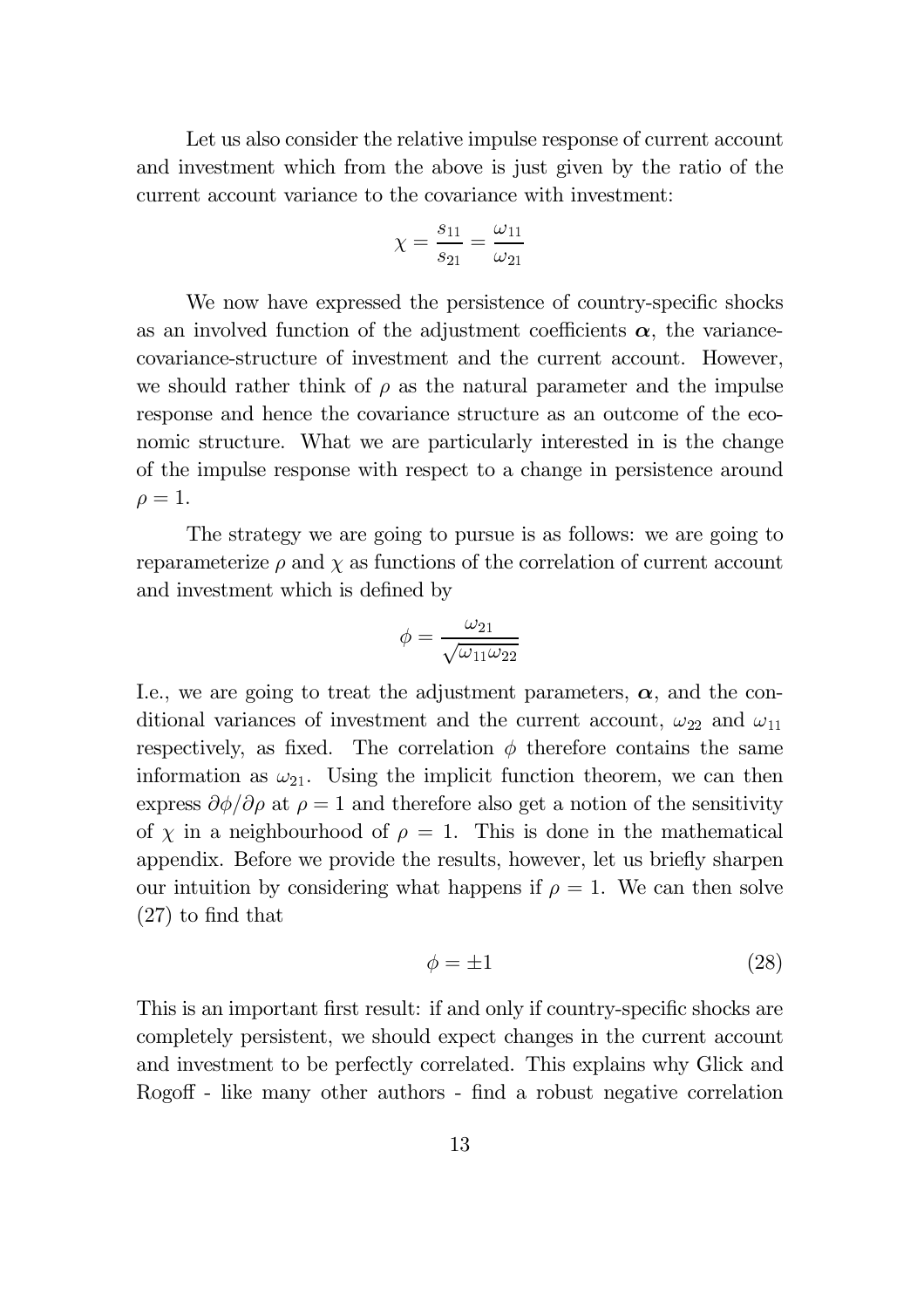that is, however, significantly different from one. Complete persistence of country-specific shocks leads to singularity of the matrix  $\Omega$ , which is another way of stating that investment and the current account have a 'common  $cycle<sup>1</sup>$ .

In the appendix, we derive the following expression for  $\partial \phi / \partial \rho$  at  $\rho=1$ :

$$
\partial \phi / \partial \rho_{|\rho=1} = \left[ 1 - \frac{\alpha_2}{\alpha_1} \sqrt{\frac{\omega_{11}}{\omega_{22}}} \right]^2 \tag{29}
$$

Plugging into  $\chi = \frac{\sqrt{\omega_{11}}}{\phi \sqrt{\omega_{22}}}$  and doing a Taylor expansion around  $\phi = 1$ , we find that

$$
\chi(1 - \Delta \rho) = \sqrt{\frac{\omega_{11}}{\omega_{22}}} + \sqrt{\frac{\omega_{11}}{\omega_{22}}} \left[ 1 - \frac{\alpha_2}{\alpha_1} \sqrt{\frac{\omega_{11}}{\omega_{22}}} \right]^2 \Delta \rho \tag{30}
$$

and obviously, we can approximate

$$
\partial \chi / \partial \rho = \sqrt{\frac{\omega_{11}}{\omega_{22}}} \left[ 1 - \frac{\alpha_2}{\alpha_1} \sqrt{\frac{\omega_{11}}{\omega_{22}}} \right]^2
$$

This is the second important result of this section: using the parameters of the reduced form, we can estimate, how sensitive the currentaccount and investment response would be to small changes in the persistence of country-specific shocks around  $\rho = 1$  - keeping  $(\alpha, \Omega)$  fixed. This puts us in the position to empirically assess whether small departures from the assumption that country-specific TFP follows a random-walk can rationalize the findings of Glick and Rogoff.

<sup>&</sup>lt;sup>1</sup>This is just a dual way of phrasing the Feldstein-Horioka puzzle: if changes in the current account actually represent changes in investment then the covariance between savings and investment changes will be zero. In earlier work (Hoffmann (1998)), we have argued that correlations of appropriately detrended savings and investment data can take any value without assumptions on the structure of underlying shocks but that they are *per se* uninformative about capital mobility. The present paper can be interpreted as extending this argument to *changes* of savings and investment: if country-specific shocks are not permanent but persistent, investment-current account relations can be low without any implications for capital mobility. In theoretical terms, this insight has first been put forward by Obstfeld (1986, 1995).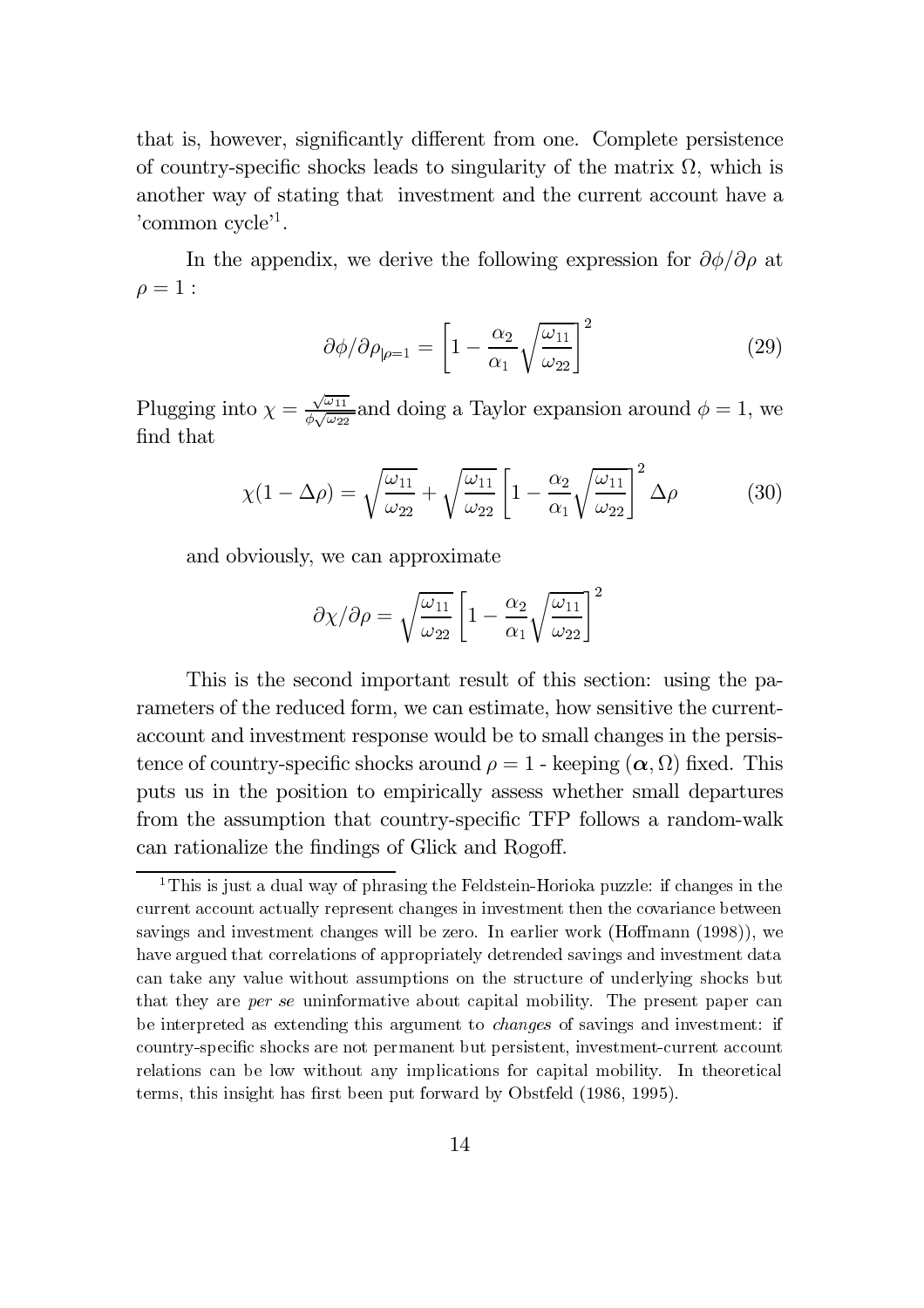#### 3.4 Forecast performance and country-specificity

The essential message of the previous section was that small changes in persistence can have dramatic effects on the dynamic responses of investment and the current account.

In this section, we will argue that the forecast performance of VARs can be used to assess the validity of the intertemporal approach. This idea is not new. There is a developing but still small literature that tests the present value formula of the current account that is implied by the intertemporal approach (Sheffrin and Woo  $(1990)$ , Gosh  $(1995)$ ). The general flavour of the results is that VAR-forecasts based on a present value formula do a good job in tracking ups and downs in the current account (i.e. are highly correlated with observed current accounts). Yet. the volatility of the implied current account forecasts often differs markedly from the actually observed current account (for an illustration, see also the graphs in Obstfeld and Rogoff  $(1996)$ , pp.93-95).

Let us now illustrate the procedure that is generally employed for current-account forecasts: first, a bivariate VAR is estimated, consisting of the real current account and a proxy of net output,  $NO_t$ :

$$
\mathbf{B}(\mathbf{L})\mathbf{Z}_t = \boldsymbol{\varepsilon}_t \text{ where } \mathbf{Z}_t = \begin{bmatrix} \Delta N O_t, & C A_t \end{bmatrix}^\prime
$$

Then, the VAR is used to forecast  $\Delta NO_t$ . The current account, in a simple model with quadratic utility like the one laid out above, can be expressed as the present discounted value of expected changes in net output:

$$
CA_t = -\sum_{l=1}^{\infty} R^{-l} E_t(\Delta NO_{t+l})
$$
\n(31)

The VAR forecasts of  $\Delta NO_{t+l}$  can be used to approximate agent's expectations and an implied current account can be calculated from the VAR, once a plausible value for the interest rate is imposed.

In some cases this procedure works well, while in others, it does a very bad job. The theory, however, makes much stronger statements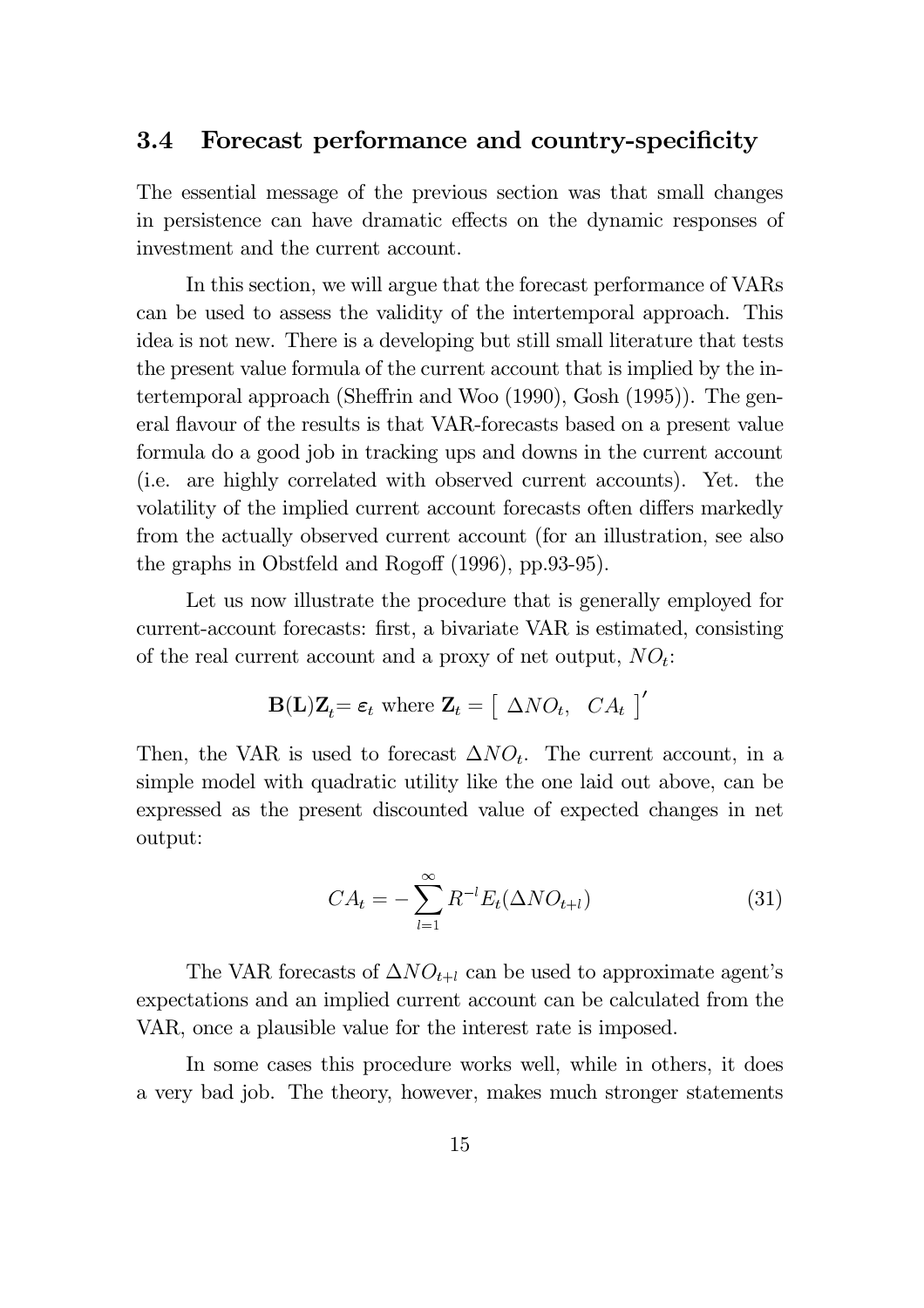about which changes in net output should drive the current account: it tells us that if capital markets are sufficiently integrated, then global shocks should not impinge on the current account at all. Based on our reasoning in the previous section, it may be possible to improve forecasts of the current account by taking into consideration only those predictable changes in net-output that are driven by country-specific shocks. Hence, we can restrict our forecast of changes in net output to the component that is driven by country-specific shocks. If we have identified countryspecific shocks well and if our theory is compatible with the data, we should be able to forecast the current account at least as well as if we chose the traditional approach.

Even though we have considered a model that contains investment instead of net output, we are going to use investment as proxy of net output: if agents expect higher net output, they will invest more and hence changes in investment should be highly correlated with changes in net output. As we will see, this notion is also empirically justified and in some cases, we are able to substantially improve over the naive (traditional) way of forecasting the current account.

#### **Empirical results**  $\boldsymbol{4}$

#### $4.1$ Data and model specification

In the estimation of our model, we used the data given in the appendix of Taylor (1996): annual savings and investment rates for the G7-countries (Unites States, Japan, Germany, France, Italy, the United Kingdom and Canada) from 1960 to 1991. We then used the real GDP data in Gordon  $(1993)$  to convert the rates into levels.

In a first step, we estimated an unrestricted VAR in levels to determine the correct lag length of the VAR model. Hannan-Quinn-, Schwarzand Akaike information criteria all suggested that one to two lags yielded an adequate representation for all of the countries. To allow for richer dynamics, we chose two lags for all models. We then performed tests for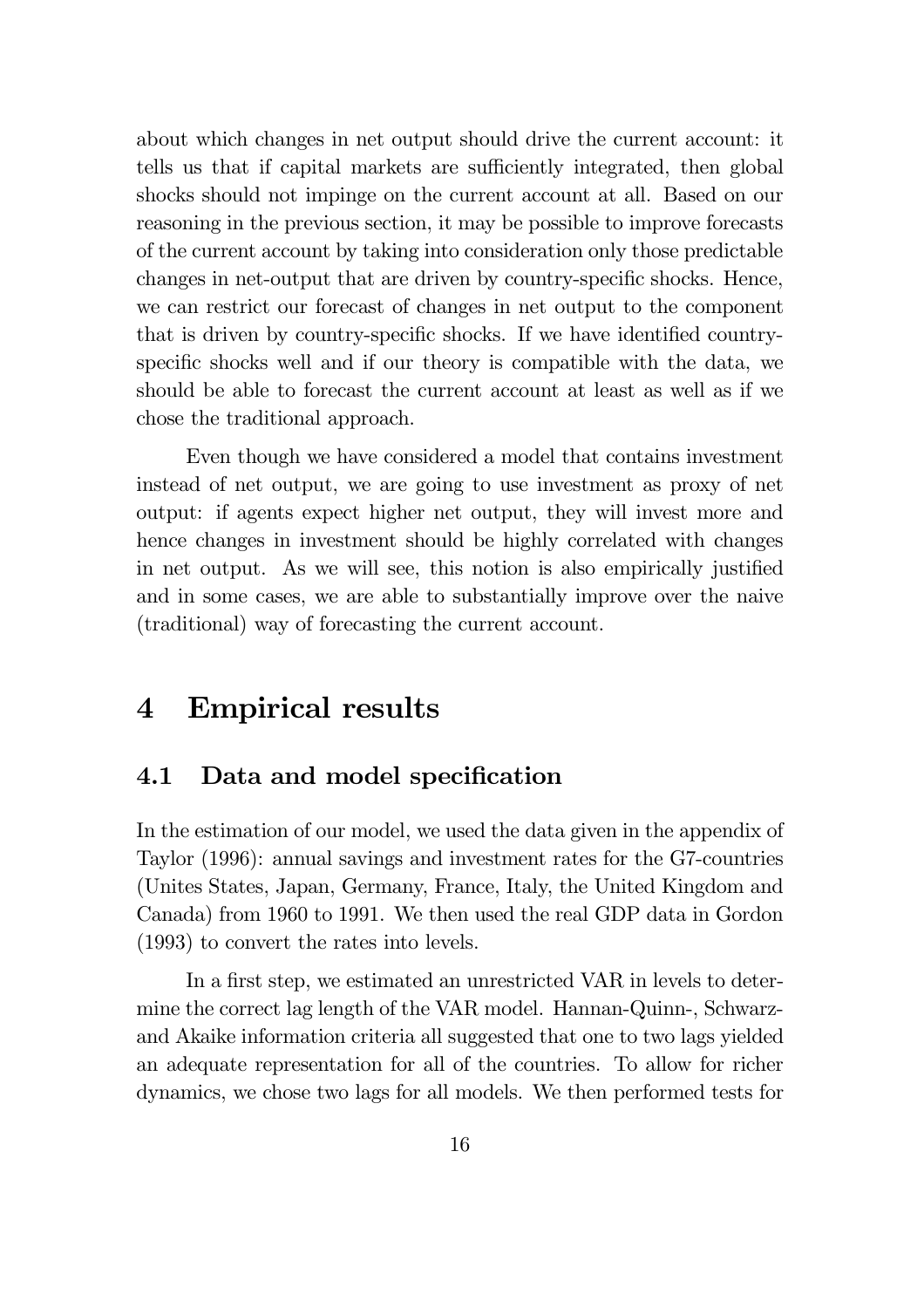cointegration based on Johansen's (1988) procedure. In three cases we did not find cointegration: for the US, Canada and the UK, no cointegration could be detected, whereas for Japan cointegration was detected at the 90-percent significance level in the maximum eigenvalue test. However, our sample is quite short (31 observations) and the low power of unit-root tests in particular in small samples, is well known. Also, we have strong theoretical priors: a nation's intertemporal budget constraint will restrict its current account dynamics in the long run. We therefore decided to impose one cointegrating restriction in the estimation of all seven models.

For the United States, Germany and Japan we had difficulties in establishing that the current account is indeed stationary, rather, it seems that for those countries we have a non-trivial cointegrating relationship. However, it is difficult to conceive of a theoretically meaningful cointegrating relationship between the current account and investment. Rather, these results seem to suggest that there is an important variable missing. Figure 2 plots the cointegrating residuals for these three countries vis-a-vis the long-term interest rate differential with the United States. Upon visual inspection, the correlation is striking and it seems to suggest that the dynamics of the current account for these countries cannot be adequately modelled without taking account of the common factor represented by the interest rate differential.

For Japan, the US and Germany, we therefore set up a trivariate VAR with the interest rate differential vis-a-vis the US (vis-a-vis Germany for the US). We detected one cointegrating relationship in all three cases. We then tested for weak exogeneity of the interest rate differential. This also was accepted in all three cases. We can therefore return to our bivariate VAR of current account and investment as a conditional model, treating the interest rate differential as an exogenous variable. Indeed, now the hypothesis that  $\beta' = [1, 0]$  was accepted for both Japan and the United States. For Germany, the hypothesis still could not be accepted but a cointegrating vector of  $[1,1/2]$  seemed compatible with the data and we decided to model the German economy with this cointegrating vector imposed.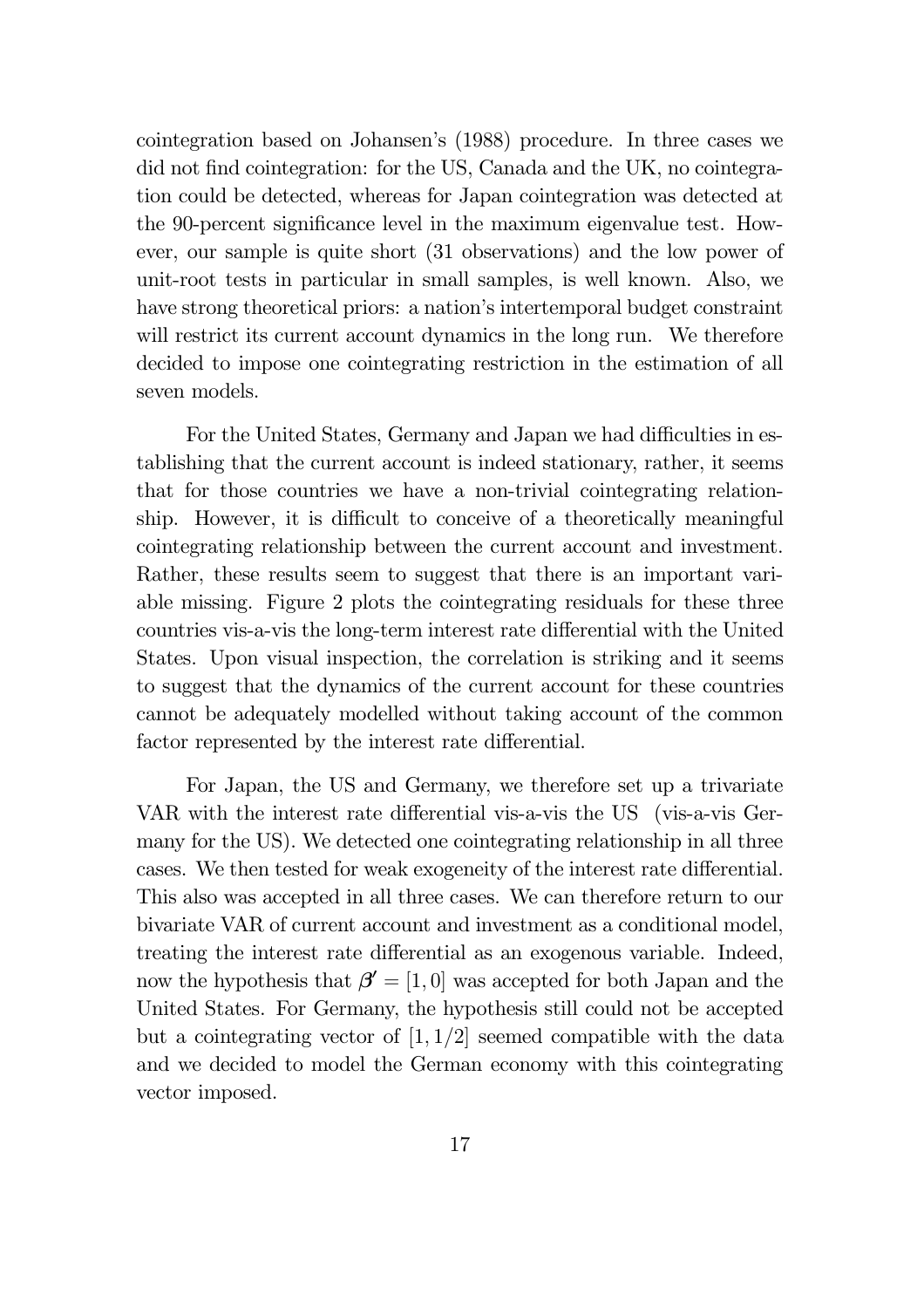Also for Canada and the UK we decided to introduce conditioning variables: the oil price in the UK model and the Can\$/US\$ nominal exchange rate for the Candian model. This was done for reasons of forecast performance which will be discussed later in this section.

In tables 1 and 2 we report test results on our final model specifications, i.e. with the exogenous regressors included. For Japan and Germany, we now find cointegration at high significance levels and also the theoretical value of  $\beta' = [1, 0]$  is not rejected in tests on the cointegrating space, except in the German case.

Recent work by Harbo et al. (1998) has established that the distributions of tests for cointegrating rank in partial systems can be substantially altered vis-a-vis the standard distributions that arise when the partial system is treated as if it was a full system. Hence, our systems should be regarded as two-dimensional subsystems of three-dimensional systems where one variable does not react to the equilibrium error. Using the results from table 3 in Harbo et al. (1998) in our table 1 we now also accept cointegration for both the UK and Canada.

#### Persistence and country-specificity 4.2

In Table 3 we give the estimates of the matrix  $Q$  for all countries. Note that there is nothing to prevent empirical estimates of  $\rho$  from becoming negative. The sign of  $\rho$  is without importance in our context, however and that is why we report values of  $\rho^2$ . This gives us the added benefit that  $\rho^2$  can be interpreted as the share of permanent shocks in the variability of the country-specific shocks.

On average, global shocks seem to be primarily permanent whereas country-specific shocks are not very persistent. There are however, a few exceptions: For Japan, 38 percent of the variability in the country-specific shock seems to be explained by permanent influences. For Germany, the country-specific shock seems highly persistent as well, 86 percent of its variance are explained by permanent influences.

One clear result stands out, however: country-specific shocks are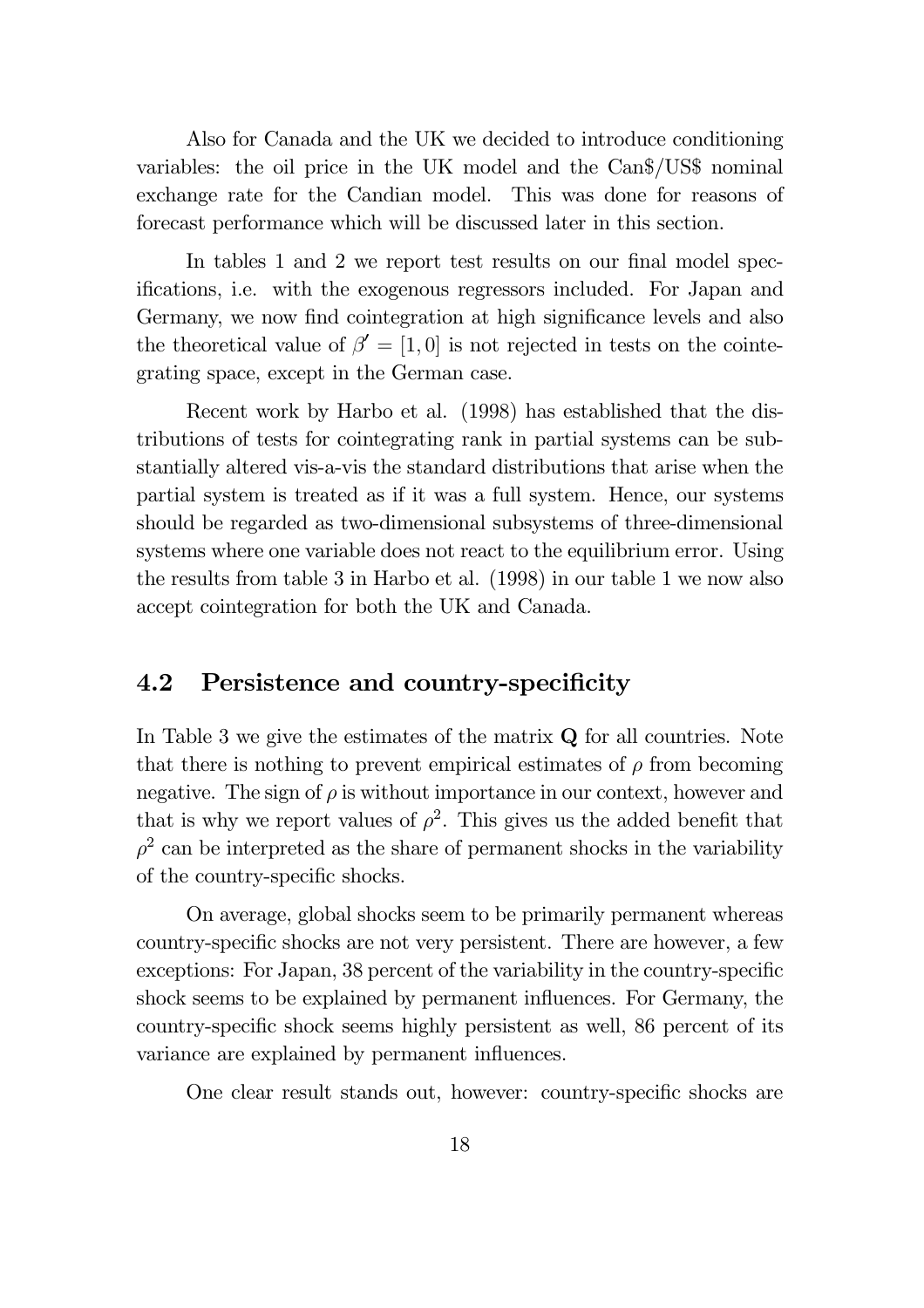neither fully permanent nor completely transitory. On average, 23 perfor cent of the variance of country-specific shocks is explained by permanent influences. Theoretical models, in which country-specific TFP follows either a random walk or is just a mean-reverting process are therefore likely to give misleading results.

We showed earlier that the persistence of country-specific shocks is also going to influence the immediate response of investment and the current account. In table 4 we give our estimates of the Choleski-factor **S** of the reduced form covariance matrix  $\Omega$ . The result is striking; by and large, the Glick-Rogoff puzzle disappears: for most countries, the current account response is  $1-2$  times stronger than the investment response. Also, in all cases, their signs are opposite. There, are two exceptions: the United States, where the puzzle persists and investment still reacts twice as strong as the current account and Italy where the ratio is slightly smaller than unity. For the UK, it is roughly equal to one. The results all share a common feature of SVAR impulse responses: the standard errors are very large. Nonetheless, it is an encouraging result that the point estimates are in the range predicted by the theory. Also, calculating the average of the ratio  $s_{11}/s_{21}$  across all countries is we get a value of  $-1.23$ , clearly in the range predicted by the theory.

On the other hand, we can also take a counterfactual look at the implied response if country-specific shocks were completely permanent. This is given by  $\chi(1) = -\omega_{11}/\omega_{22}$ . Table 5 compares the Glick and Rogoff responses with the responses implied by our model at  $\rho = 1$ . Conversely, it also provides the implied persistence of the Glick and Rogoff response in terms of our model, which is given by  $1 - \Delta \rho$ , where  $\Delta \rho$ can be calculated from the Taylor-approximation in  $(30)$ . At first sight it seems that small departures from the random-walk assumption can account for the impulse responses found by Glick and Rogoff: on average our estimate of the implied  $\rho$  equals 0.95, very close to the 0.97 average autocorrelation coefficient in the original study. However, the estimated sensitivities are generally fairly low, so even though  $\chi(1)$  is generally bigger in absolute value than the GR-estimate, assuming  $\rho = 1$  only goes a small way towards bringing the impulse response into the range pre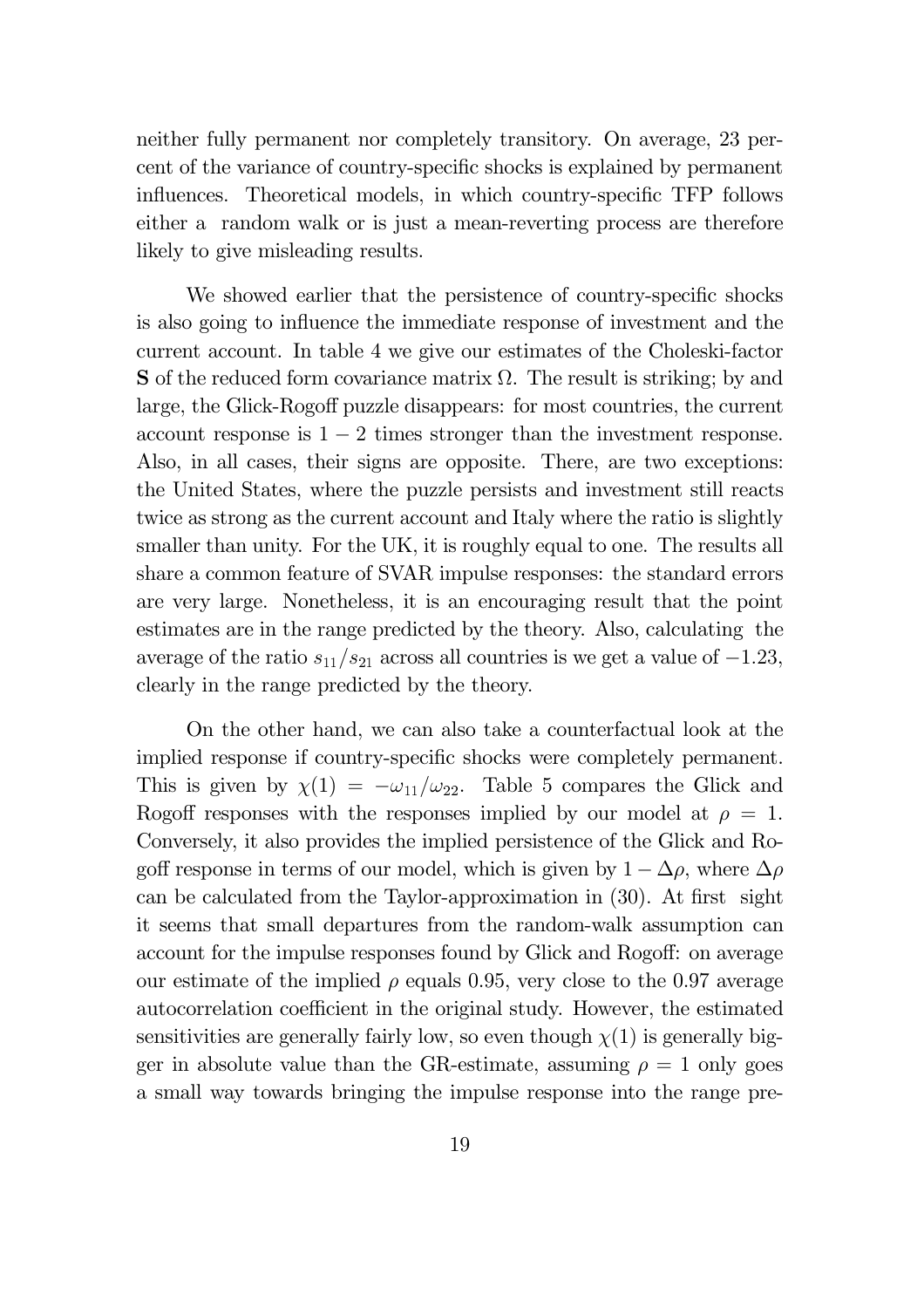dicted by the theory. The average  $\chi(1)$  - not including Canada - is -0.63. For Germany we find a rather high sensitivity and here the Glick-Rogoff approach goes furthest towards explaining the puzzle. Also for France, half of the difference between the GR-impulse response and unity can be bridged by letting  $\rho$  go to unity. For Canada we find a sensitivity close to zero which suggests that  $\alpha_2/\alpha_1 \approx \sqrt{\omega_{22}/\omega_{11}}$ , an unusual parameter constellation for which we do not have an interpretation, yielding nonsensical results for the implied persistence. Overall, the results suggest that excess sensitivity cannot account for the observed impulse responses.

Conversely, does the apparent resolution of the GR-puzzle showing up in table 4 have anything to do with the permanence of shocks at all? Note that the theory restricts the current account to be more sensitive to country-specific shocks only to the degree that they do have permanent effects. If the current account 'overshoots' investment even if shocks do not have a permanent effect, then table 4 would be meaningless. Also this issue can be addressed, now be letting  $\rho$  go to zero. Then, from (27) above we get

$$
\frac{s_{11}}{s_{12}} = \frac{\alpha_1}{\alpha_2}
$$

This ratio of the adjustment coefficients gives us the 'shadow' impulse response of the current account and investment if country-specific shocks are completely transitory. Our estimates of  $\alpha_1/\alpha_2$  are given in table  $(6)$ : the results are encouraging - with the exception of the United States, the implied response is now still negative but smaller than unity in absolute value, in the case of Canada even positive. This verifies that it is indeed the fact that country-specific shocks have permanent components that leads the current account to react more sensitively than investment.

Putting things together, we find that near random-walk behaviour of country-specific shocks cannot account for the Glick and Rogoff puzzle when a model is used that restricts the data less strongly than the Glick and Rogoff model. Rather, by focussing on a reduced-form cointegrated VAR, we could show that the current account is actually more sensitive to country-specific shocks than is investment and that this result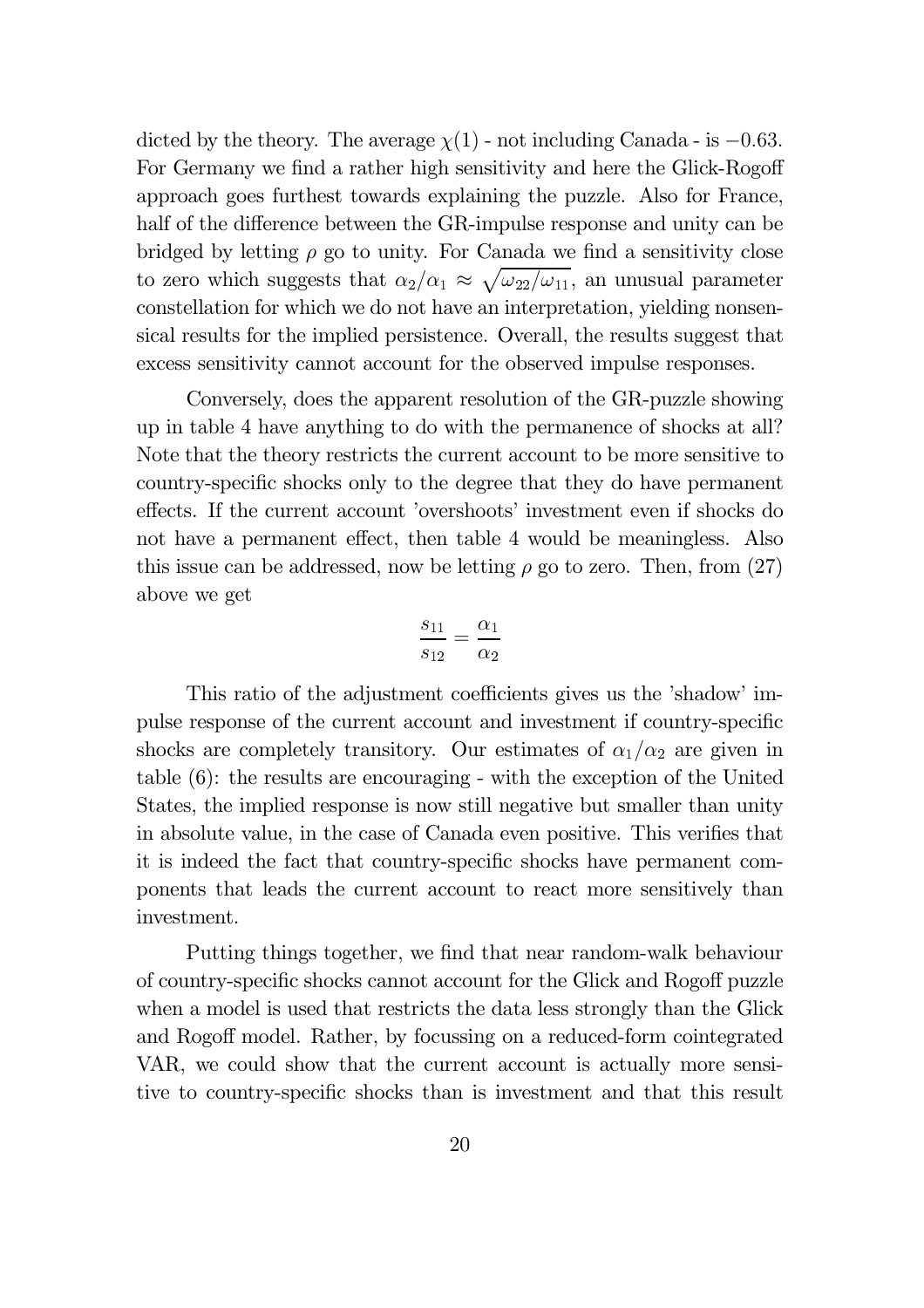is in fact due to permanent components in country-specific shocks - as is predicted by the theory. We conclude, in the spirit of Quah (1990), that the GR-puzzle is likely to come about because estimated responses are an amalgam of responses to transitory and permanent shocks. We draw a conclusion similar to Quah's: univariate time series properties (i.e. the fact that TFP seems well described by a random-walk in a univariate context) should not be used as a basis for economic theorizing if the economic theory of interest involves several variables. We have proposed to focus on a few reduced-form implications of the theory and then to assess time-series properties in a dynamic system-framework. In the next subsection we will deal with the dynamic implications of the theory: impulse responses and the forecast performance of our models.

#### 4.3 **Dynamic Responses**

The dynamic responses of the model are in line with what one would expect from the theory: Figures 3 to 8 provide plots of the dynamic response of the model for the G3 countries. The current account and investment react in different directions with respect to a country-specific shock. Both investment and the current account reach their permanent value after roughly five years. In the case of the U.S. and Japan, this means that the current account reverts to zero, which is an outcome of the cointegrating relationship in the model. As, in the estimation of the model for Germany, we have imposed a non-trivial cointegrating relationship between investment and the current account, there is no need in this model for the current account to revert to zero. Indeed, in the German case, country-specific shocks do have a pronounced permanent effect on the current account.

The response of the current account to global shocks is much less pronounced than to country-specific shocks. In the US case, the point estimate of the response is on average smaller than the response to the country-specific disturbance by a factor of ten. Similar results, even though with somewhat smaller factors, ensue for the other countries. It seems, that the imposition that the current account's period zero re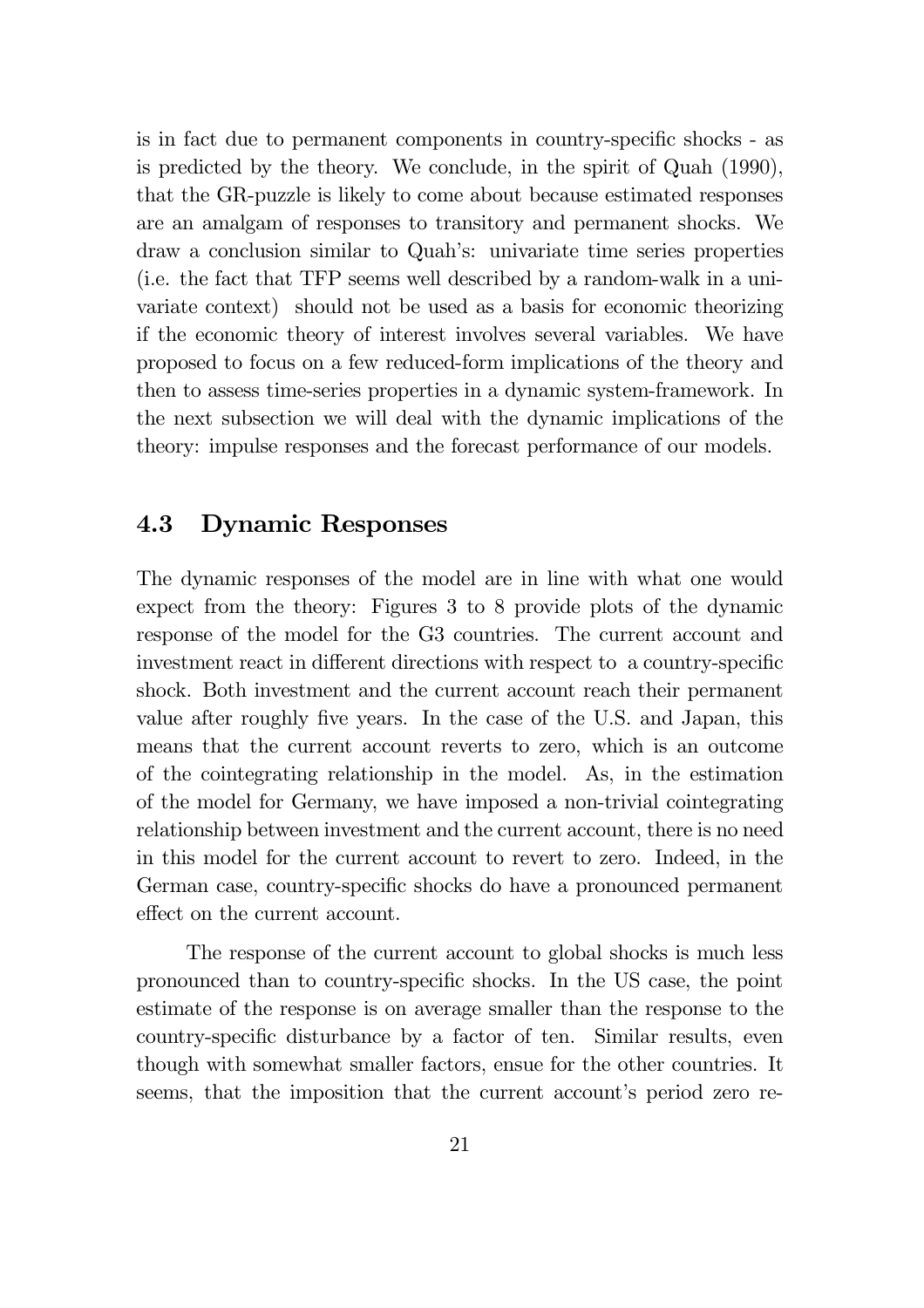sponse to a global shock is zero is compatible with the data. In all three countries, however, the global shock has a noticeable impact on the permanent value of investment.

For Japan and the U.S. the responses to permanent and transitory shocks are largely unspectacular. The permanent shock has a sizeable impact on investment whereas the long-run response is zero for the current account. Only in the German case, the long-run response of the current account is roughly half of the investment response. To the degree that we believe that the cointegrating relationship between current account and investment reflects economic structure, this result tells us that permanent shocks in Germany (which over the sample period proved to be largely idiosyncratic), have huge leakage effects: the shock triggers increased investment but it also increases capital exports and hence leads to accelerated accumulation of foreign assets. Another notion is the one of export-led growth that is often referred to in the discussion about Germany's postwar economic development (see e.g. Marin  $(1992)$ ). We checked whether we could accept that the current account is weakly exogenous with respect to the parameters of investment. Indeed, this hypothesis could not be rejected. In effect this means that for Germany, innovations to the current account seem to represent permanent, country-specific shocks.

#### $4.4$ Forecast performance

Figures 7-12 display the results of a forecasting exercise. It is based on the following present value formula:

$$
CA_t^p = -\sum_{l=1}^{\infty} R^{-l} \Delta I_{t+i|t}^c
$$
 (32)

where  $\Delta I_{t+ik}^c$  represents the time t forecast of those changes in investment in time  $t + i$  that are explained by country-specific shocks. Usually, in intertemporal optimization models, the current account is represented as the discounted sum of changes in net output,  $NO_t = Y_t - C_t - G_t$  where  $G_t$ is government consumption. We deviate from this representation in this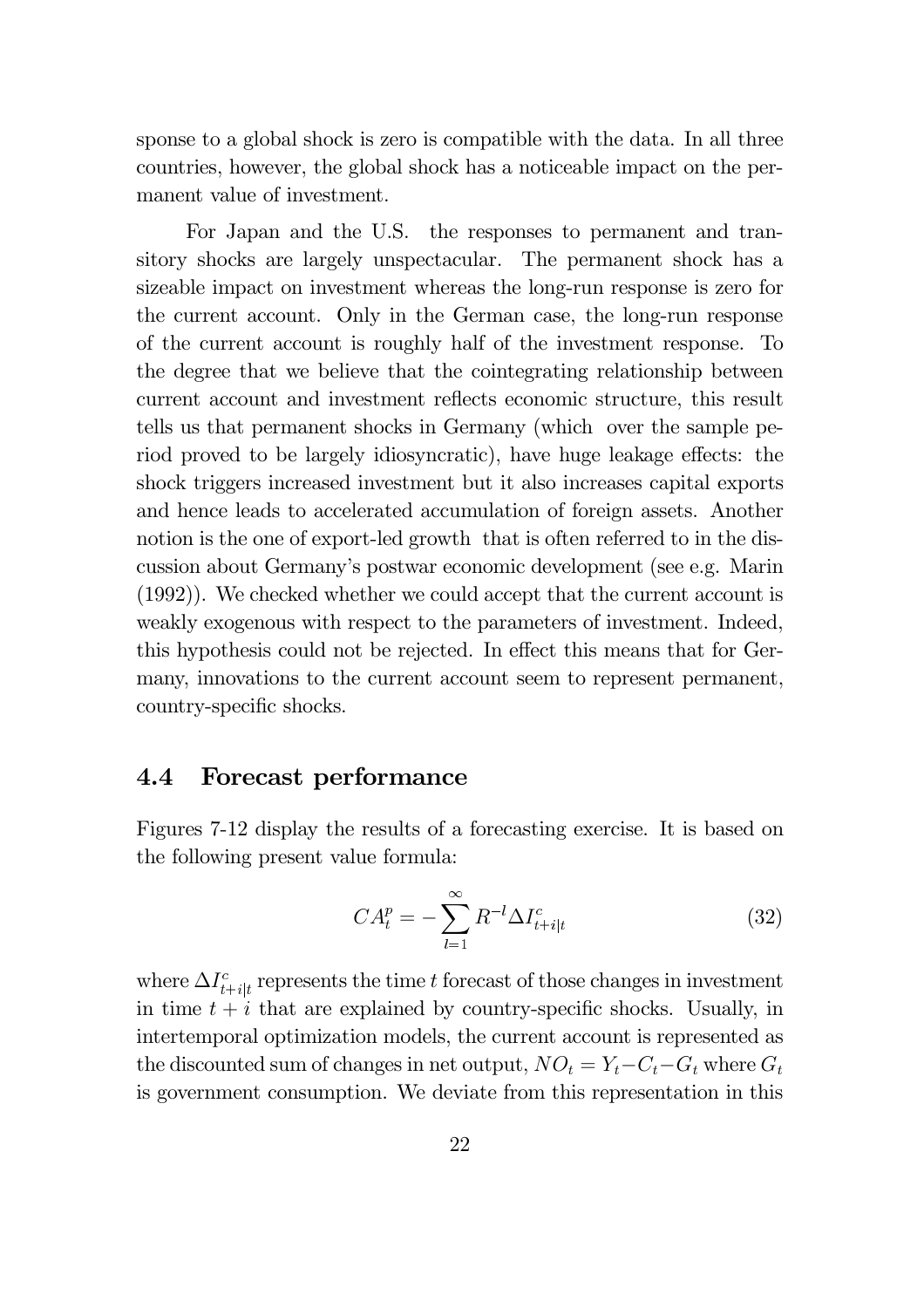case and use investment as a proxy of net output. This allows us to stay in the framework of the econometric model we have used from the outset. As we will see, it seems a valid approach. The forecast performance of our model is very good and there is also a good rationale of why investment should be a good proxy of net output: models of balanced growth suggest that the great ratios, i.e. investment over output and consumption over output are stationary. Hence, changes in investment should be highly correlated with changes in output and we should not be too surprised to see the former predict the latter well.

In our VAR model, the predicted country-specific component of investment is given by

$$
\Delta I_{t+i|t}^c = \begin{bmatrix} 1, & 0 \end{bmatrix} \sum_{l=i}^{\infty} C_l S \begin{bmatrix} e_{t-(l-i)}^c \\ 0 \end{bmatrix}
$$
 (33)

The values of  $\Delta I_{t+i|t}^c$  are gained from this formula and then plugged into the above present-value relation in order to get  $CA_t^p$ . In figures 9-15,  $CA_t^p$  is then plotted together with the actual current account.

Overall, our models do a good job in tracking the current account dynamics. But also the order of magnitude of the swings in the current account is captured well in most cases. Even notoriously 'difficult' cases like Germany and the United States can be explained well by our models. The fit for France and Italy and also for Canada is very good. For Japan - based on a visual inspection of the plots - we get the ups and downs right but the variance is not quite precisely estimated. The UK remains the difficult case it usually is in the current account literature, the current account that is predicted by country-specific shocks alone is essentially flat. However, we calculated a correlation between the forecast and the observed current account of roughly 0.82, quite high vis-a-vis other studies (Gosh  $(1995)$  finds a correlation of 0.7 for the period 1960-88). Note that this result has been obtained by conditioning on the price of oil which does not figure in the models in the literature. As the country is a big oil exporter, its current account is likely to reflect the swings in the price of oil. To the degree that we consider oil price changes as global shocks, one would expect the British current account indeed to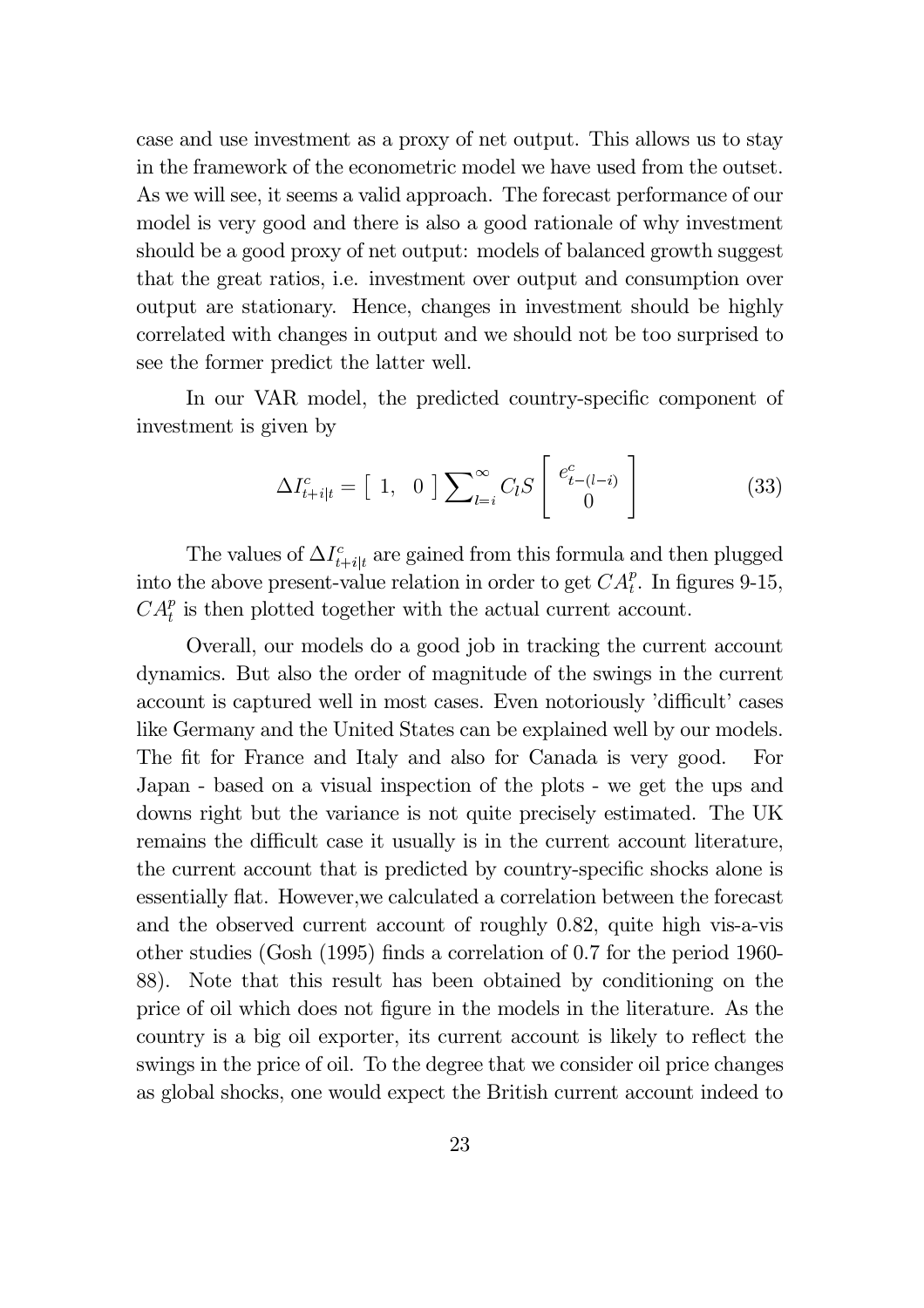be better explained by global shocks rather than country-specific ones. Figure 16 shows the forecast of the current account, this time based on global rather than country-specific changes in investment. The forecast is certainly not good, but it is probably closer to the observed current account in terms of volatility than the forecast based on country-specific shocks.

Overall, the forecast performance of our models compares very well with that of earlier 'naive' approaches that do not take into account the distinction between country-specific and global shocks. In some difficult cases like Germany and the US, our forecast is even much better. Even though it should be noted however, that we also obtained these improvements through conditioning on a set of exogenous variables, the models seem to fulfill the restriction imposed by economic theory, namely that only country-specific shocks drive the current account.

### 4.5 How country-specific are country-specific shocks?

Our discussion in the previous subsections documents a very good match between the theory and the data. However, we should recall that our identification procedure for country-specific shocks relied on the theory itself. We assumed that global shocks do not affect the current account in period zero. Certainly, this theoretical presumption is also backed by the results of Glick and Rogoff. Nonetheless, it would be nice to have an evaluation to know if we have really identified the right shocks. There is clearly no way in which we can evaluate a just-identifying assumption within each individual model. However, we have valuable information in the cross-section of countries we are investigating. The G7 countries account for two thirds of world output and they represent a fairly closed bloc in the world economy. It therefore seems reasonable to take these countries as a proxy of the 'rest of the world'. Country-specific shocks should then be uncorrelated across countries whereas we should find some fruudormlarge correlation between the global shocks identified at the country level.

Table 7 gives the average correlation of each country's specific and global shocks with all other 6 countries. It also provides the standard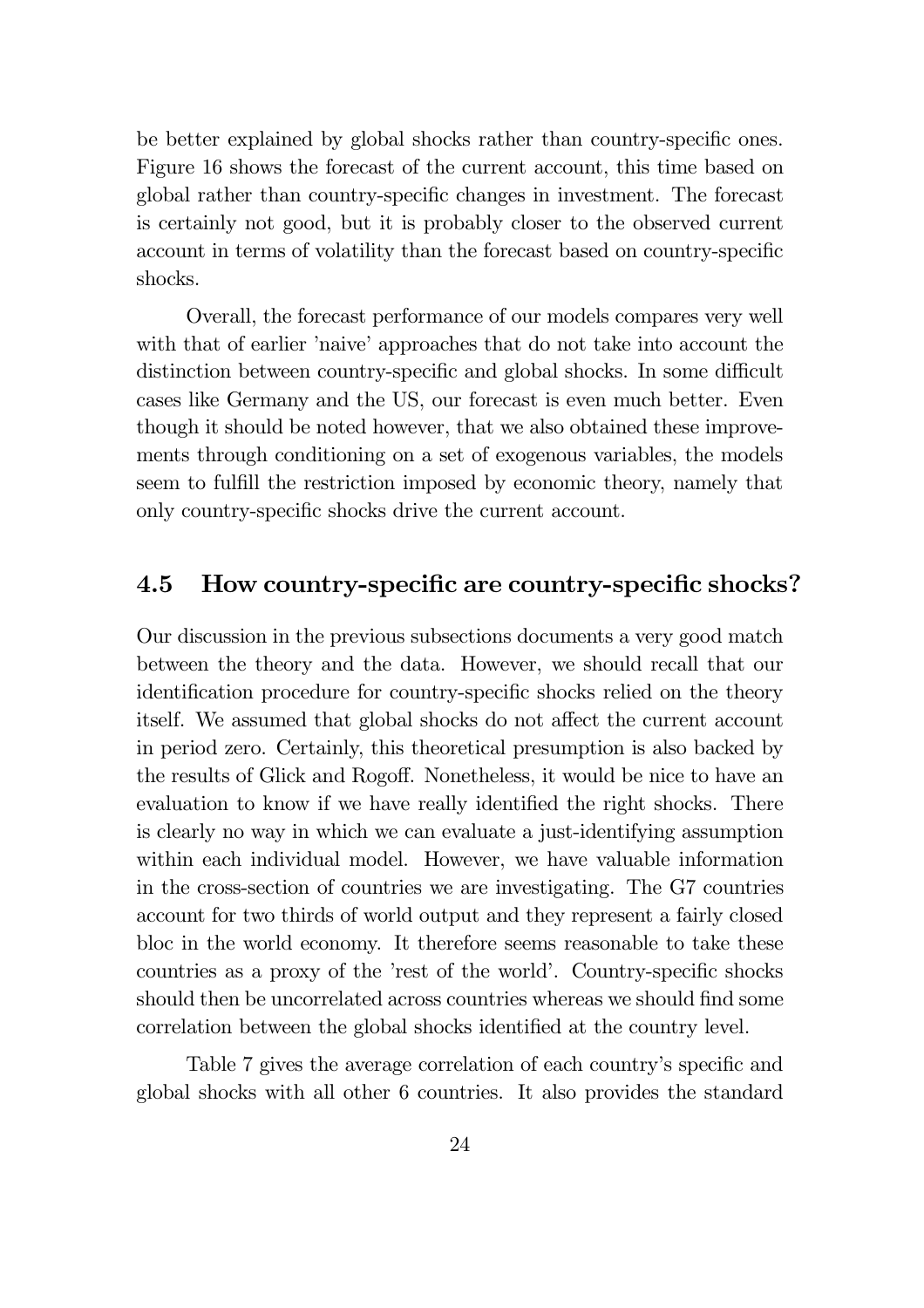errors of these correlations. The result is very encouraging: not only are global shocks much more highly correlated across countries than countryspecific shocks, their correlation is also highly significant. On the other hand, country-specific shocks are on average not significantly correlated. The only exception is Canada, where both country-specific shocks and global shocks are on average significantly correlated with shocks in the rest of the world. Still, these results should provide some confidence that by and large we have indeed identified the right shocks.

### 5 Conclusion

The intertemporal approach to the current account is becoming increasingly standard in international macroeconomics. This theory makes very strong predictions about shocks that can be classified according to two criteria: persistence and country-specificity. The current account is supposed to respond only to the persistent but transitory component of shocks and this only to the degree that they are country-specific.

Little work has been done so far on classifying shocks along these lines and testing the predictions of the theory. The seminal paper by Glick and Rogoff  $(1995)$  is an exception. Whereas the structural estimation approach adopted by Glick and Rogoff allows us to understand in detail in which way the implied responses of investment and the current account depend on the persistence of country-specific shocks, the estimation itself relies on univariate evidence about the time-series properties of shocks, leading to estimates in which the relative sensitivity of the current-account and investment are at odds with the theory.

In this paper, we reverted to the more black-box approach of a structural VAR. Whereas this forces us to sacrifice some model structure, it puts us in a position to classify shocks to the current account and investment according to their persistence by exploiting cointegration information in the data. We identified country-specific shocks using the suggestions of the theory and the empirical results of Glick and Rogoff: global shocks do not have an effect on the current account. It then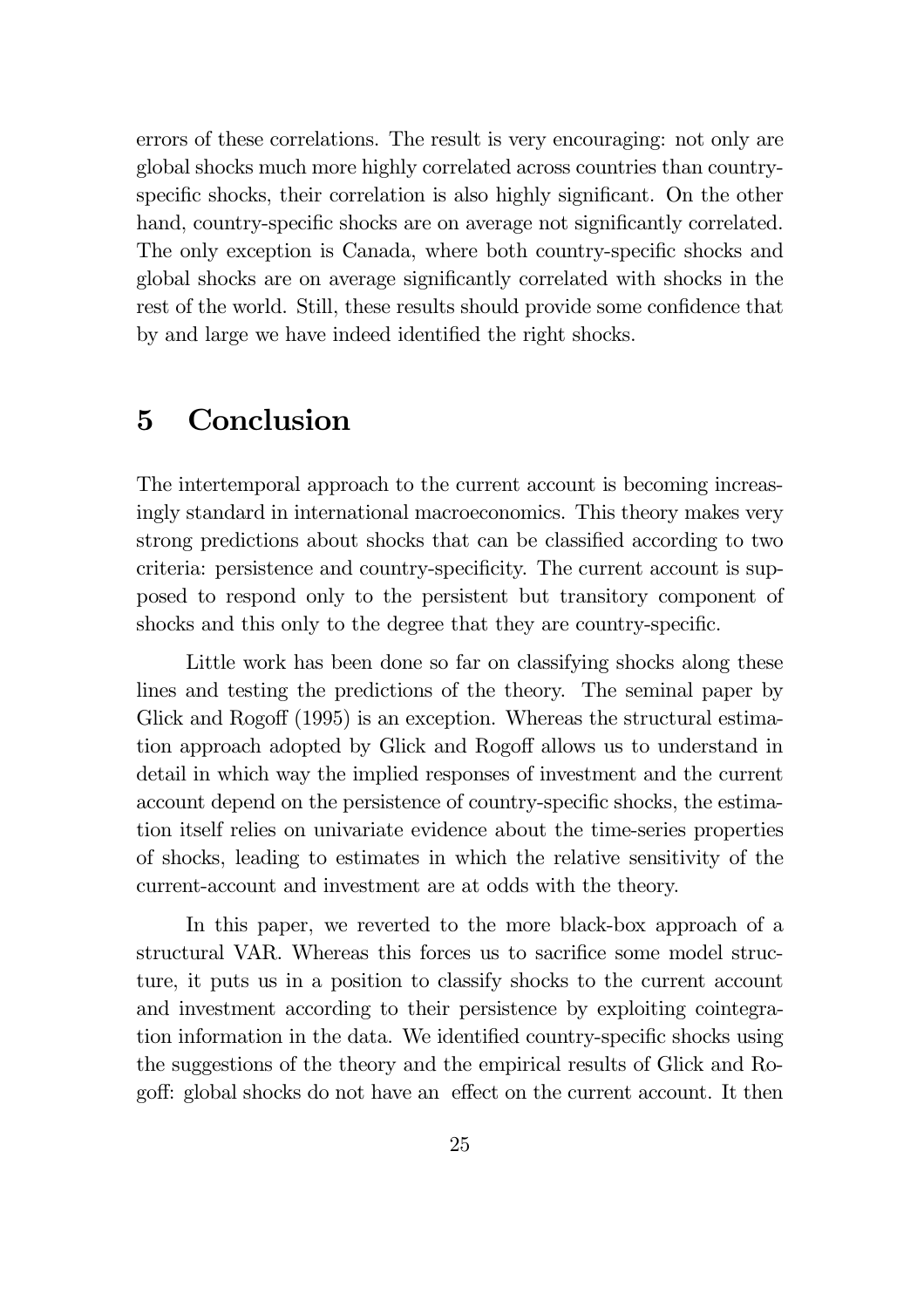becomes possible to measure the persistence of country-specific shocks. We also derived a reduced-form analogue to the Glick-Rogoff result that the relative response of current account and investment is highly sensitive with respect to the persistence of country-specific shocks. In our estimates the puzzle encountered by Glick and Rogoff, i.e. that the relative response of investment vis-a-vis the current account is 2-4 times too strong, vanishes. As our results show the GR-puzzle is likely to have arisen because country-specific shocks have both important permanent and transitory components and therefore the impulse responses by Glick and Rogoff are likely to reflect an amalgam of responses to permanent and transitory shocks. Our conclusion is that it is not possible to disentangle these permanent and transitory components unless the data are allowed to speak loudly and only some key restrictions are imposed from economic theory on the reduced form. In a more theoretical context, Quah  $(1990)$ has proposed the mechanism put forward in this paper as an explanation of the apparently excessively smooth behaviour of consumption vis-a-vis other macroeconomic aggregates, in particular output. Only if all shocks are permanent should consumption move one to one with permanent income. However, if economic agents distinguish between permanent and transitory shocks, consumption will on average be much smoother than output.

In this paper, we empirically explore the open-economy analogue of the excess-smoothness puzzle: if country-specific shocks have permanent and transitory components then the current account can be extremely sensitive to permanent shocks while at the same time being imperfectly correlated with investment.

Finally, we have exploited our approach to forecast the current account based only on the country-specific shocks. The forecast performance compares very well with models that are less restricted than ours. This provides evidence that the current account is indeed driven mainly by country-specific shocks. Even in the case of the United Kingdom we can gain some ground. Using investment as a proxy of net output and conditioning on oil prices, we can not only achieve a high correlation between the actual and the forecasted current account but also emulate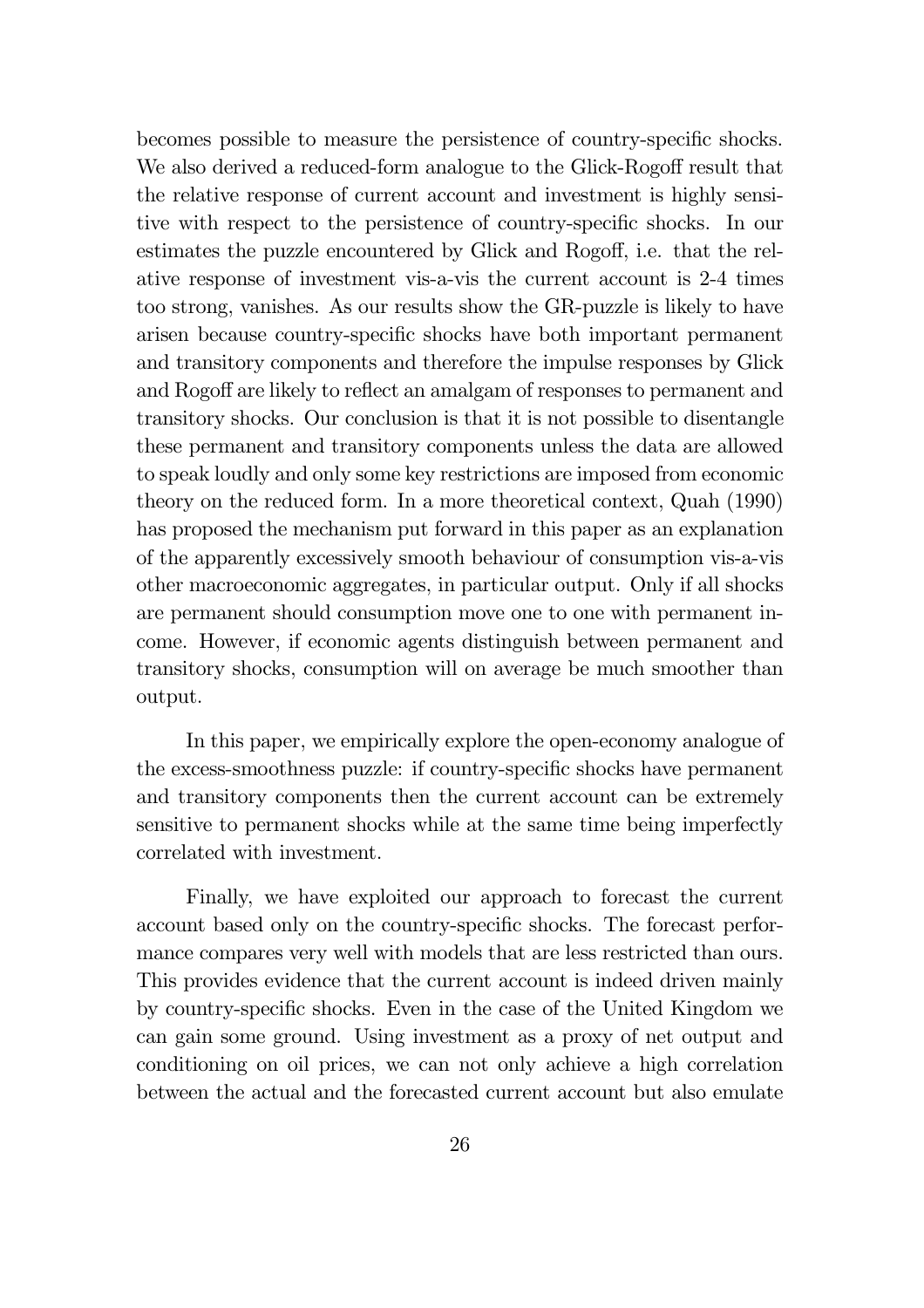the actual current account variance.

## **References**

- [1] Beveridge, S. and Nelson, C. R., (1981), 'A New Approach to the Decomposition of Economic Time Series into Permanent and Transitory Components with Particular Attention to the Measurement of the Business Cycle,' Journal of Monetary Economics 7: 151-74.
- [2] Boltho, A. (1996), 'Was Japanese Growth Export-Led?', Oxford *Economic Papers:* 415-32.
- [3] Campbell, J. Y, and Shiller, R.J., (1987), 'Cointegration and tests of present value models,' Journal of Political Economy, 95: 1062-1088.
- [4] Feldstein, M. and Horioka, C., (1980), 'Domestic Saving and International Capital Flows', *Economic Journal* 90: 314-329.
- [5] Ghosh, A., (1995), 'Capital mobility amongst the major industrialized countries: Too little or too much?,' Economic Journal 105: 107-128
- [6] Glick, R. and Rogoff, K., (1995), 'Global versus country-specific productivity shocks and the current account,' Journal of Monetary *Economics* 35: 159-92.
- [7] Gordon, Robert J., (1993), Macroeconomics, Addison-Wesley. Data set to be found at  $http://www.nber.org/public/qordon.$
- [8] Harbo, I., Johansen, S., Nielsen, B. and Rahbek, A. (1998), 'Asymptotic Inference on Cointegrating Rank in Partial Systems', *Journal* of Business and Economics Statistics 16: 388-99.
- [9] Hoffmann, M. (1998), 'Long Run Capital Flows and the Feldstein-Horioka Puzzle: A New Measure of International Capital Mobility and Some Historical Evidence from Great Britain and the United States', European University Institute, Department of Economics Working Paper no.  $98/30$ .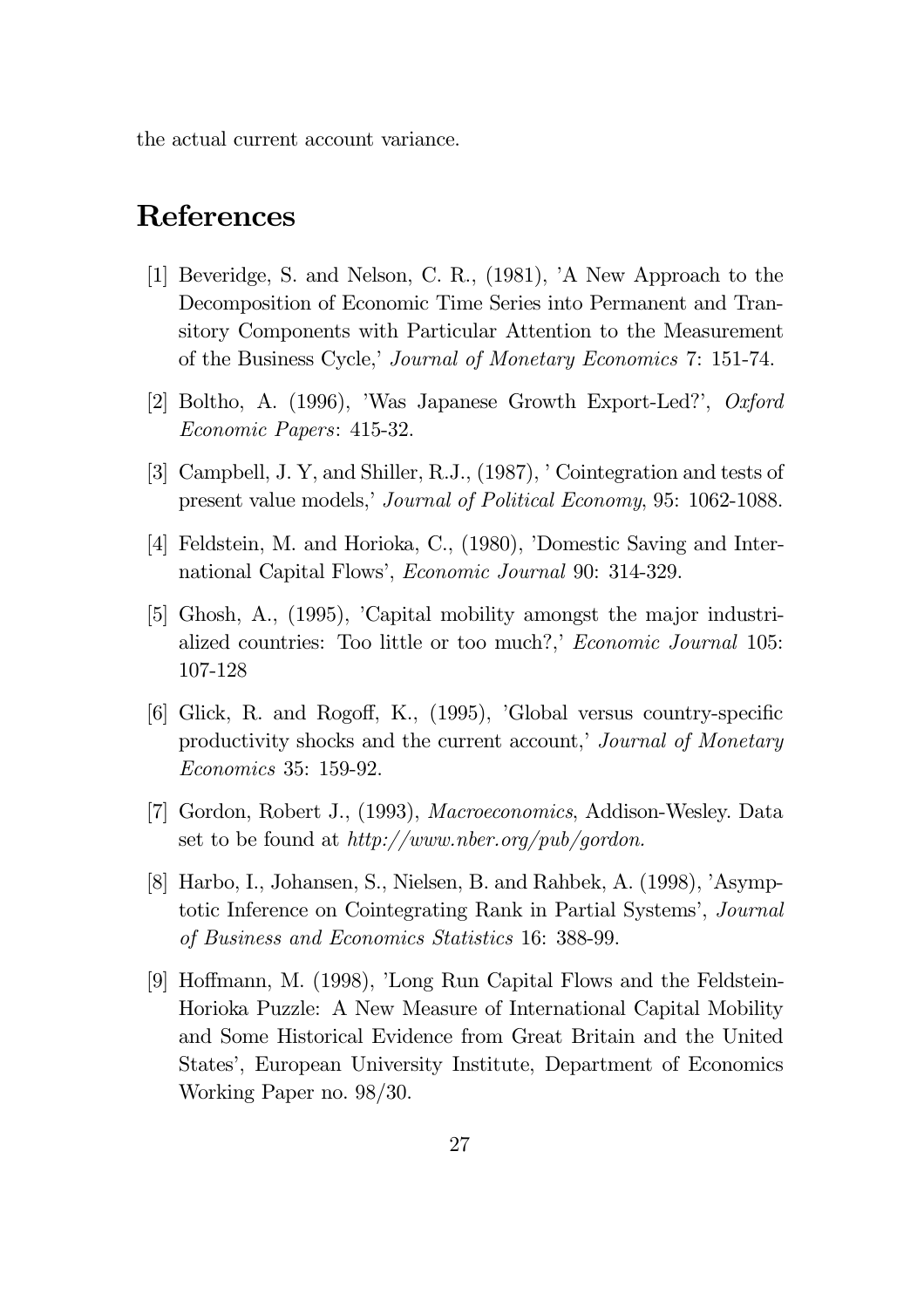- [10] Johansen, S., (1988), 'Statistical Analysis of Cointegrating Vectors', Journal of Economic Dynamics and Control, 12:231-54.
- $[11]$  Marin, D.  $(1992)$ , 'Is the Export-Led Growth Hypothesis valid for industrialized countries?', Review of Economics and Statistics 74: 678-88.
- [12] Obstfeld, M., (1986), 'Capital Mobility in the World Economy: theory and measurement', Carnegie Rochester Conference Series on  $Public Policy 24: 55-104.$
- [13] Obstfeld, M.,  $(1995)$ , 'International Capital Mobility in the 1990s' in Kenen, P. (ed.) Understanding Interdependence, Princeton University Press, 1995.
- [14] Obstfeld, M. and Rogoff, K. (1995), 'The intertemporal approach to the current account,' NBER working paper 4893.
- [15] Obstfeld, M. and Rogoff, K., (1996), Foundations of International *Macroeconomics*, MIT Press, Cambridge.
- [16] Penati, A. and Dooley, M.,  $(1984)$ , 'Current Account Imbalances and Capital Formation in Industrial Countries 1949-81', IMF Staff Papers 31: 1-24.
- $[17]$  Quah, D.  $(1990)$ , 'Permanent and transitory movements in labor income: an explanation for "Excess Smoothness" in Consumption', Journal of Political Economy 98: 449-75.
- [18] Sachs, J.  $(1981)$ . The Current Account and Macroeconomics adjustphoton in the 1970s,' Brookings Papers on Economic Activity 1:201-268.
- [19] Sheffrin, S. and Woo, W. T. (1990), 'Present Value Tests of an Intertemporal Model of the Current Account' Journal of International Economics 29: 237-53.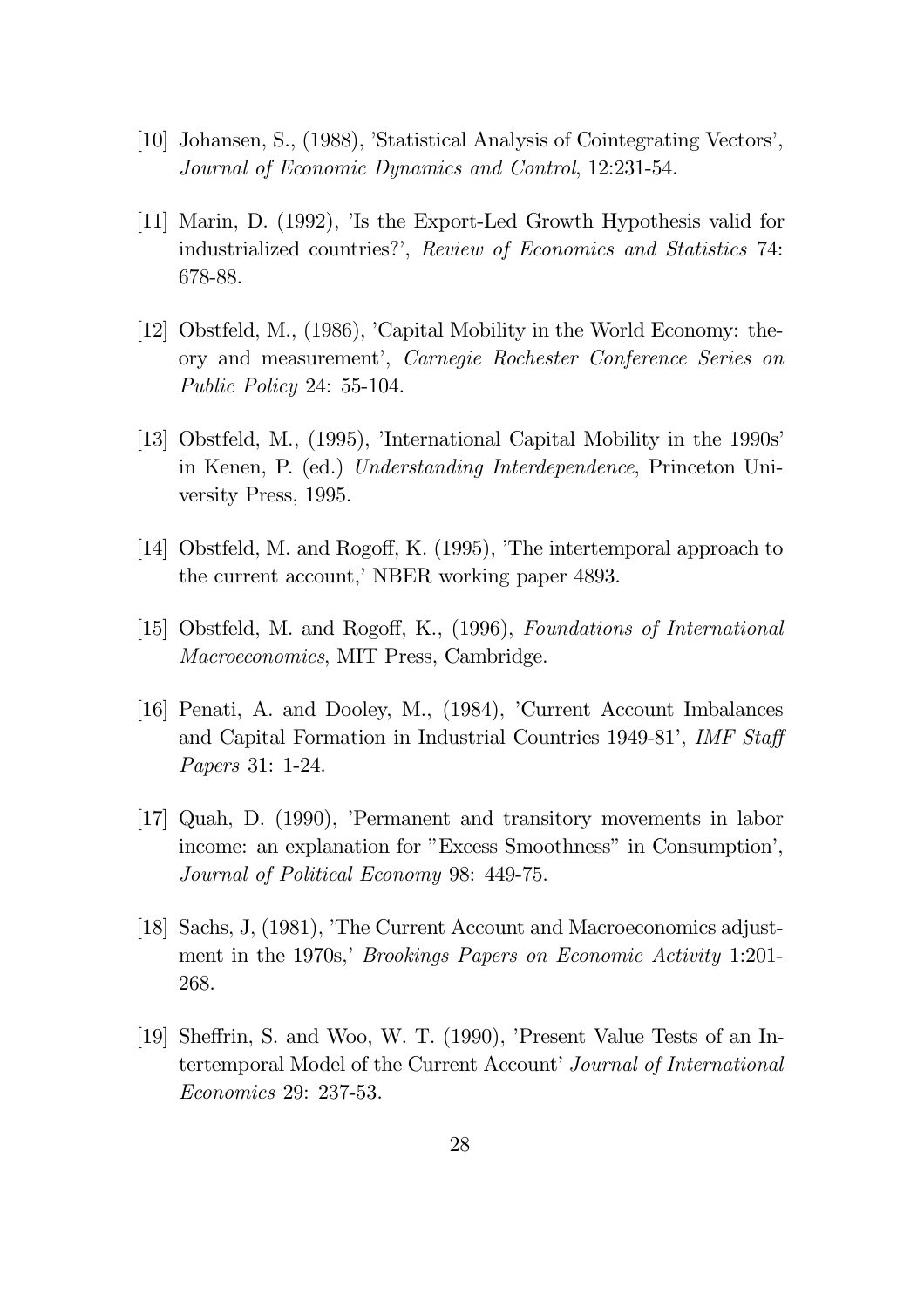[20] Taylor, A. M., (1996), 'International Capital Mobility in History: The Saving-Investment Relationship', NBER Discussion Paper Series, no. 5743

### Mathematical Appendix 6

We can rearrange  $(27)$  to yield

$$
\rho^2 \left( \alpha_2^2 \omega_{11} + \alpha_1^2 \omega_{22} \right) - \alpha_2^2 \omega_{11} = \left( \rho^2 - 1 \right) 2 \alpha_1 \alpha_2 \phi \sqrt{\omega_{11} \omega_{22}} + \alpha_1^2 \phi \omega_{22} \tag{34}
$$

For simplicity, we redefine

$$
A = \left(\alpha_2^2 \omega_{11} + \alpha_1^2 \omega_{22}\right) \tag{35}
$$

$$
B = 2\alpha_1 \alpha_2 \sqrt{\omega_{11} \omega_{22}} \tag{36}
$$

$$
C_1 = \alpha_2^2 \omega_{11} \tag{37}
$$

$$
C_2 = \alpha_1^2 \omega_{22} \tag{38}
$$

Substituting and rearranging, we get

$$
G(\rho) = \rho^2
$$
 and  $F(\phi) = \frac{C_1 - \phi B + C_2 \phi^2}{A - \phi B}$ 

and

$$
G(\rho) - F(\phi) = 0 \tag{39}
$$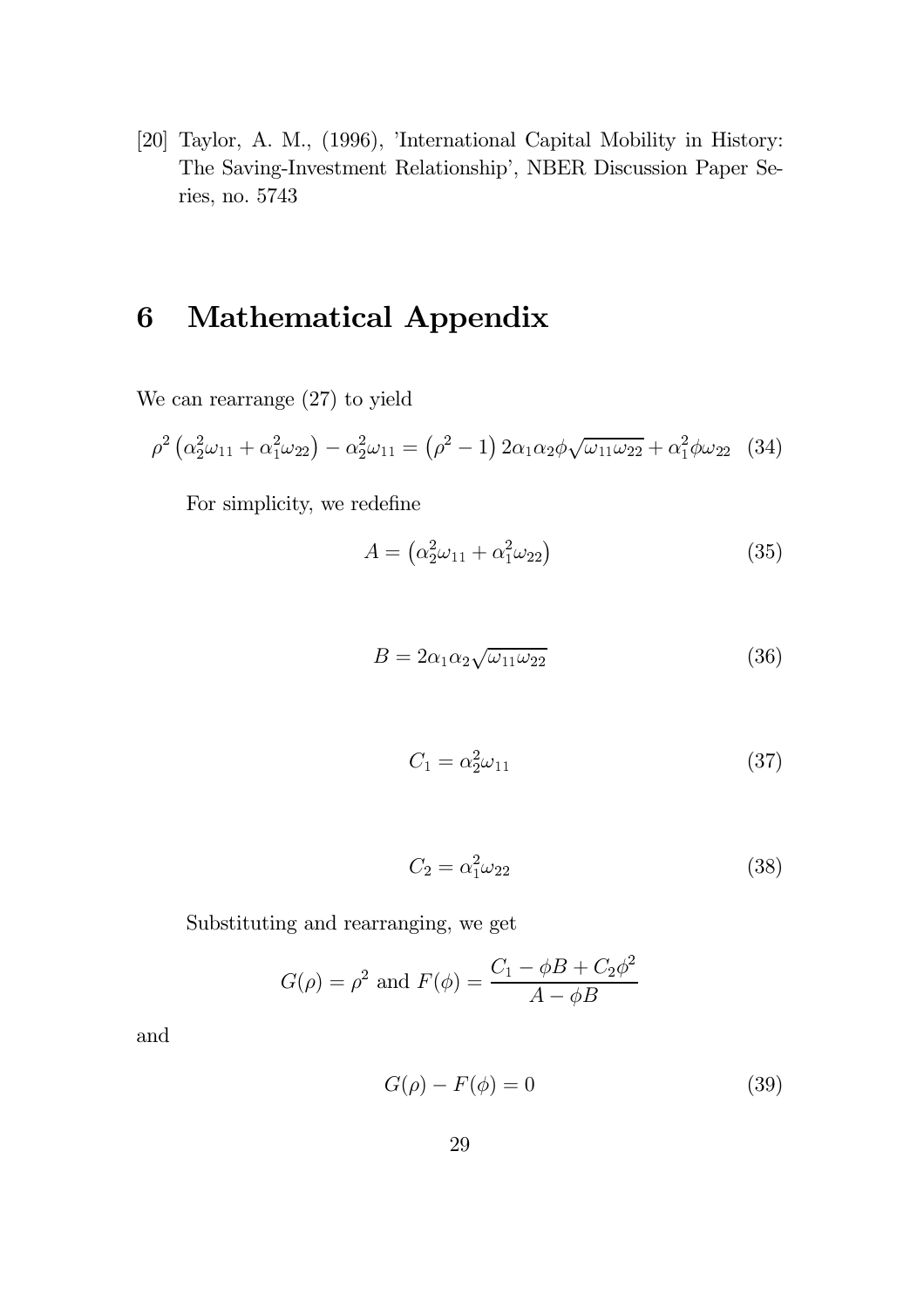By the implicit function theorem  $% \mathcal{N}$ 

$$
\frac{\partial \phi}{\partial \rho} = \frac{2\rho(A - \phi B)^2}{(2C_2\phi - B)(A - \phi B) + B(C_1 - \phi B + C_2\phi^2)}
$$
(40)

Letting  $\rho = 1$  implies  $\phi = \pm 1$  and hence, exploiting  $A - B =$  $(C_1 - B + C_2)$ , we get the result

$$
\frac{\partial \phi}{\partial \rho}_{|\rho=1} = \pm \frac{(A \mp B)}{C_2} = \left[1 \mp \frac{\alpha_2}{\alpha_1} \sqrt{\frac{\omega_{11}}{\omega_{22}}}\right]^2
$$

The economically relevant case is  $\phi = -1$ , (investment and the current account are negatively correlated). So we get

$$
\frac{\partial \phi}{\partial \rho}_{|\rho=1} = \frac{-(A+B)}{C_2} = \left[1 + \frac{\alpha_2}{\alpha_1} \sqrt{\frac{\omega_{11}}{\omega_{22}}}\right]^2
$$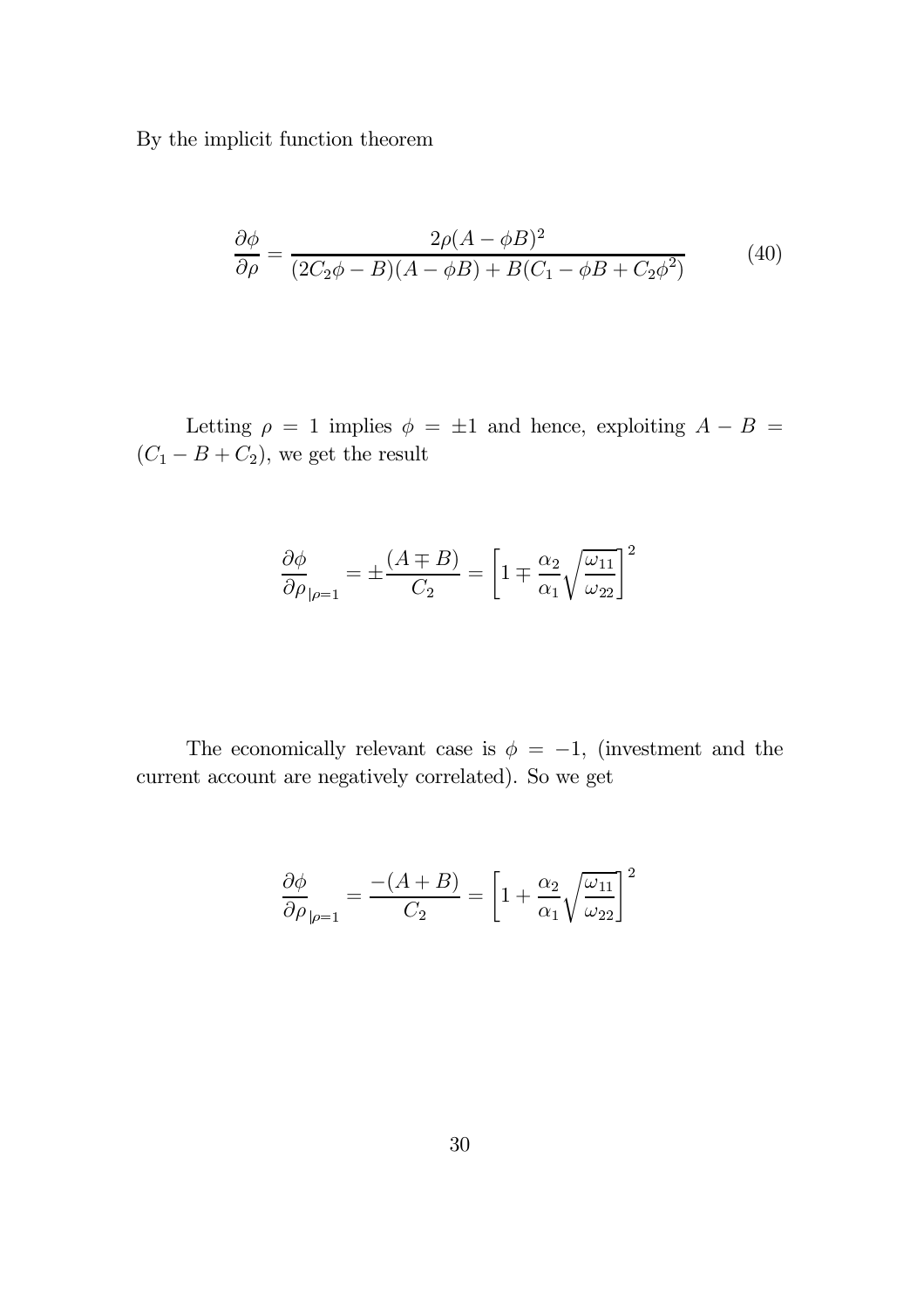# 7 Tables and Figures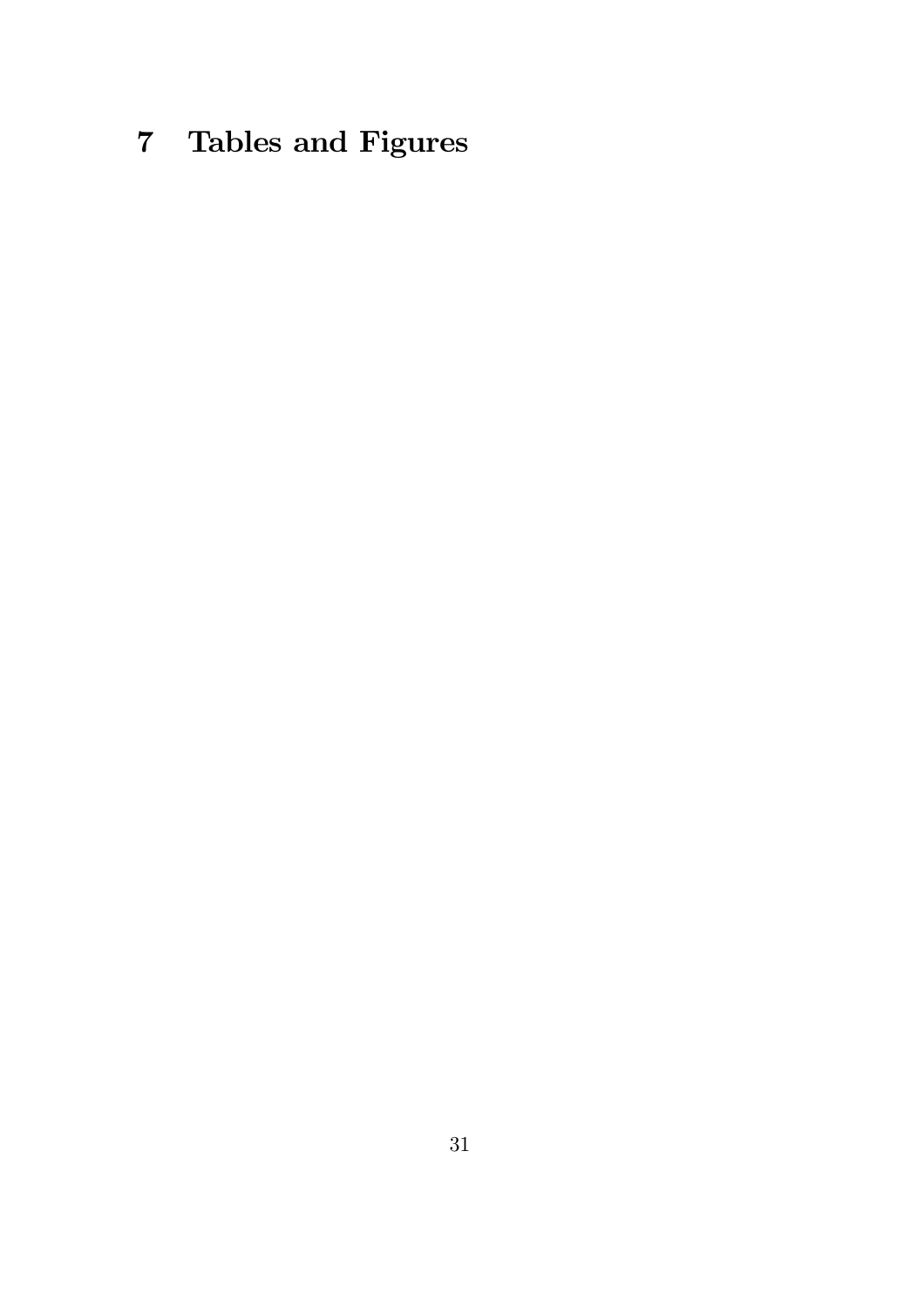Table 1: Tests for cointegration

| a) contains in trace statistic |                                          |                     |                                                 |       |       |                       |                   |       |        |  |  |
|--------------------------------|------------------------------------------|---------------------|-------------------------------------------------|-------|-------|-----------------------|-------------------|-------|--------|--|--|
|                                |                                          |                     | US Japan Germany France Italy UK Canada 90% 95% |       |       |                       |                   |       |        |  |  |
| $h = 0$ 25.4 25.06             |                                          |                     | 20.78                                           | 19.58 | 19.57 |                       | 14.29 13.82       | 15.58 | 17.84  |  |  |
| $h = 1$ 4.85 0.02              |                                          |                     | 0.12                                            | 2.84  |       | $1.137$ $2.13$ $3.07$ |                   | 6.69  | 8.08   |  |  |
|                                | b) Johansen Maximum Eigenvalue statistic |                     |                                                 |       |       |                       |                   |       |        |  |  |
|                                |                                          |                     | US Japan Germany France Italy UK Canada 90%     |       |       |                       |                   |       | $95\%$ |  |  |
|                                |                                          | $h = 0$ 20.55 25.04 | -- 20.66                                        | 16.73 |       |                       | 18.43 12.16 10.74 | 12.78 | 14.6   |  |  |
| $h = 1$ 4.85 0.02              |                                          |                     | 0.12                                            | 2.84  |       | $1.137$ $2.13$        | 3.07              | 6.69  | 8.08   |  |  |

a) Johansen Trace statistic

The tests were performed on  $VAR(2)$ -models with an unrestricted constant. The models for the US, Japan, Germany, the UK and Canada. included one weakly exogenous regressor. Critical values for the trace test, following table 3 in Harbo et. al. in this case are  $10.4$   $(12.3)$  at  $90$   $(95)\%$ .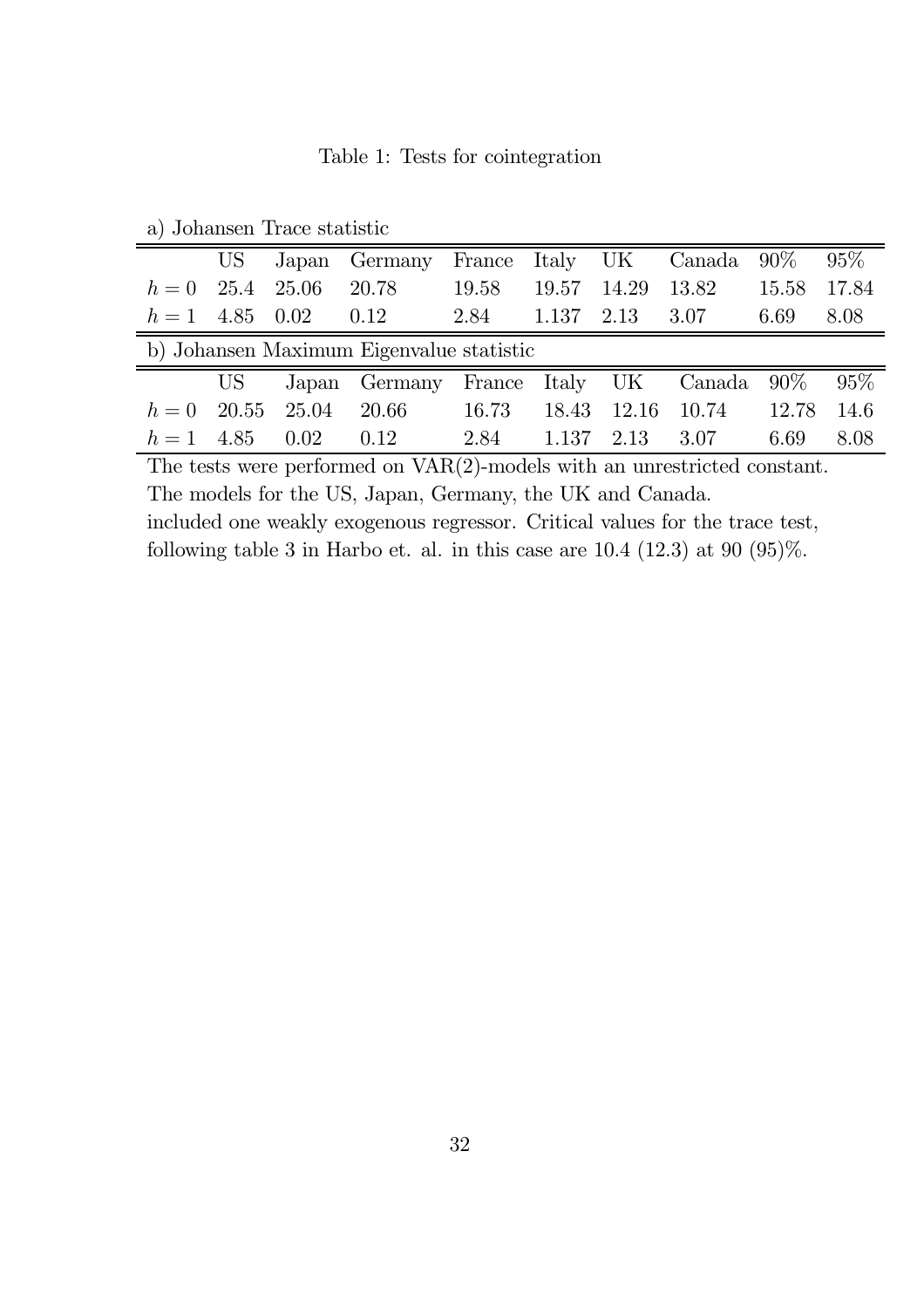| Estimate of $\beta = \begin{bmatrix} 1 & \beta_2 \end{bmatrix}$ and test of $H_0: \beta_2 = 0$ |                                   |  |                      |                     |                                                                       |                     |  |  |  |
|------------------------------------------------------------------------------------------------|-----------------------------------|--|----------------------|---------------------|-----------------------------------------------------------------------|---------------------|--|--|--|
|                                                                                                | US —                              |  |                      |                     | Japan Germany France Italy UK Canada                                  |                     |  |  |  |
| $\beta_{2}$                                                                                    |                                   |  |                      |                     | $-0.2535$ $0.0174$ $-0.619$ $-0.002278$ $-0.005234$ $0.1728$ $0.0883$ |                     |  |  |  |
|                                                                                                | $LR$ -test $1.91$ $0.2482$ $12.8$ |  |                      | $0.005503$ $0.0113$ |                                                                       | 1.04 2.27           |  |  |  |
| $P$ -value 0.17                                                                                |                                   |  | $0.62 \qquad 0.0003$ | 0.94                | 0.92                                                                  | $0.6922 \quad 0.13$ |  |  |  |

Table 2: Estimates of the cointegrating vector

Table 3: persistence of country-specific shocks

|  | Japan Germany France Italy UK Canada Average                     |  |  |  |
|--|------------------------------------------------------------------|--|--|--|
|  | $\rho^2$ 0.1702 0.3827 0.8656 0.1025 0.0474 0.0454 0.0329 0.2352 |  |  |  |

Table 4: Estimates of the Choleski factors

| Coefficients    | US <sup>-</sup> |         | Japan Germany France Italy UK Canada Average |          |                          |               |      |                          |
|-----------------|-----------------|---------|----------------------------------------------|----------|--------------------------|---------------|------|--------------------------|
| $s_{11}$        | 15.4            | 1.66    | 12.18                                        | 27.06    | 7.716                    | 3.64 3.50     |      |                          |
| $s_{21}$        | $-30.15 -1.01$  |         | $-6.65$                                      | $-21.03$ | $-8.906$ $-3.55$ $-2.36$ |               |      | $\overline{\phantom{m}}$ |
| $S_{22}$        | 42.25           | 2.86    | 14.19                                        | 38.95    | 6.318                    | 3.81          | 4.53 |                          |
| $s_{11}/s_{21}$ | $-0.51$         | $-1.64$ | $-1.83$                                      | $-1.29$  | -0.87                    | $-1.03 -1.48$ |      | $-1.23$                  |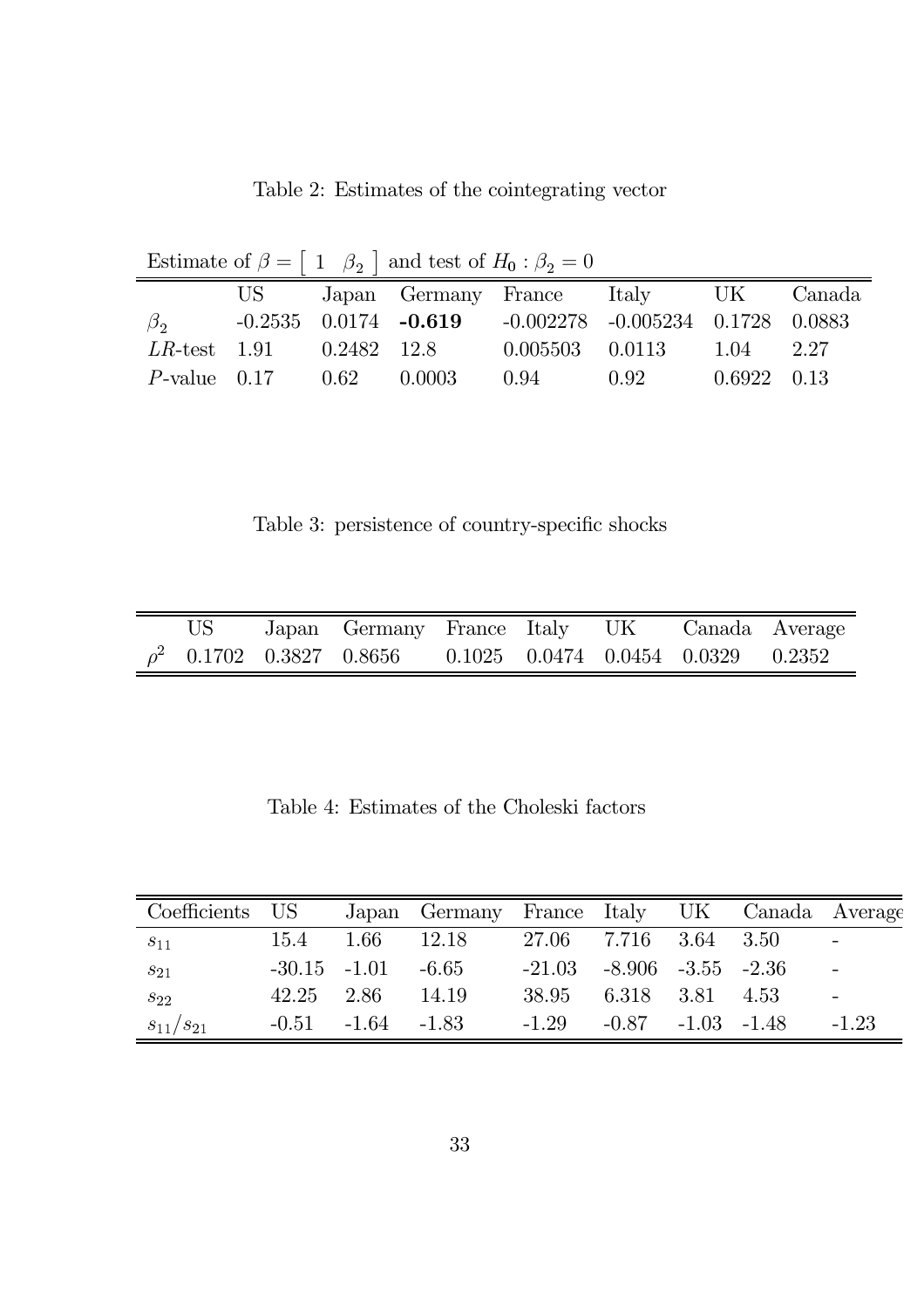|                                                  |                         | US Japan Germany France Italy UK Canada Avg. |                                |                         |                  |            |
|--------------------------------------------------|-------------------------|----------------------------------------------|--------------------------------|-------------------------|------------------|------------|
| $G\&R$                                           | $-0.27$ $-0.30$ $-0.42$ |                                              | $-0.27$ $-0.5$ $-1.02$ $-0.48$ |                         |                  | $-0.46$    |
| $\chi(1)$                                        | $-0.30$ $-0.54$ $-0.77$ |                                              | $-0.61$                        | $-0.70$ $-0.69$ $-0.76$ |                  | $-0.62$    |
| implied $\rho$ 0.95 0.89 0.96                    |                         |                                              | 0.82                           | $0.92$ $1.13$ $2392$    |                  | $0.95^{*}$ |
| $\partial \chi(1)/\partial \rho$ 0.44 2.35 10.77 |                         |                                              | 1.92                           |                         | 2.67 2.36 0.0001 | $3.42^{*}$ |

Table 5: GR-responses and their implied persistence

 $\overline{\phantom{a}}^*$  ) not including Canada

Table 6: Implied response at  $\rho = 0$ .

|  | US Japan Germany France Italy UK Canada Average                   |  |  |  |
|--|-------------------------------------------------------------------|--|--|--|
|  | $\alpha_1/\alpha_2$ -1.4 -0.50 -0.28 -0.79 -0.74 -0.83 0.75 -0.54 |  |  |  |

Table 7: Cross-country correlations of structural shocks

| a, country-specific shocks (e) |                          |       |                                |        |      |       |                 |  |  |  |
|--------------------------------|--------------------------|-------|--------------------------------|--------|------|-------|-----------------|--|--|--|
|                                | US <sup>-</sup>          | Japan | Germany France Italy UK Canada |        |      |       |                 |  |  |  |
| avg. correlation               | 0.00                     | 0.11  | $-0.04$                        | 0.08   | 0.13 | 0.02  | $-0.16$         |  |  |  |
| standard dev.                  | 0.02                     | 0.07  | 0.04                           | 0.09   | 0.07 | 0.02  | 0.03            |  |  |  |
|                                | b) global shocks $(e^w)$ |       |                                |        |      |       |                 |  |  |  |
|                                | US <sup>-</sup>          |       | Japan Germany                  | France |      |       | Italy UK Canada |  |  |  |
| avg. correlation               | $0.21\quad 0.28$         |       | 0.21                           | 0.35   | 0.20 | 0.28  | 0.16            |  |  |  |
| standard dev.                  | 0.03                     | 0.04  | 0.03                           | 0.01   | 0.04 | 0.009 | 0.06            |  |  |  |

a) country-specific shocks  $(e^c)$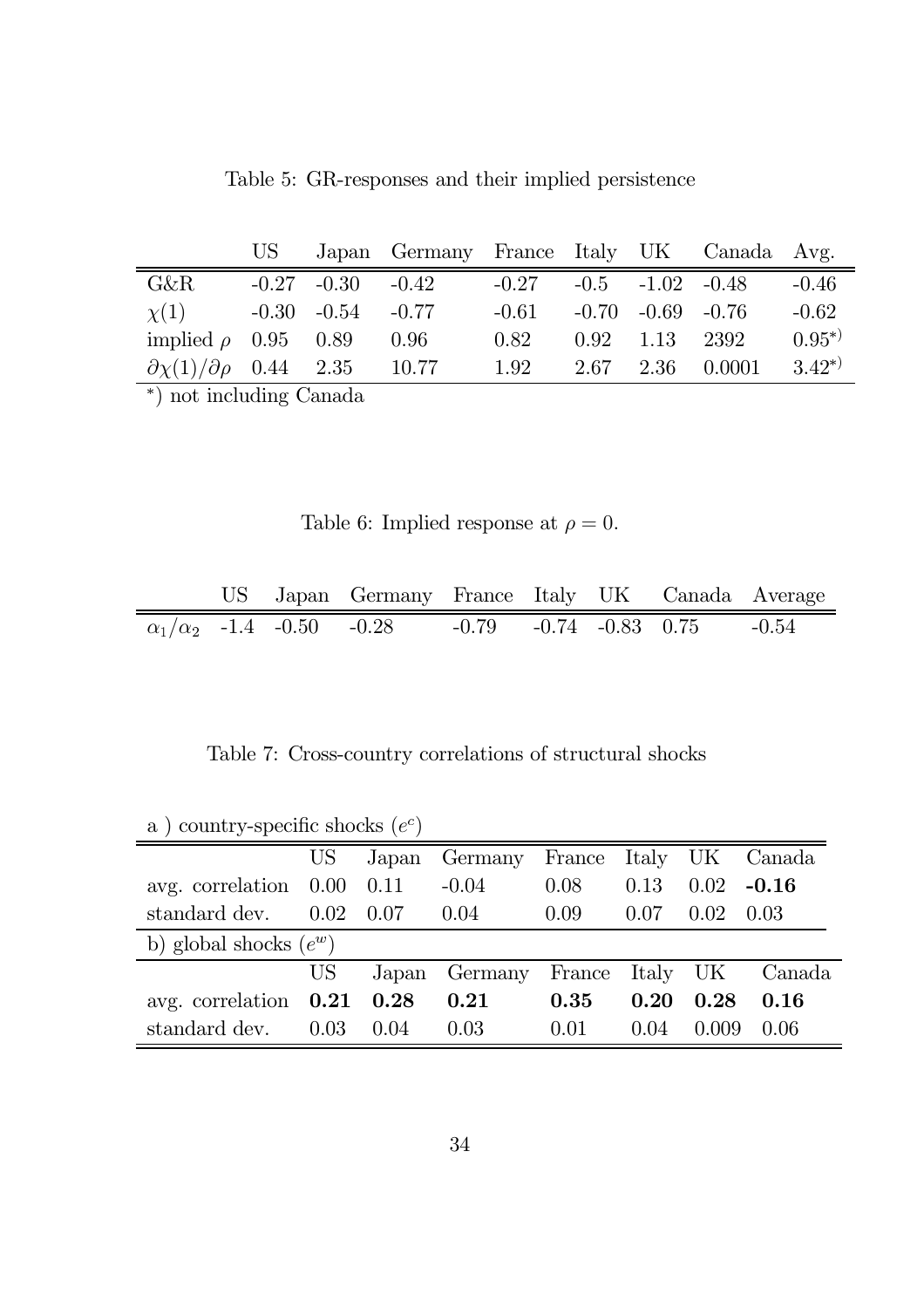

Figure 1: The geometry of global and country-specific shocks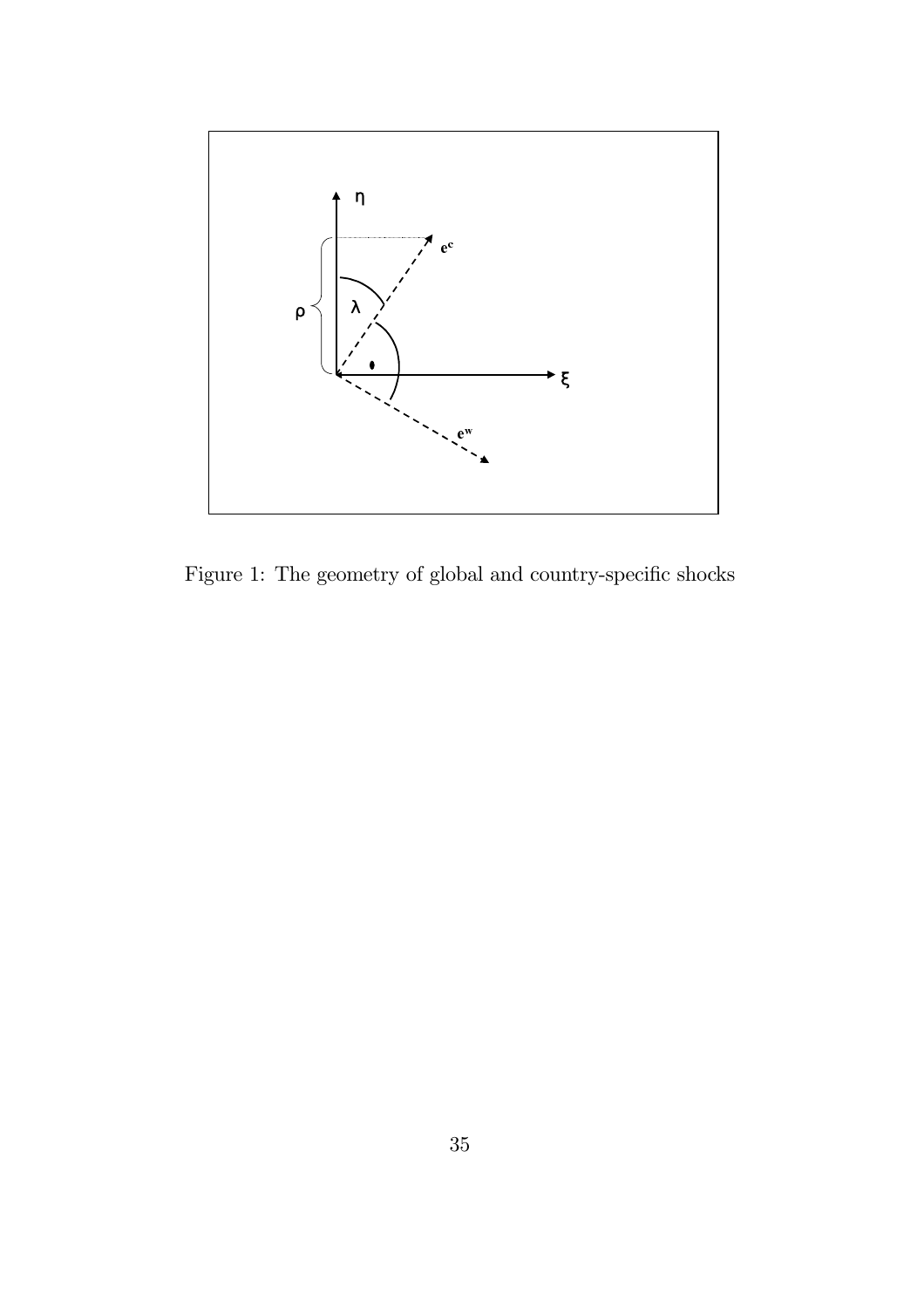

Figure 2: G 3 - interest rate differential (dashed) vs. cointegrating residuals.



Figure 3: US - impulse responses by country\_specificity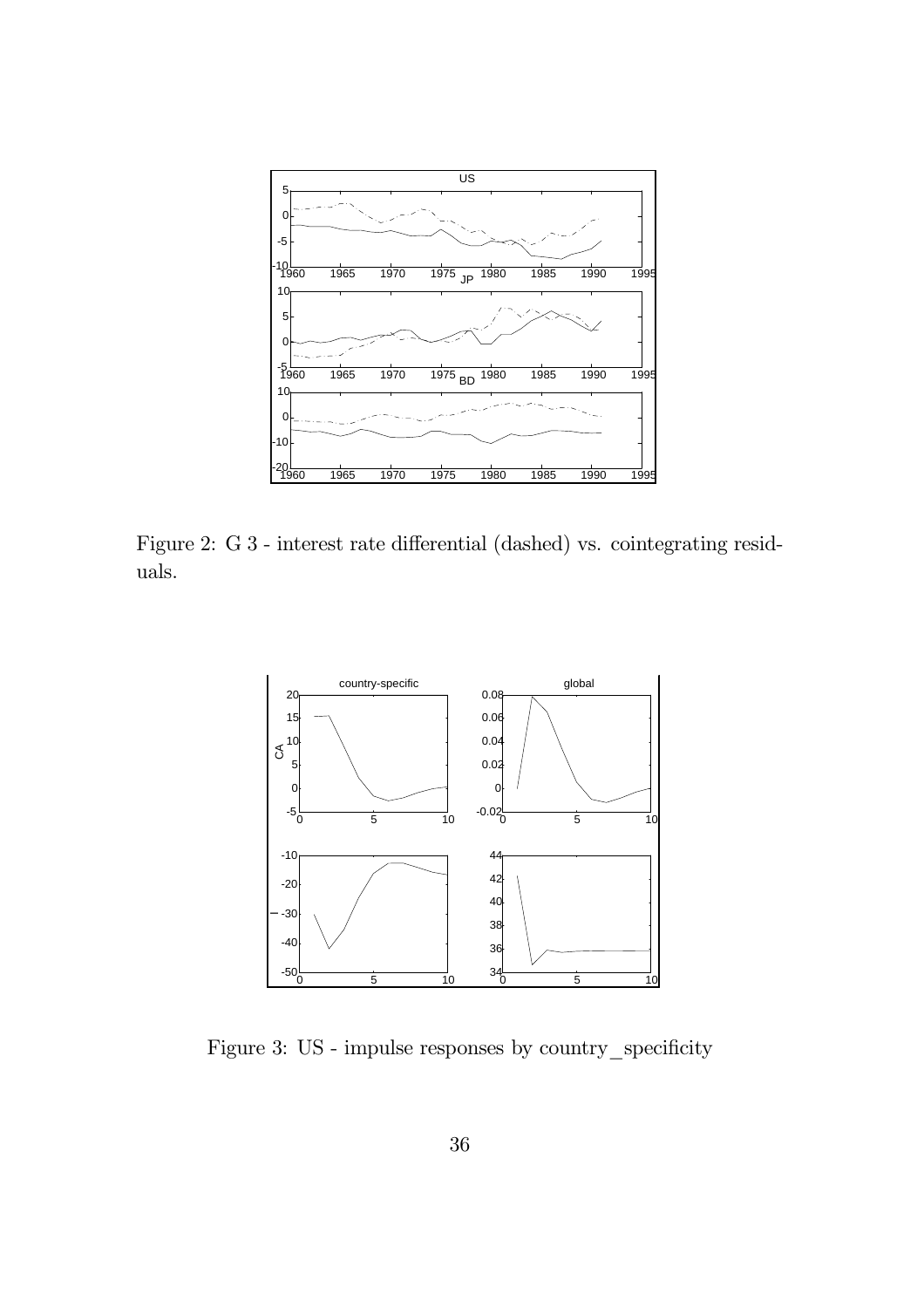

Figure 4: US - impulse responses by persistence



Figure 5: Japan - impulse responses by country -specificity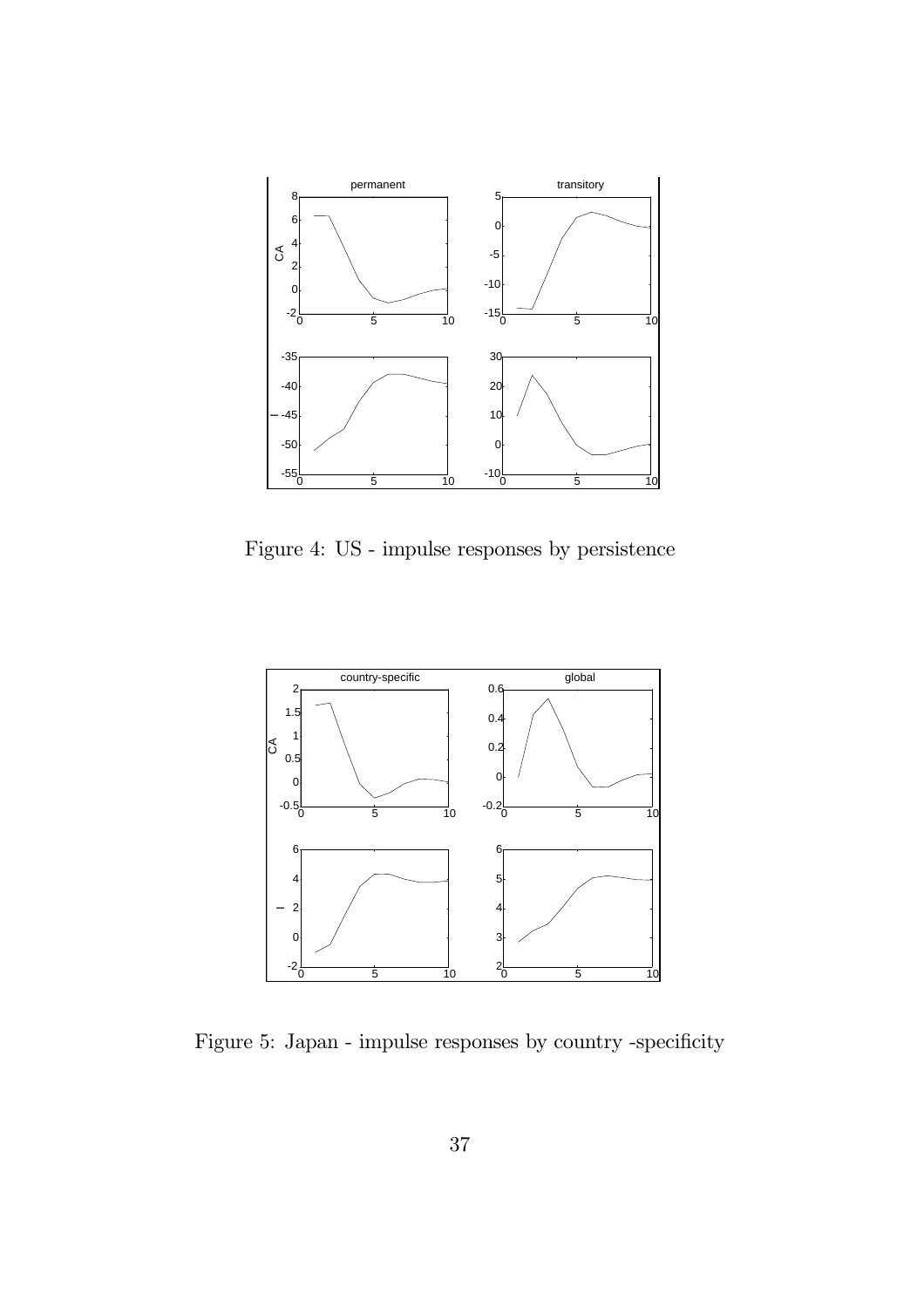

Figure 6: Japan - impulse responses by persistence



Figure 7: Germany - impulse responses by country-specificity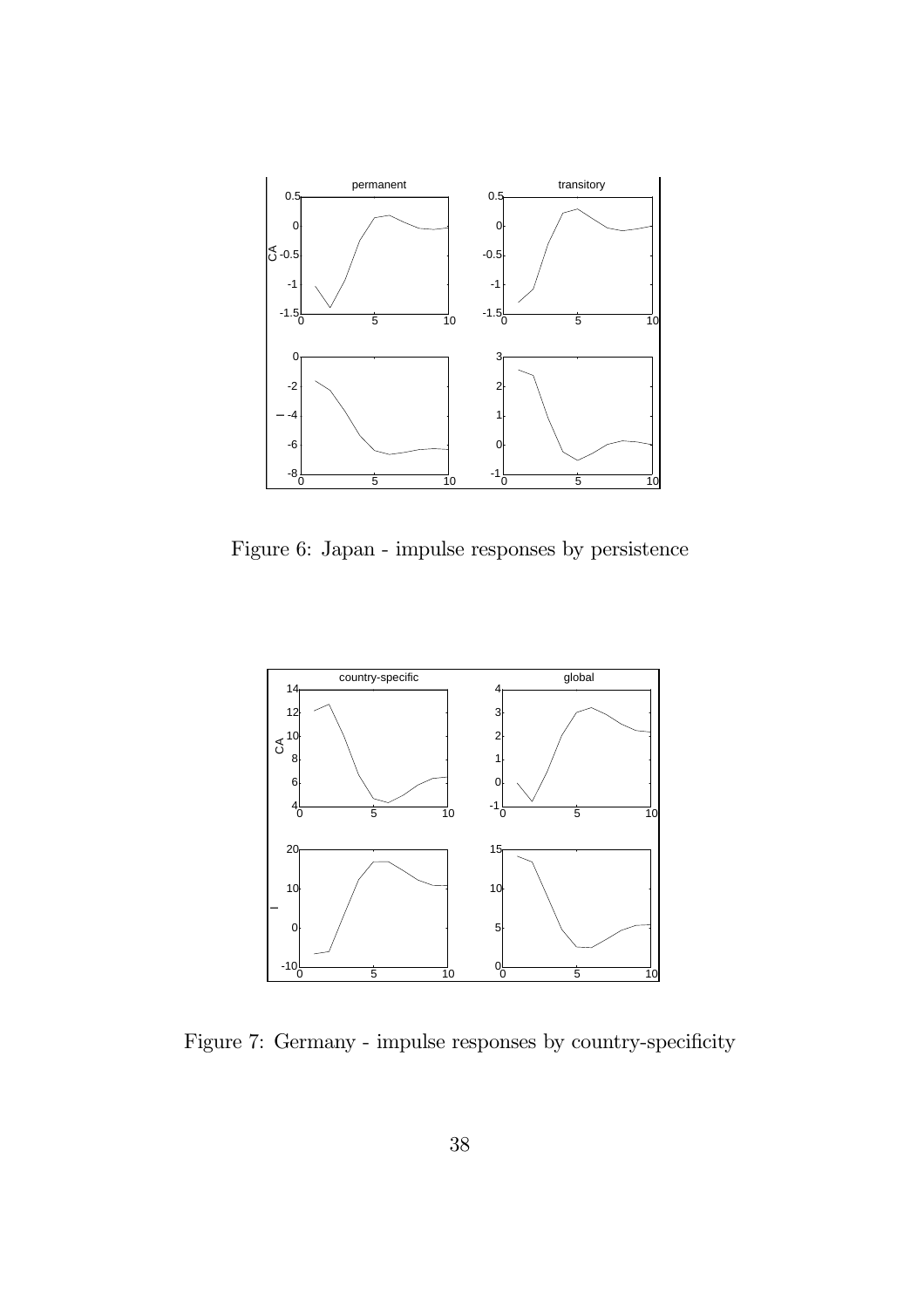

Figure 8: Germany - impulse response by persistence



Figure 9: Actual and forecasted (dashed line) US current account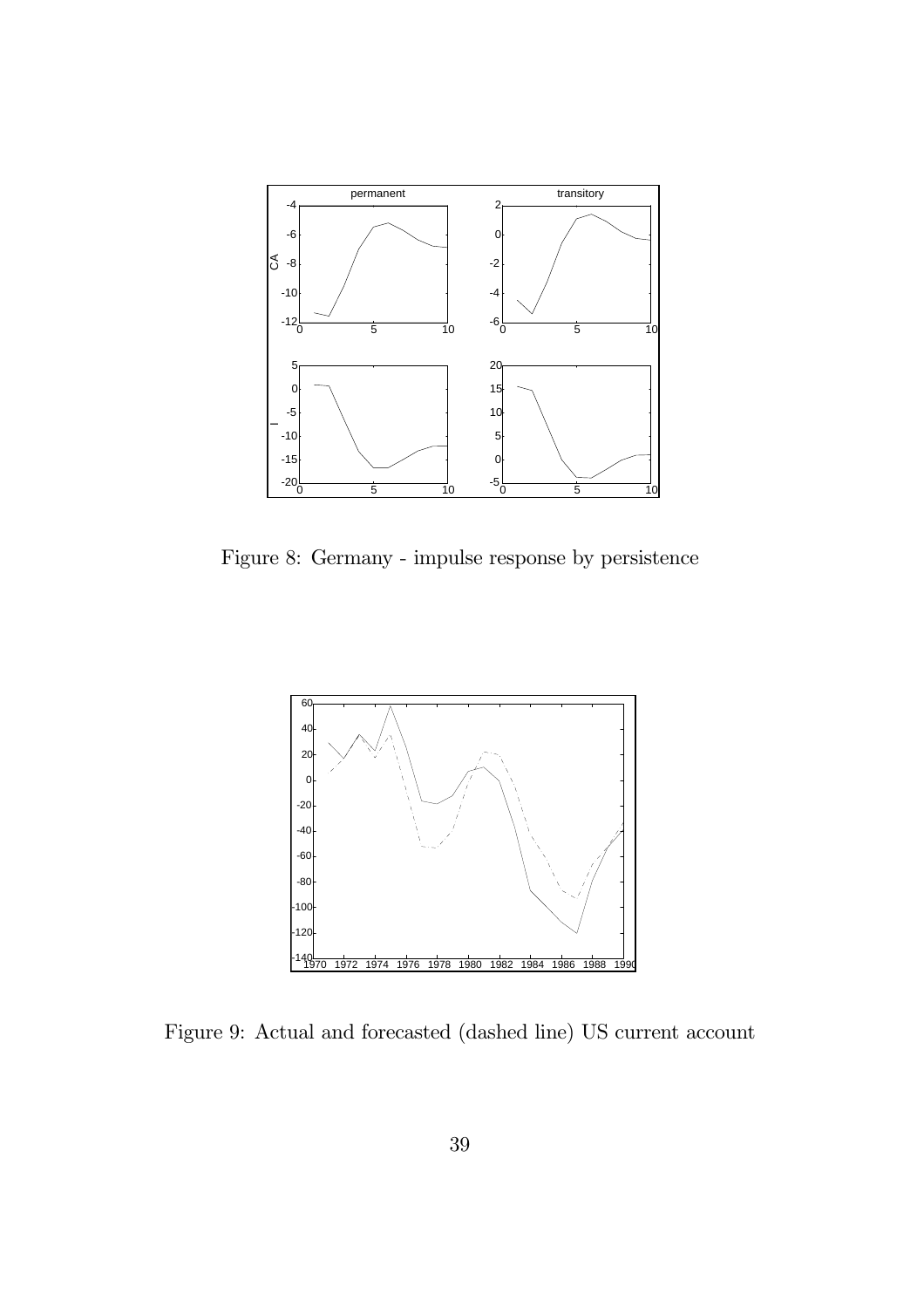

Figure 10: Actual and forecasted (dashed line) Japanese current account



Figure 11: Actual and forecasted (dashed line ) German current account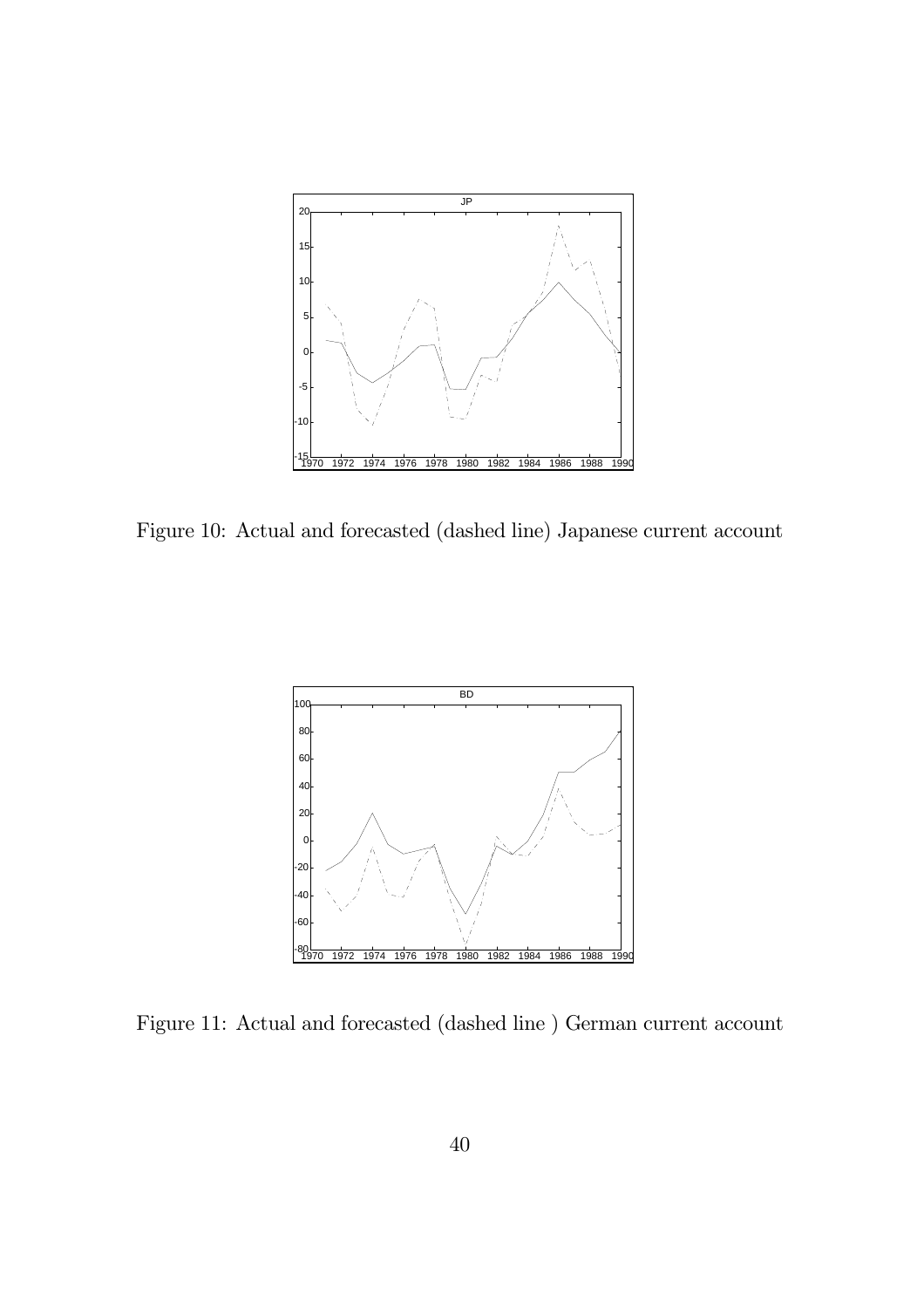

Figure 12: Actual and forecasted (dashed line) French current account



Figure 13: Actual and forecasted (dashed line) Italian current account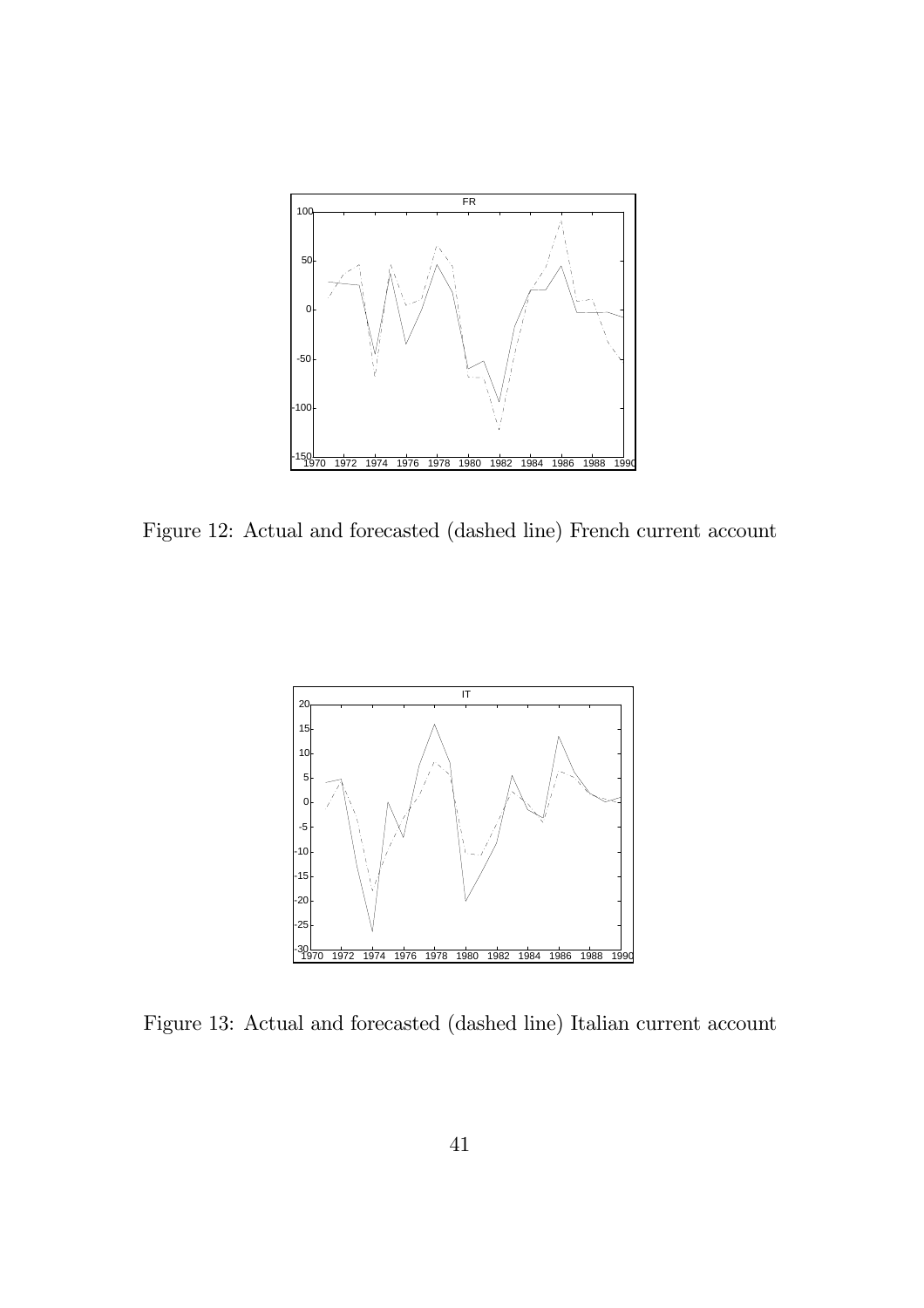

Figure 14: Actual and forecasted (dashed line) UK current account



Figure 15: Actual and forecasted (dashed line) Canadian current account